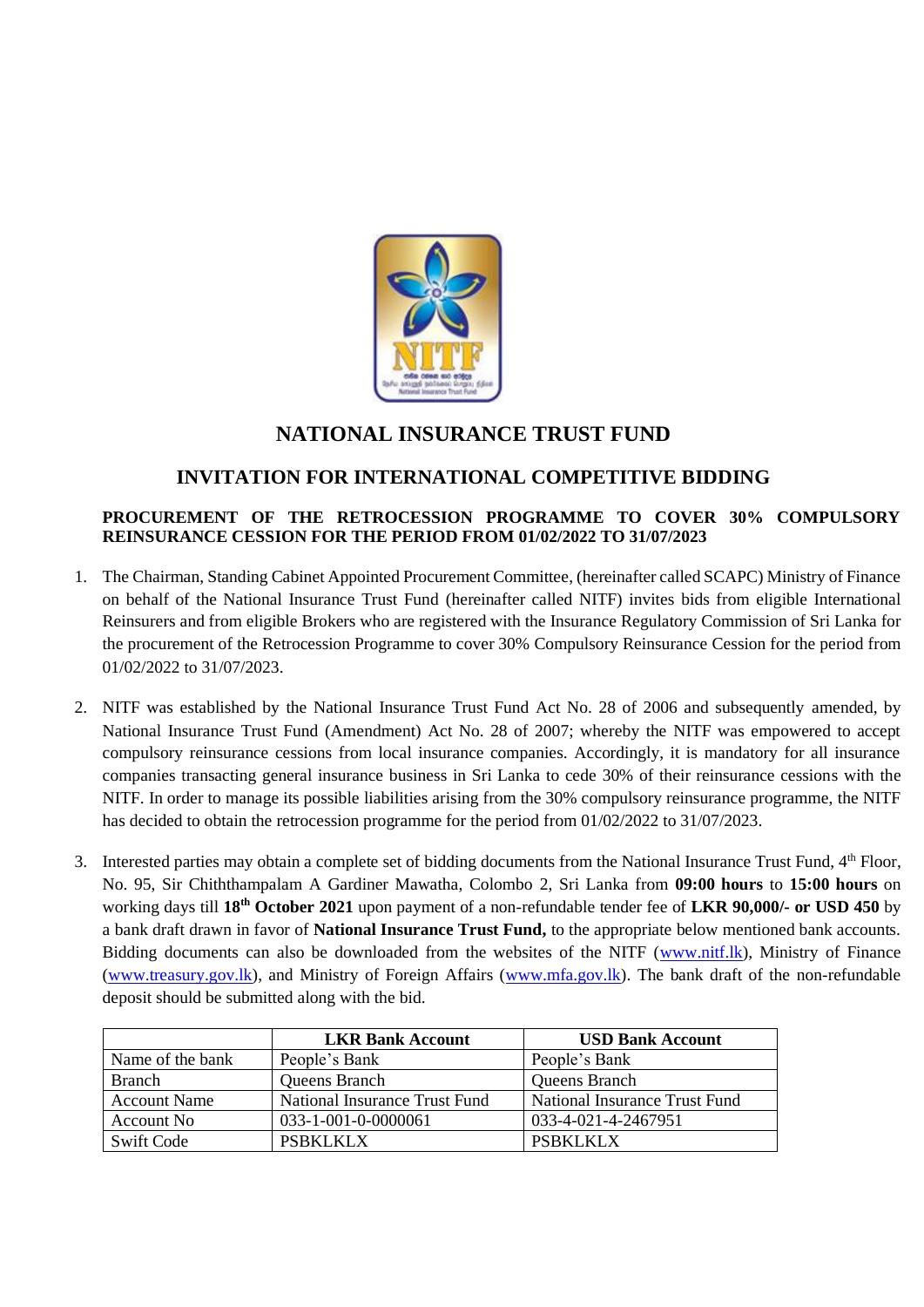- 4. Bids must be submitted in a sealed envelope, either delivered by hand or couriered, or the scanned copies via **email (**[retro\\_proc@nitf.lk](mailto:retro_proc@nitf.lk)**)** to reach the Chairman, Standing Cabinet Appointed Procurement Committee, National Insurance Trust Fund, 4th Floor, No. 95, Sir, Chittampalam A Gardiner Mawatha, Colombo – 02, Sri Lanka, not later than **13:00 hours Sri Lanka standard time** on **21st October 2021,** be clearly marked **"Bid for procurement of Retrocession Programme to cover 30% compulsory reinsurance cession for the period from 01/02/2022 to 31/07/2023- NITF/REI/RETRO/2021/01"** at the top left corner of the envelope. Subsequently, the original bids should be submitted without any amendments within two weeks after the opening of bids **(05th November 2021).**
- 5. Bids shall be opened immediately after the closing of bids at the Board Room of NITF, 4<sup>th</sup> Floor, No. 95, Sir, Chittampalam A Gardiner Mawatha, Colombo – 02, Sri Lanka through a virtual meeting and in the presence of International Reinsurers and Brokers who are registered with the Insurance Regulatory Commission of Sri Lanka or their authorized representatives with an official authorization letter. The NITF will declare the names of bidders and bid prices at the meeting.
- 6. The language of correspondence is English. However, if any of the above documents are in a language other than in English, such documents should be accompanied by a certified English translation. This translation will be deemed final and be used for interpreting the information provided.
- 7. All bidders (International Reinsurers / Brokers who are registered with Insurance Regulatory Commission of Sri Lanka) shall furnish the Bid Security either obtained from any commercial bank approved by the Central Bank of Sri Lanka or a bank based in another country but the guarantee must be confirmed by a commercial bank operating in Sri Lanka. The amount of the **Bid Security value is LKR 10,000,000.00 or USD equivalent**, converted by using the selling rate established for similar transactions by the Central Bank of Sri Lanka on the published date of this advertisement **(08th September 2021)** should be deposited to the NITF bank accounts mentioned above, valid for a period for 147 days **(16 th March 2022**) from the date of the Bids closing and addressed to the National Insurance Trust Fund, No. 95, Sir Chittampalam A Gardiner Mawatha, Colombo 02, Sri Lanka.
- 8. Interested parties may obtain further information from the following contact person;

| Contact Person: | <b>Assistant General Manager - Insurance</b> |
|-----------------|----------------------------------------------|
| Direct          | $+94$ 112026699                              |
| Mobile:         | $+94710920845$                               |
| Fax:            | $+94$ 114700988                              |
| $E$ -mail:      | nimalip@nif.lk                               |

The Chairman Standing Cabinet Appointed Procurement Committee National Insurance Trust Fund No. 95, Chittampalam A Gardiner Mawatha, Colombo 02. Sri Lanka.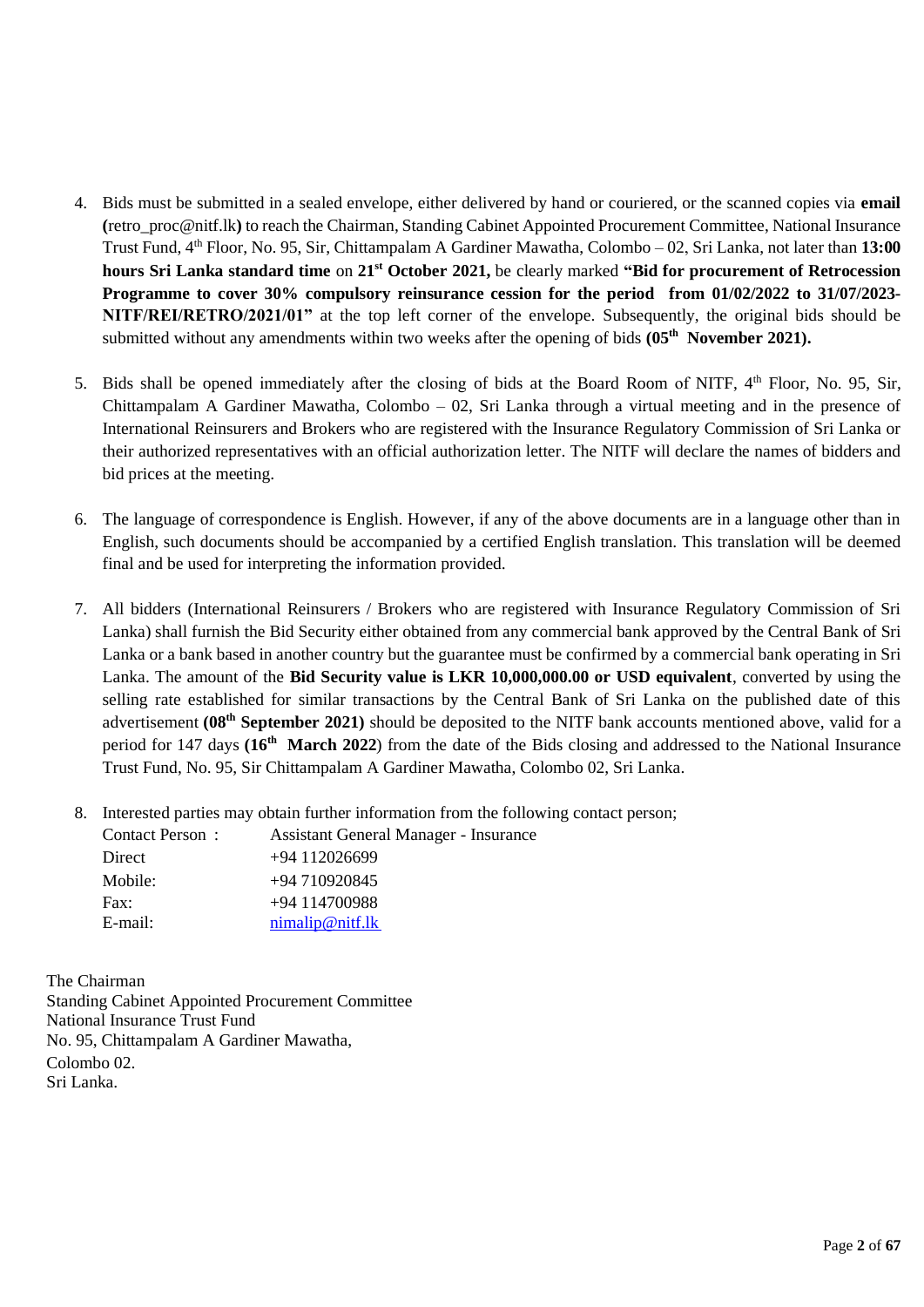# **Section I.**

### **Instructions to the Bidders (ITB)**

### **General**

The Chairman, Standing Cabinet Appointed Procurement Committee (hereinafter called SCAPC), on behalf of the National Insurance Trust Fund invites sealed bids from International Reinsurers and from eligible Brokers who are registered with the Insurance Regulatory Commission of Sri Lanka to provide a Retrocession Programme to cover 30% compulsory reinsurance cession for the period from 01/02/2022 to 31/07/2023

# **1. Scope of Bid**

1.1 Scope of bid has been **indicated in the Bidding Data Sheet (BDS),** issued with these Bidding Documents for Retrocession programme for 30% compulsory reinsurance cession thereto as specified in Section IV, Schedule of Requirements. The name and identification number of this International Competitive Bidding (ICB) procurement are **specified in the BDS.**

### 1.2 **Throughout these Bidding Documents:**

- a) The term "in writing" means communicated in written form by mail or hand delivered with proof of receipt unless it is specified;
- b) If the context so requires, "singular" means "plural" and vice versa; and
- c) "Day" means calendar day.

# **2. Source of Funds**

2.1 Payments under this contract will be financed by the source **specified in the BDS**.

# **3. Ethics, Fraud and Corruption**

3.1 The attention of the bidders is drawn to the Procurement Guidelines of Sri Lanka:

a) Parties associated with Procurement Actions, namely International Reinsurers and Brokers who are registered with the Insurance Regulatory Commission of Sri Lanka and officials shall ensure that they maintain strict confidentiality throughout the process;

b) Officials shall refrain from receiving any personal gain from any Procurement Action. No gifts or inducement whatsoever financial and/or in kind shall be accepted. International Reinsurers and Brokers who are registered with the Insurance Regulatory Commission of Sri Lanka are liable to be disqualified from the bidding process if found offering any gift or inducement whatsoever financial and/or in kind which may have an effect of influencing a decision or impairing the objectivity of an official.

- 3.2 NITF requires the bidders to observe the highest standard of ethics during the procurement and execution of such contracts. In pursuit of this policy:
	- a) "corrupt practice" means the offering, giving, receiving, or soliciting, directly or indirectly, of anything of value to influence the action of a public official in the procurement process or in contract execution;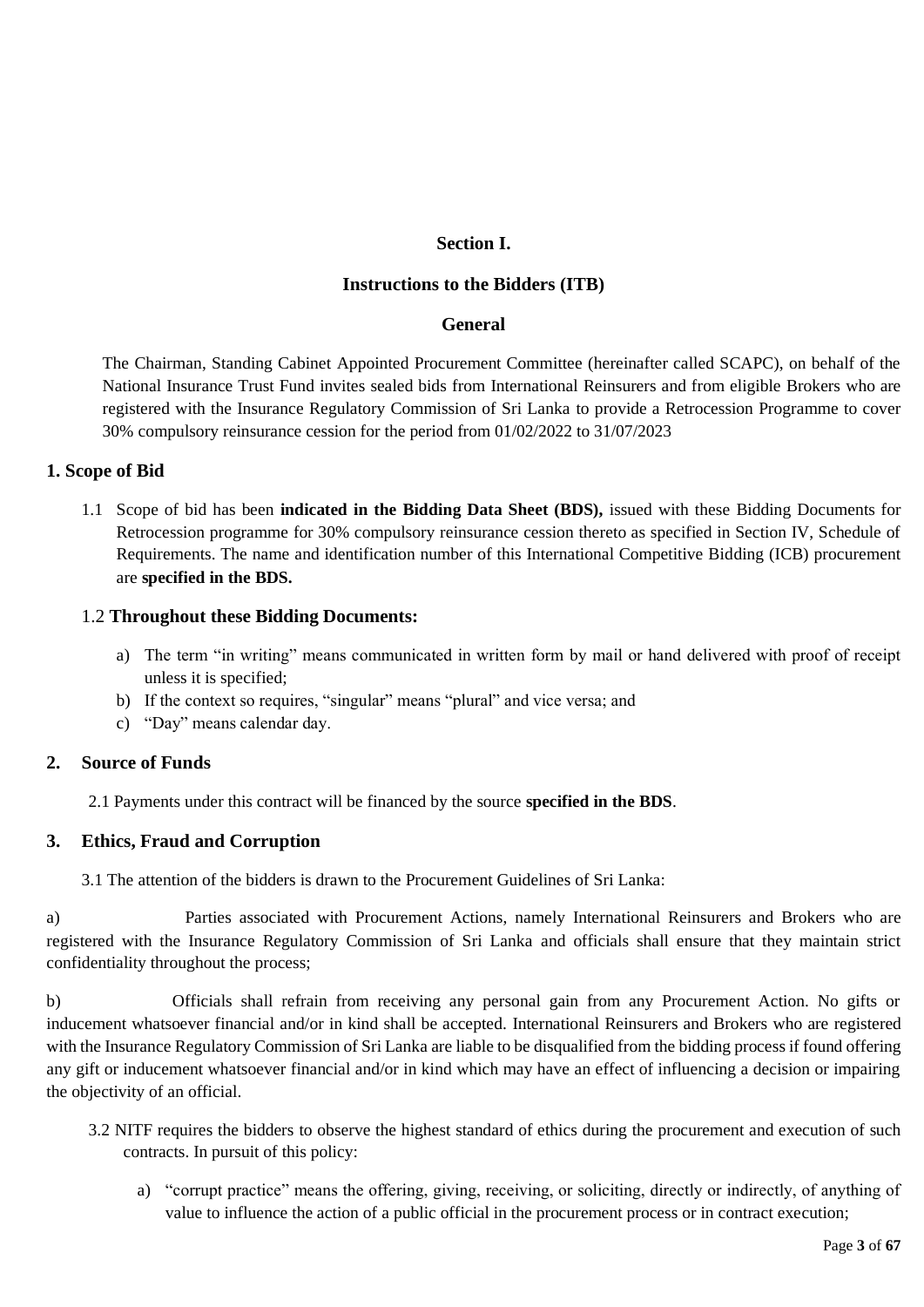- b) "fraudulent practice" means a misrepresentation or omission of facts in order to influence a procurement process or the execution of a contract;
- c) "collusive practice" means a scheme or arrangement between two or more bidders, with or without the knowledge of NITF to establish bid prices at artificial, non-competitive levels; and
- d) "Coercive practice" means harming or threatening to harm, directly or indirectly, persons or their property to influence their participation in the procurement process or affect the execution of a contract.
- 3.3 If NITF found any unethical practices as stipulated under ITB Clause 3.2, NITF will reject the bid.
- 3.4 If any bidder has been involved in one of the following actions and or several such bidders and or agents on behalf of such bidders bid will be rejected. If any bidder involves in such action would be considered material deviation and are major deviations. The below mentioned are considered material deviations.

(a) Any bidder or an agent, have defaulted execution of reinsurance recovery in full or partial and payment of the premium to the panel of reinsurers regard to NITF.

(b) Any bidder or an agent have acted fraudulently and willfully in such a manner as to disrupt the rights and interest of NITF by way of defaulting the reinsurance recovery, financial mishandling, operational negligence causing financial loss to NITF.

(c) Any bidder or an agent during the bidding period, contract period and post contract period submitting fault information altered distorted and or faults documents to NITF and to the other stake holders which cause financial losses and or disreputation of NITF.

(d ) Any act in writing or by action leading to violation of National Procurement Guideline.

(e) Any bidder or an agent individually and or combine attempted to gain undue advantage in tender procedures by way of perpetrating, unethical practice and baseless legal actions against the competitors/bidders. If any bidder or an agent have acted in such a manner to prevent healthy competition which would be disadvantage to NITF.

(f) If any bidder or an agent on behalf of the bidder has acted singly and or in combination to bring the financial losses and disreputation for NITF such violation and or violations stipulated above will be considered major deviations and such bidder or an agent will be disqualified ab initio.

# **4. Eligible Bidders**

4.1 All bidders shall possess legal rights to supply the Reinsurance related services under this contract.

- 4.2 A Bidder shall not have a conflict of interest. All bidders found to have conflict of interest shall be disqualified. Bidders may be considered having a conflict of interest with one or more parties in this bidding process, if;
	- a) they are or have been associated in the past, with a firm or any of its affiliates which have been engaged by NITF to provide any form of consultancy services used for the procurement of their insurance services to be supplied under these Bidding Documents; or
	- b) A Bidder who is under a declaration of ineligibility by the Government of Sri Lanka (GOSL) and or NITF, at the date of submission of bids or at the date of contract award, shall be rejected.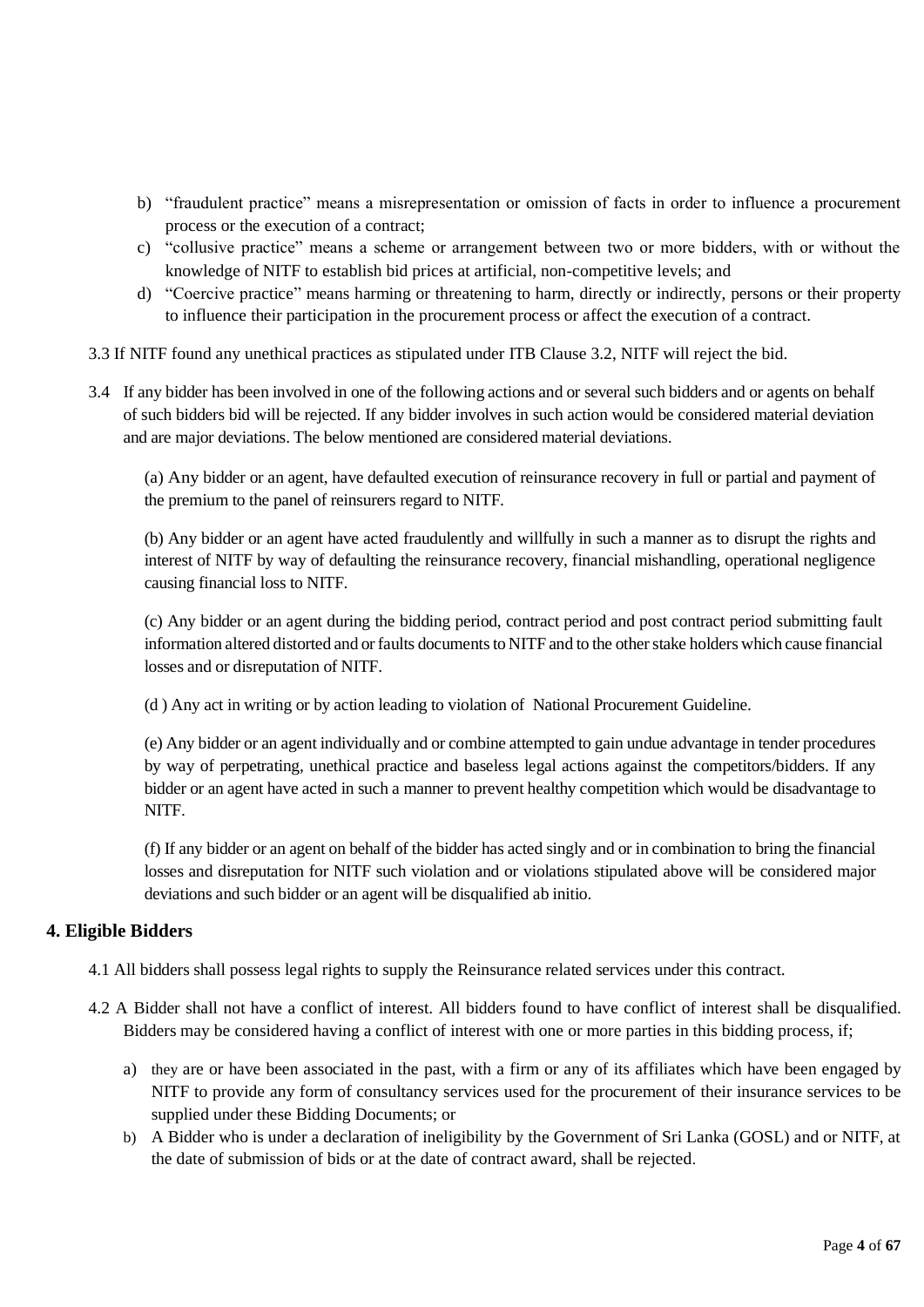**4.3** A bidder who has been awarded to provide reinsurance services, such bidder found to have not delivered the services intended where the bidder has been in breach of the contractual obligations as service provider and as reason of that, such bidder has been blacklisted by NITF.

### **5. Eligible Reinsurance and Related Services**

5.1 All reinsurance services under this contract shall be complied with applicable international standards, ethics and practices adopted by the International Reinsurance Industry/Regulatory bodies of Reinsurance in the country of domicile.

### **Contents of Bidding Documents**

### **6. Sections of Bidding Documents**

6.1 The Bidding Documents consist of one (1) Volume, which include all the sections indicated below, and should be read in conjunction with any addendum issued in accordance with ITB Clause 8.

| Invitation for Bid |                                         |
|--------------------|-----------------------------------------|
| Section I          | - Instruction to Bidders (ITB)          |
| Section II         | - Bidding Data Sheet (BDS)              |
| Section III        | - Evaluation and Qualification Criteria |
| <b>Section IV</b>  | - Schedule of Requirements              |
| Section V          | - Bidding Forms                         |

6.2 The Bidder is expected to examine all instructions, forms; and terms in the Bidding Documents. Failure to furnish all information or documentation required by the Bidding Documents may result in the rejection of the bid. The Bidder should take the absolute responsibility to examine all instructions filling of Forms and submission of the required documents.

### **7. Clarification of Bidding Documents**

7.1 A prospective Bidder requiring any clarification of the Bidding Documents including the restrictiveness of its specifications shall inform the NITF in writing to the NITF's address or by e-mail **specified in the BDS**. The NITF will respond in writing to any such requests for clarification but the NITF will not respond to any clarification raised by the bidder or the representative after the pre bid clarification meeting which will be held through a virtual meeting **as specified in the BDS.** The NITF shall forward copies of its response to all those who have purchased the Bidding Documents including the response to the inquiries but without disclosing the source. Should the NITF deem it is necessary to amend the Bidding Documents as a result of a clarification, it shall do so by following the procedure under ITB Clause 8.

### **8. Amendment of Bidding Documents**

8.1 At any time prior to the deadline for submission of bids, NITF may amend the Bidding Documents by issuing an addendum.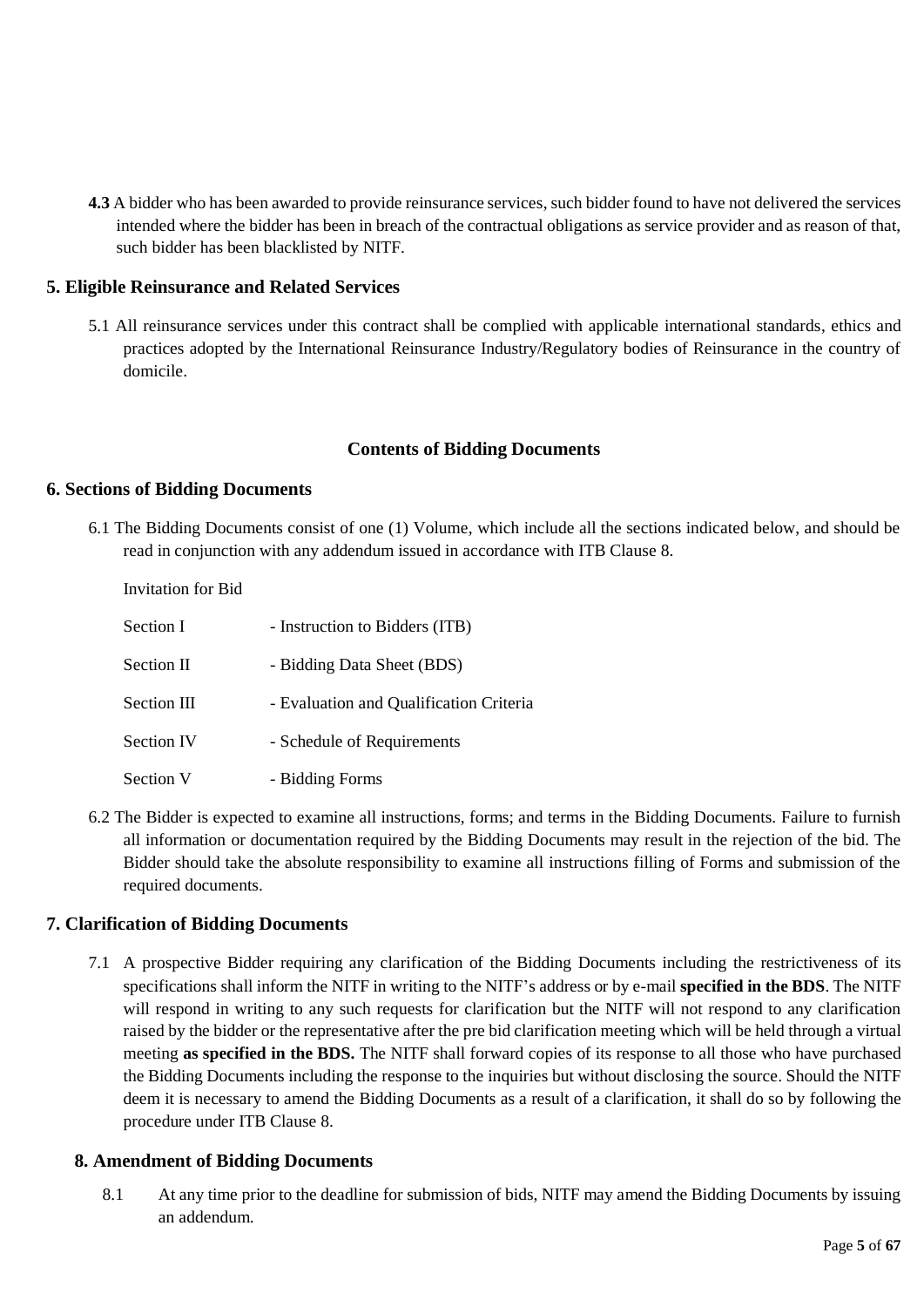- 8.2 Any addendum issued shall be part of the Bidding Documents and shall be communicated in writing to all who have purchased the Bidding Documents.
- 8.3 To give prospective Bidders reasonable time in which to take an addendum in to account in preparing their bids, NITF may, at its discretion, extend the deadline for the submission of bids, pursuant to ITB Sub-Clause 23.2

# **Preparation of Bids**

# **9. Cost of Bidding**

9.1 The Bidder shall bear all costs associated with the preparation and submission of its bid, and NITF shall not be responsible or liable for those costs, regardless of the conduct or outcome of the bidding process.

### **10. Language of Bid**

10.1 The Bid, as well as all correspondence and documents relating to the bid (including supporting documents and printed literature) exchanged by the Bidder and NITF, shall be written in English language. Further it is noted that if any other language is used in documentation other than English language where the English translation will stand as the final authorized document for consideration in respect of the bid submission.

### **11. Documents Comprising the Bid**

11.1 The Bid shall comprise the following:

- a) Bid Submission form and the applicable Price Schedule, in accordance with ITB Clauses 12,13,14, 15 and  $21 \cdot$
- b) Bid Security or Bid-Securing Declaration, in accordance with ITB Clause 20;
- c) Documentary evidence in accordance with ITB Clauses 18 and 29, that the Reinsurance services conform to the Bidding Documents;
- d) Documentary evidence in accordance with ITB Clause 18 establishing the Bidder's qualifications to perform the contract if its bid is accepted; and
- e) Any other document required in the BDS.

# **12. Bid Submission Form and Price Schedule**

The Bidder shall submit the Bid Submission Form using the form furnished in Section V, Bidding Forms. This form must be completed without any alterations to its format and no substitutes shall be accepted. All blank space shall be filled in with the information requested. Scanned copies of the documents shall be considered.

### **13. Alternative Bids and Bid Options**

13.1 Alternative bids shall not be considered and the bids as per the price schedule will only be considered under the conditions stipulated **in the BDS**.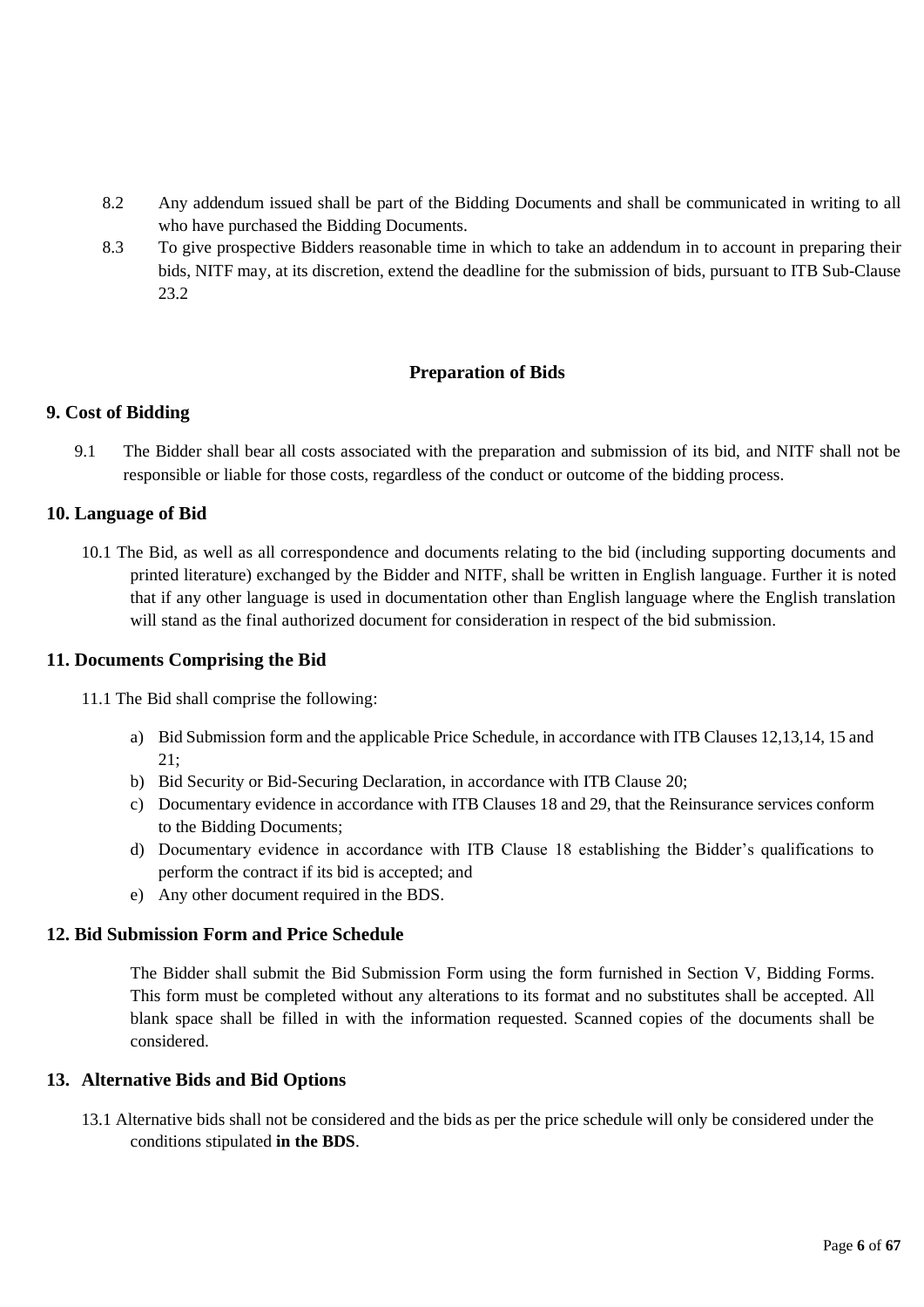# **14. Bid Pricing**

- 14.1 The Bidder shall indicate on the Price Schedule, the layers and total bid prices of the reinsurance services it proposes to supply under the Contract including one per treaty period 100% of reinstatement should be clearly indicated in the column named "Terms of Reinstatement" in the "Price Schedule"
- 14.2 Any discount offered shall be included in the price of the bid.
- 14.3 If so, indicated in ITB Sub-Clause1.1, bids are being invited for individual layers or for any combination of contracts. Unless otherwise indicated in the **BDS**, prices quoted shall correspond to 100% of the limits specified for each layer and to 100% of the reinsurance services supplied.
- 14.4 The Prices quoted by the Bidder shall be fixed during the Bidder's performance of the Contract and not subject to variation on any account. A bid submitted with an adjustable price quotation will be treated as non-responsive and rejected.
- 14.5 Minimum Deposit Premium and year ended adjustable rate must be given for each layer separately.
- 14.6 If there is a discrepancy in the amount in figures and in words, the amount in words will be considered as correct.
- 14.7 The bidder should clearly indicate the pricing for a period of Eighteen months at the beginning of the contract including the reinstatement percentage and adjustment rates.

### **15. Currencies of bid and mode of Payment.**

- 15.1 (i) Bid prices should be in Sri Lankan Rupees (LKR) and Minimum Deposit Premium should be quoted on 90% basis.
	- (ii) Minimum deposit Premium will be paid in quarterly installments. Premium will be remitted in LKR or USD at the current exchange rate equivalent to LKR value, converted using the selling rate established for similar transactions by the Central Bank of Sri Lanka on the dates defined by the agreement (in six equal installments in quarterly basis)
	- (iii) Claims receivable may receive in LKR or USD by NITF on the conversion of the exact LKR value of the claim at the date of occurrence of loss.

# **16. Documents Establishing the Eligibility of the Bidder**

16.1 To establish their eligibility in accordance with ITB Clause 4, Bidders shall complete the Bid Submission Form, included in Section V Bidding Forms.

# **17. Documents Establishing the Conformity of the Reinsurance Services**

- 17.1 To establish the conformity of the Reinsurance Services to the Bidding Documents, the Bidder shall furnish documentary evidence as part of the Bid.
- 17.2 The documentary evidence may be in the form of technical literature, certificates or data and shall consist of a detailed item by item description of the essential and performance characteristics of the Reinsurance Services, demonstrating substantial responsiveness of the reinsurance services to the technical specification of bidding.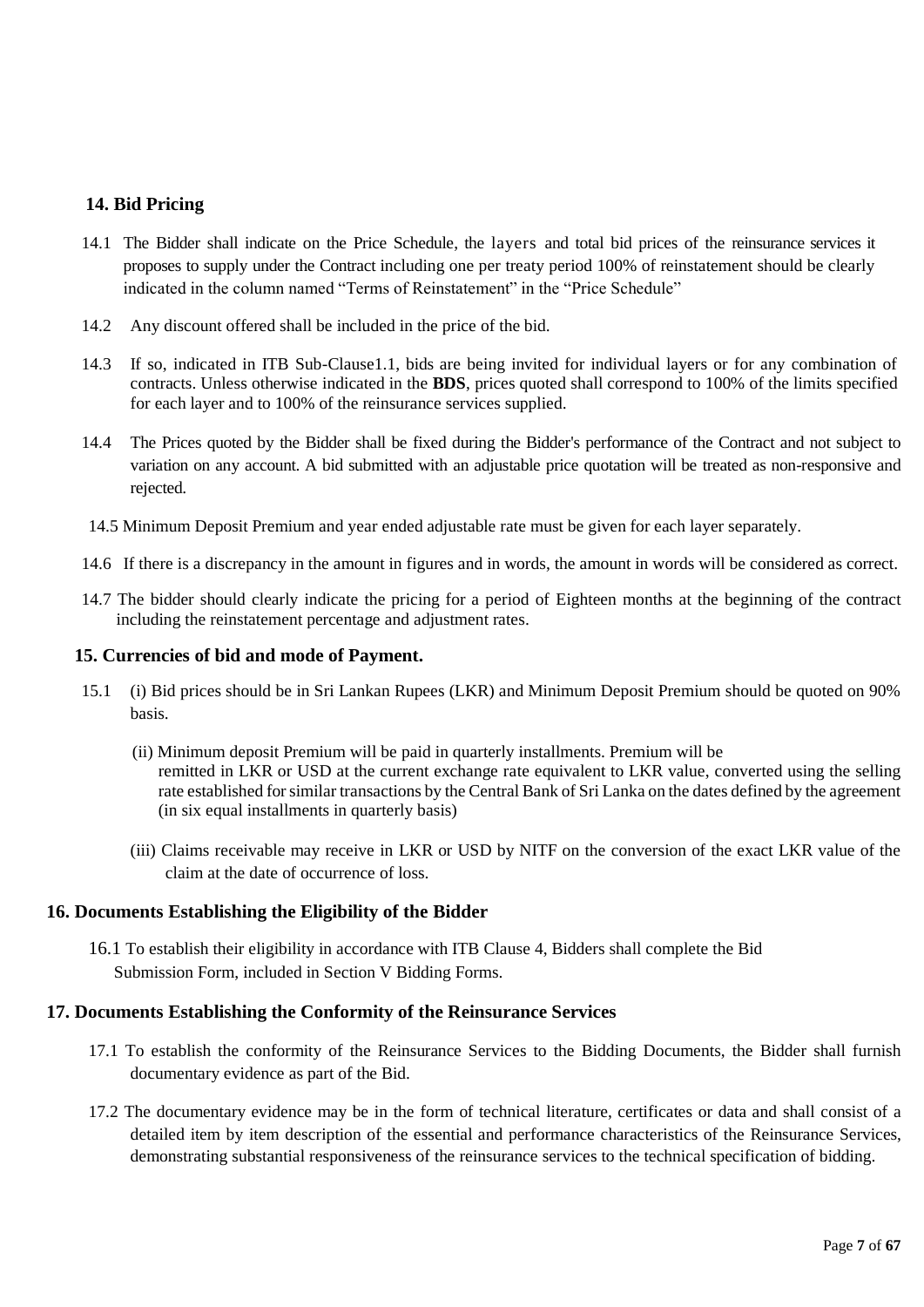# **18. Documents Establishing the Qualifications of the Bidder**

18.1 The documentary evidence of the Bidder's qualifications to perform the contract eligibility if its bid is accepted shall establish to NITF's satisfaction:

### **18.2 Eligibility of Broker**

- a. A certified Copy of the current Registration as a Broker with the Insurance Regulatory Commission of Sri Lanka
- b. Profile of the company, names of the key technical staff (first three technical heads in hierarchical order of the said company), professional qualification, and experience of each person and the contact details of the key technical officers in the company.
- c. The eligible broker who is registered with the Insurance Regulatory Commission of Sri Lanka should possess a valid professional Indemnity cover for a limit of liability LKR 100 million.
- d. Experience in handling insurance business for a period of two (02) years and at least one year (01) in reinsurance business. Fulfill the Form 5 and Form 6 of Section V – Bidding Forms
- e. Summary of audited financial details for the immediate past two  $(02)$  years as per the Form 7 of Section V Bidding Forms and certified copies of Financial Statements for the year 2019 and 2020
- f. The Eligible Broker who is registered with the Insurance Regulatory Commission of Sri Lanka should obtain quotation directly from the reinsurers and not through any other intermediary and it should be submitted only on their letter heads.

# **18.3 Eligibility of Reinsurers**

- a. Experience in accepting Treaty Reinsurance Programmes of insurers operating in the International Reinsurance market for a minimum period of three (3) years. (At least from the beginning of year 2018, fulfill the Form 8 of Section  $V - B$ idding Forms.)
- b. Lead Reinsurer's rating must be S & P "A-", AM Best "A-", Moody's "A3-", Fitch "A-" or above. The minimum signed share should be 10/100 and maximum signed share should be 35/100 of the said Reinsurance Programme.
- c. The followers' rating must be S & P "BBB", AM Best "bbb", Moody's "Baa3", Fitch "BBB" or above. Preference will be given for "A" rated followers.
- d. Summary of Audited Financial details of each reinsurer for the last three years as per Form 9 of Section V-Bidding Forms and certified copies of Financial Statements for the years 2018, 2019 and 2020.
- e. Details of Registration of lead reinsurer in the country of domicile.
- f. Original signed slip (Complete Cover Note, Lead Share and Signing Page) by the lead reinsurer.
- g. If a Reinsurer is submitting a direct bid, it must cover 100% reinsurance cover of the said programme.
- h. The Procurement Entity, National Insurance Trust Fund has the right and will contact direct the lead Reinsurers, Reinsurers at any given time for clarification and or information. The eligible Broker who is registered with Insurance Regulatory Commission of Sri Lanka should provide the contact person of lead Reinsurer/Reinsurers and designation, contact number and e mail address along with the bid.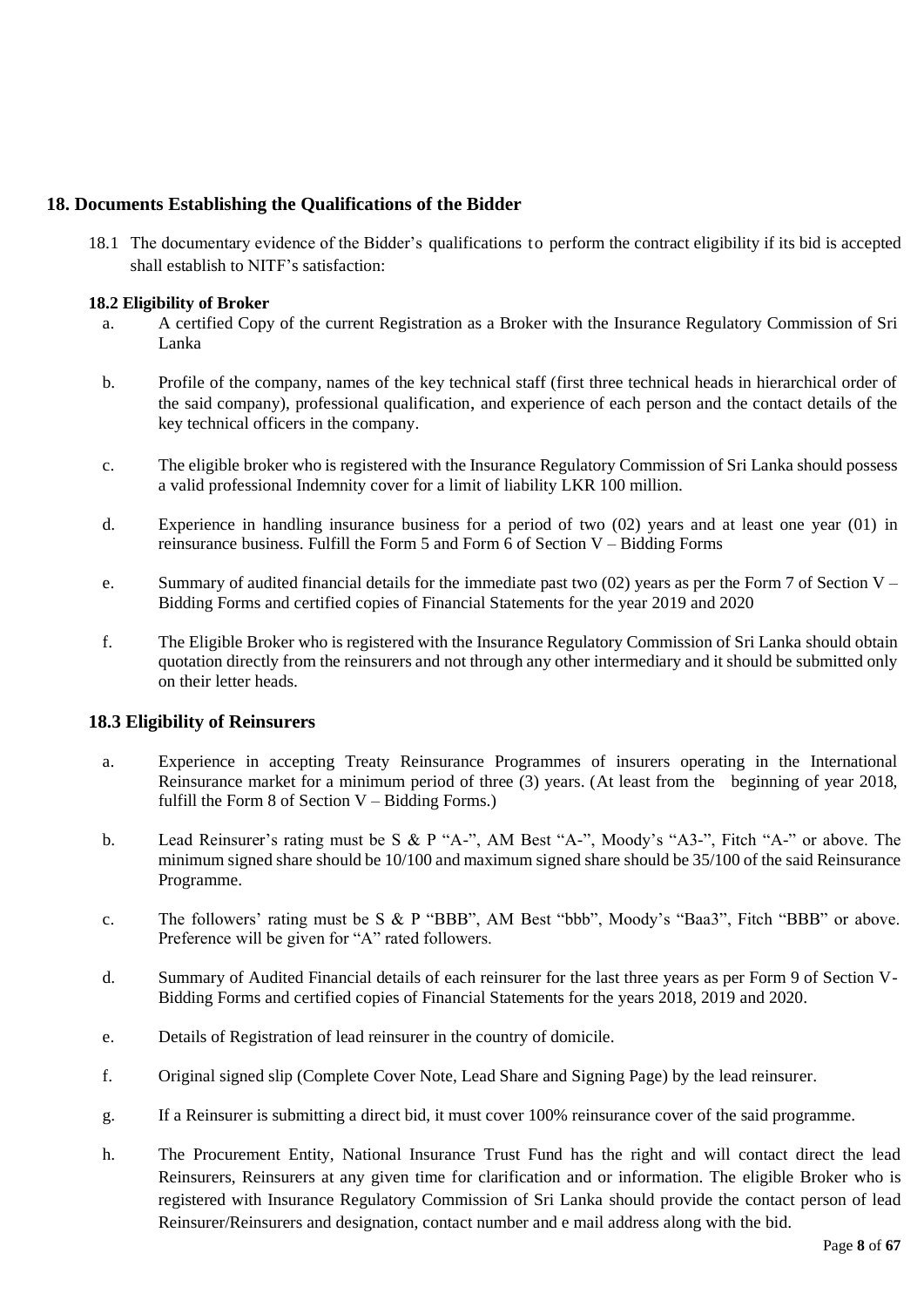# **19. Period of Validity of Bids**

- 19.1 Bids shall remain valid until the date **specified in the BDS (119 days from closing date of bid)**  A bid valid for a shorter period shall be rejected by NITF as non- responsive.
- 19.2 In exceptional circumstances, prior to the expiration of the bid validity date, NITF may request bidders to extend the period of validity of their bids. The request and the responses shall be made in writing. If a Bid Security is requested in accordance with ITB Clause 20, it shall also be extended for a corresponding period. A Bidder may refuse the request without forfeiting its Bid Security. A Bidder granting the request shall not be required or permitted to modify its bid.

# **20. Bid Security**

- 20.1 The Bidder shall furnish as part of its bid, a Bid Security, as **specified in the BDS**.
	- 20.1.1 The Bid Security shall be in the amount **specified in the BDS** and shall:
		- i) submit either unconditional on demand Bid Security (Bond) or
		- ii) bid security in form of cash. The bidder should deposit the amount **specified in the BDS**.
	- 20.1.2 If the bidder intends to submit bid security in form of bid bond the bidder should comply the following criteria:
		- i) All Bidders (International Reinsurers and Brokers who are registered with Insurance Regulatory Commission of Sri Lanka) shall furnish a Bid Security obtained from any commercial bank approved by the Central Banka of Sri Lanka or a bank based in another country but the guarantee "confirmed" by a commercial bank operating in Sri Lanka for the amount **specified in the BDS** and addressed as **indicated in the BDS.**
		- ii) Be substantially in accordance with the form 3 included in Section V, Bidding Forms in the Bidding Document;
		- iii) Be payable promptly upon written demand by NITF in case the conditions listed in ITB Clause 20.5 are invoked;
		- iv) Be submitted in its original form; copies will not be accepted
		- v) Remain valid for the period **specified in the BDS**.
- 20.2 Any bid not accompanied by a substantially responsive Bid Security or Bid Securing Declaration in accordance with ITB Sub- Clause 20.1 and 20.2, shall be rejected by NITF as non- responsive.
- 20.3 The Bid Security of unsuccessful Bidders shall be returned as promptly as possible upon the completion of the biding process.
- 20.4 The Bid Security may be forfeited or the Bid Securing Declaration executed:
	- a) If a Bidder withdraws its bid during the period of bid validity specified by the Bidder on the Bid Submission Form, except as provided in ITB Sub-Clause 19.2; or
	- b) If a Bidder does not agree to correction of arithmetical errors in pursuant to ITB Sub-Clause 30.3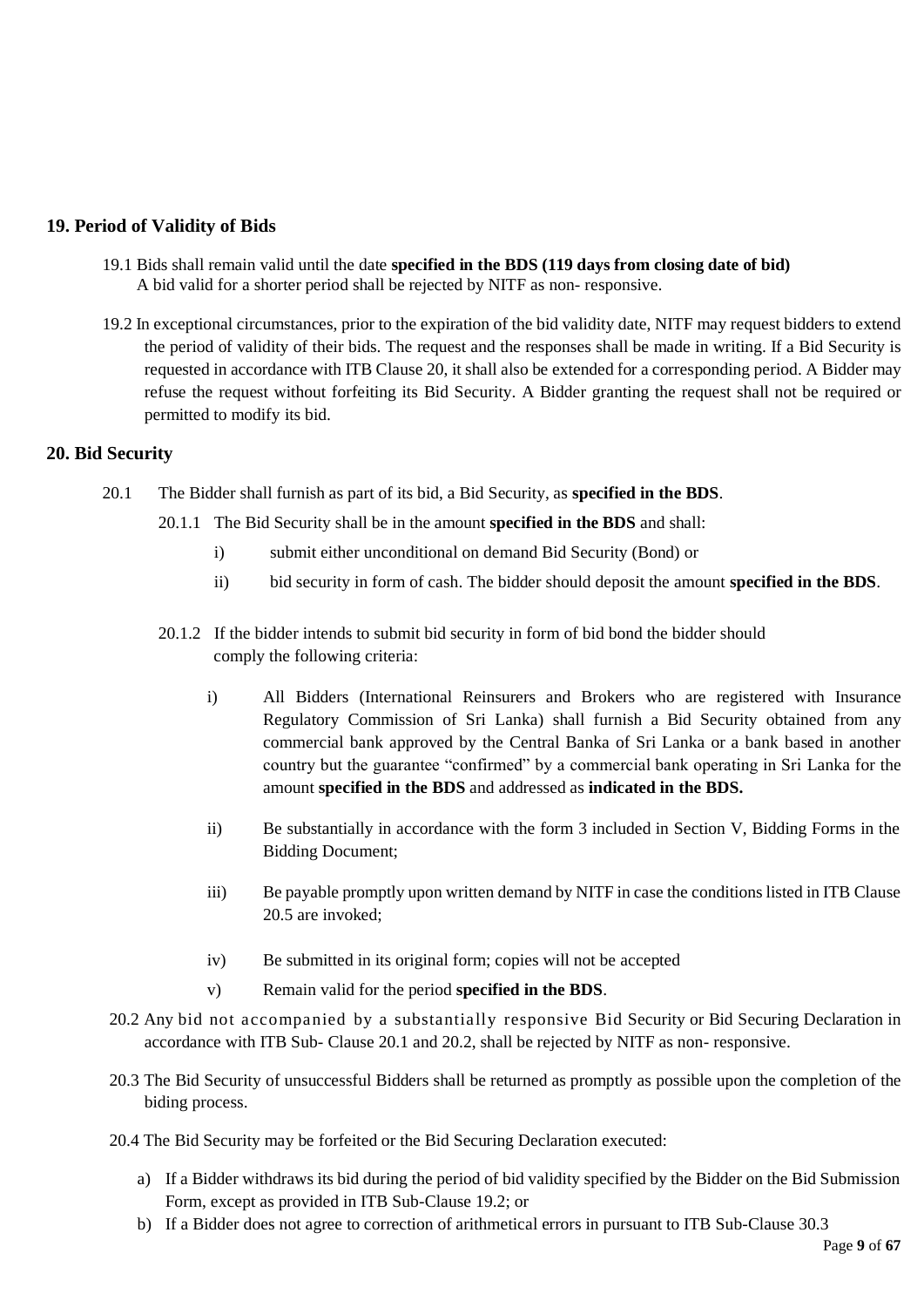c) If the successful Bidder fails to sign the Contract in accordance with ITB Clause 44;

# **21. Format and Signing of Bid**

- 21.1 The Bidder shall prepare one original of the documents comprising the bid as described in ITB Clause 11 and clearly mark it as "ORIGINAL." In addition, the Bidder shall submit a copy of the bid and clearly mark it as "COPY." In the event of any discrepancy between the original and the copy, the original shall prevail.
- 21.2 The original and the Copy of the bid shall be typed or written in indelible ink and shall be signed by a person duly authorized to sign on behalf of the Bidder.
- 21.3 Any interlineations, erasures, or overwriting shall be valid only if they are signed or initialed by the person signing the Bid.
- 21.4 The following documents would be considered as the formal prerequisite of any bid to be considered as materially responsive in line with the bidding documents or scanned copies.

a. Pricing details (Quotation Slip as per the Form 2 of Section V – Bidding Forms) should be properly authorized by the lead reinsurer by placing the official stamp of lead reinsurer and should be signed by the authorized person of the lead reinsurer.

b. Signing Page should be properly signed and stamped by the lead reinsurer stating the percentage of lead share of each layer of the proposed cover.

c. The Reinsurance Slip should be signed and stamped by the lead reinsurer (each and every page of the full set of the document shall be stamped, numbered and signed by an authorized person of lead reinsurer).

d. A specimen copy of Excess of loss Reinsurance agreement as attached with Form 2

e. The Letter of Authorization should be signed and stamped by the lead reinsurer and by the authorized person of the Bidder.

f. Scanned copies relevant pages of the Annual Reports and the web link to be provided for all Audited Reports.

# **Submission and Opening of Bids**

# **22. Submission, Sealing and Marking of Bids**

22.1 Bidders shall submit their bids by post/courier/by hand or the scanned copies of bid documents via e mail **as specified in the BDS**.

a) Bidders submitting bids shall enclose the original and the copy of the Bid in separate sealed envelopes, dully making the envelops as "ORIGINAL" and "COPY". These envelopes containing the original and the copy shall then be enclosed in one single envelope.

22.2 The inner and outer envelopes shall: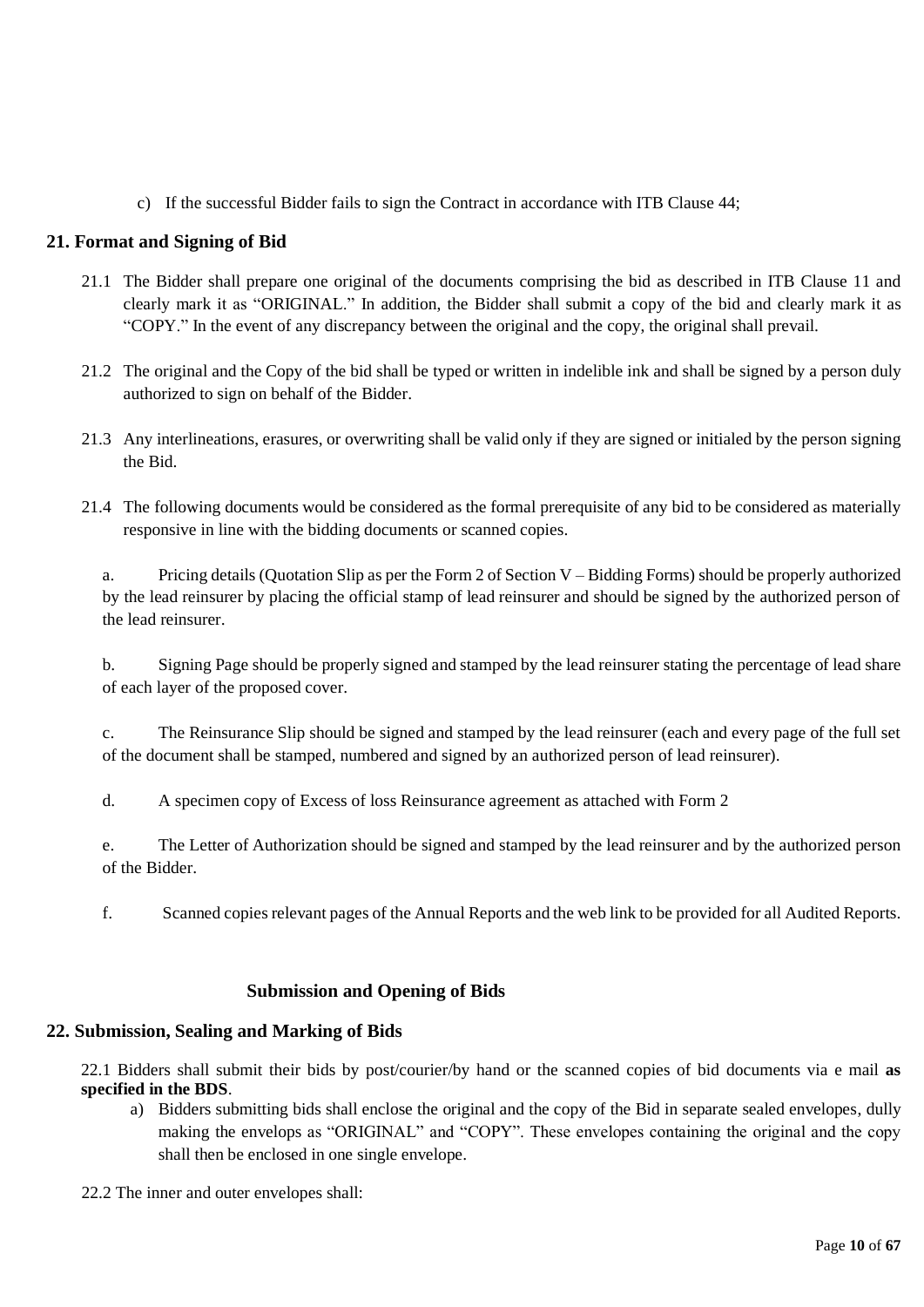- a) Bear the name and address of the Bidder;
- b) Be addressed to NITF in accordance with ITB Sub Clause 23.1;
- c) Bear the specific identification number of this bidding process as indicated in the BDS; and
- d) Bear a warning not to open before the time and date for bid opening, in accordance with ITB Sub-Clause 26.1.

If all envelopes are not sealed and marked as required, NITF will assume no responsibility for the misplacement or premature opening of the bid.

### **23. Deadline for Submission of Bids**

- 23.1 Bids must be received by NITF at the address by hand / post / courier or the scanned copies of bid documents via e mail **specified in the BDS** and not later than the date and time **specified in the BDS.**
- 23.2 NITF may, at its discretion, extend the deadline for the submission of bids by amending the Bidding Documents in accordance with ITB Clause 8, in which case all rights and obligations of NITF and Bidders previously subject to the deadline shall thereafter be subject to the deadline as extended.

### **24. Late Bids**

24.1 NITF shall not consider any bid that arrives after the deadline for submission of bids, in accordance with ITB Clause 23. Any bid received by NITF after the deadline for submission of bids shall be declared late, rejected, and returned unopened.

### **25. Withdrawal and Modification of Bids**

- 25.1 A Bidder may withdraw, or modify its Bid after it has been submitted by sending a written notice in accordance with ITB Clause 22, duly signed by an authorized representative, and shall include a copy of the authorization in accordance with ITB Sub- Clause 21.2, (except that no copies of the withdrawal notice are required). The corresponding substitution or modification of the bid must accompany the respective written notice. All notices must be:
	- (a) Submitted in accordance with ITB Clauses 21 and 22 (except that withdrawal notices do not require copies), and in addition, the respective envelopes shall be clearly marked "Withdrawal," or "Modification" and
	- (b) Received by NITF prior to the deadline prescribed for submission of bids, in accordance with ITB Clause 23.
	- (c) If a bid is withdrawn by a written communication, such bidder shall be not allowed to be present in the bid opening meeting and they would not be considered as bidders.
- 25.2 Bids requested to be withdrawn in accordance with ITB Sub- Clause 25.1 shall be returned to the Bidders only upon notification of contract award to the successful bidder in accordance with sub clause 42.1.
- 25.3 No bid may be withdrawn, substituted, or modified after the deadline for submission of bids.

### **26. Bid Opening**

- 26.1 NITF shall conduct the bid opening in the presence of bidders or their authorized representatives and through a virtual meeting at the address, date and time **specified in the BDS**.
- 26.2 First, envelopes marked "WITHDRAWAL" shall be opened and read out and the envelope with the corresponding bid may be opened at the discretion of NITF. No bid withdrawal shall be permitted unless the corresponding withdrawal notice contains a valid authorization to request the withdrawal and is read out at bid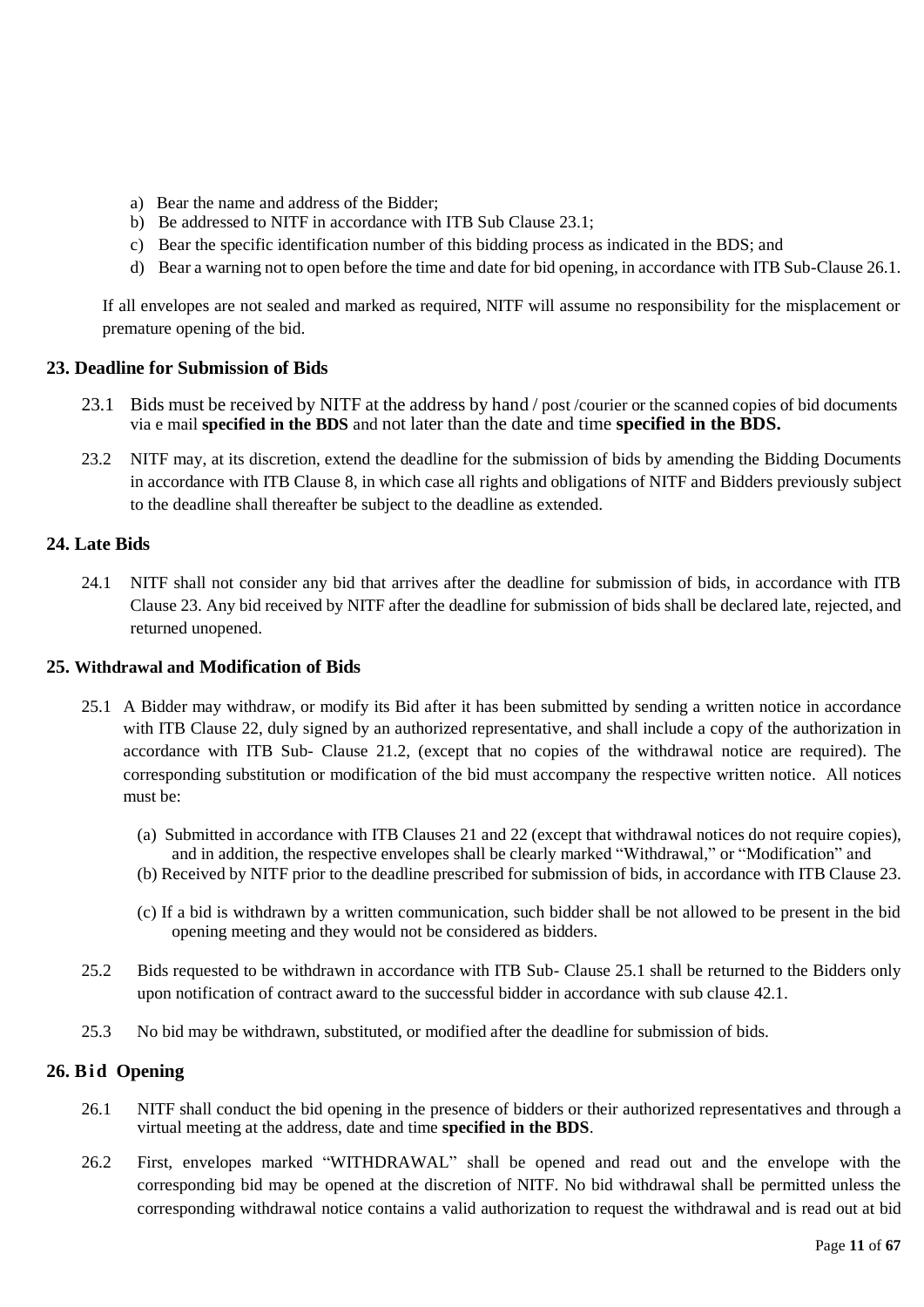opening. Envelopes marked "MODIFICATION" shall be opened and read out with the corresponding Bid. No Bid modification shall be permitted unless the corresponding modifications notice contains a valid authorization to request the modification and is read out at Bid opening. Only envelopes that are opened and read out at the Bid opening shall be considered.

- 26.3 All other envelopes shall be opened one at a time, reading out: the name of the Bidder and whether there is a modification; the Bid Prices, alternative offers; the presence of a Bid Security or Bid-Securing Declaration, if required; and any other details as NITF may consider appropriate. The original bidding price indicated in the price schedule of the bidding documents and the discounts are read out at Bid opening shall be considered for evaluation. No Bid shall be rejected at Bid opening except for late bids, in accordance with ITB Sub-Clause 24.1.
- 26.4 NITF shall prepare a record of the Bid opening that shall include, as a minimum: the name of the Bidder and whether there is a withdrawal, or modification; the Bid Price, per layer if applicable, and the presence or absence of a Bid Security or Bid-Securing Declaration. The bids that are opened shall be resealed in separate envelopes, promptly after the bid opening. The Bidders' representatives' who are present shall be requested to sign the attendance sheet.

# **Evaluation and Comparison of Bids**

# **27. Confidentiality**

- 27.1 Information relating to the examination, evaluation, comparison of bids, and recommendation of contract award, shall not be disclosed to bidders or any other parties.
- 27.2 The bidders, interested Parties or any third party will not be disclosed any information leading to have undue advantage for further tendering/ bidding when the tender process is going on and or even after the closure of bidding process.
- 27.3 Any effort by a Bidder to influence NITF in the examination, evaluation, comparison, of the bids or contract award decisions may result in the rejection of its Bid.
- 27.4 Notwithstanding ITB Sub-Clause 27.2, if any Bidder wishes to contact NITF on any matter related to the bidding process, from the time of bid opening to the time of Contract Award, it should do so in writing.

### **28. Clarification of Bids**

28.1 To assist in the examination, evaluation, comparison and of the bids, NITF may, at its discretion, request any Bidder for a clarification of its Bid. Any clarification submitted by a Bidder in respect to its Bid and that is not in response to a request by NITF shall not be considered for purpose of evaluation. NITF's request for clarification and the response shall be in writing. No change in the prices or substance of the Bid shall be sought, offered, or permitted, except to confirm the correction of arithmetic errors discovered by NITF in the Evaluation of the bids, in accordance with ITB Clause 30. Clarification sought by NITF for the purpose of evaluation of bids will whatsoever not constitute for the confirmation and or offer to a respective bidder.

### **29. Responsiveness of Bids**

29.1 NITF's determination of a bid's responsiveness is to be based on the contents of the bid itself.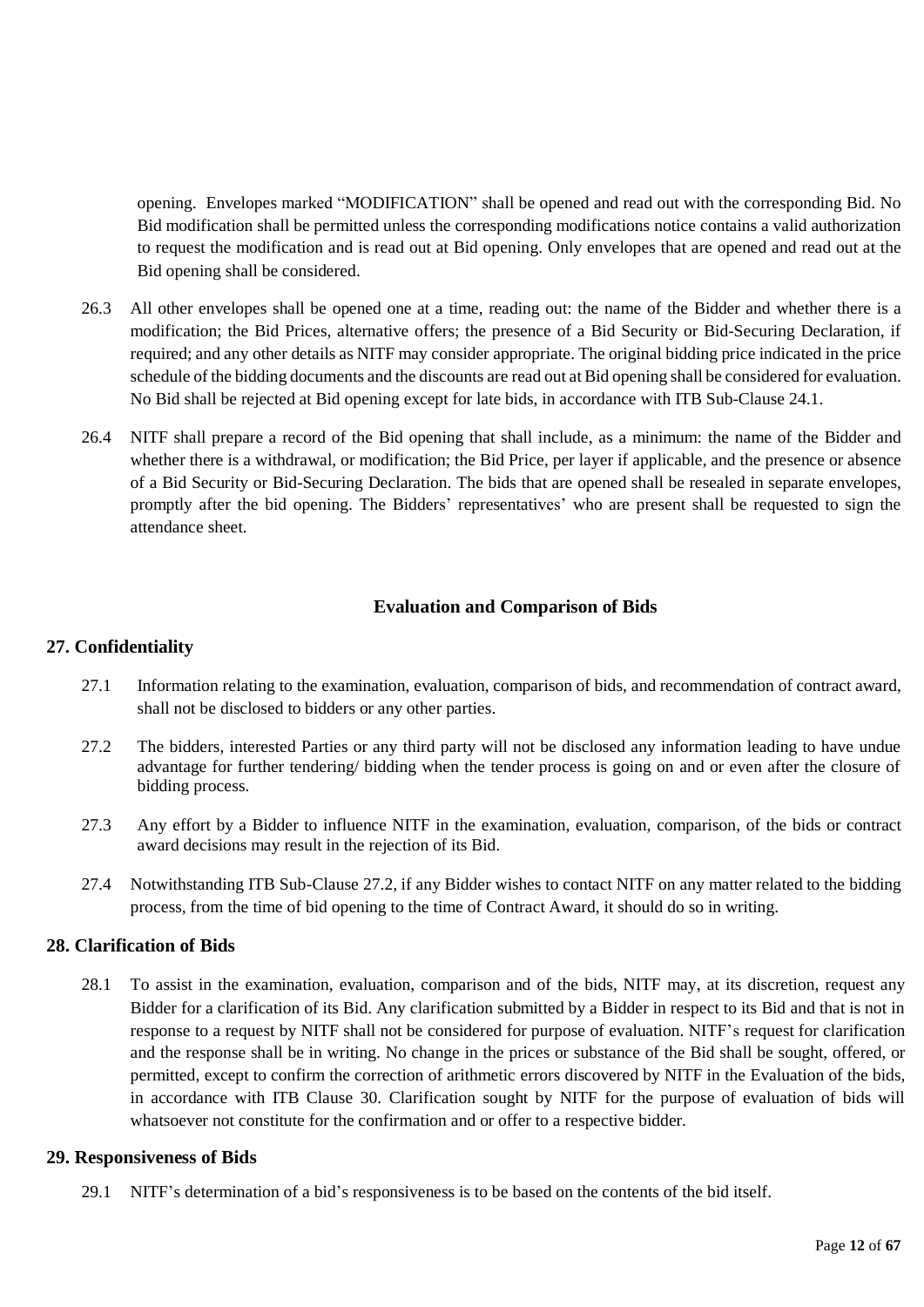- 29.2 A substantially responsive Bid is one that conforms to all the terms, conditions, and specifications of the Bidding Documents without material deviation, reservation, or omission. A material deviation, reservation, or omission is one that:
	- a) Affects in any substantial way the scope, quality, or performance of the Reinsurance services specified in the Contract; or
	- b) Limits in any substantial way, inconsistent with the Bidding Documents, NITF rights or the Bidder's obligations under the Contract' or
	- c) If rectified would unfairly affect the competitive position of other bidders presenting substantially responsive bids.
- 29.3 If a bid is not substantially responsive to the Bidding Documents, it shall be rejected by NITF and may not subsequently be made responsive by the Bidder by correction of the material deviation, reservation, or omission.

# **30. Nonconformities, Errors and Omissions**

- 30.1 Provided that a Bid is substantially responsive, NITF may waive any non-conformities or omissions in the Bid that do not constitute a material deviation.
- 30.2 Provided that a bid is substantially responsive, NITF may request that the Bidder to submit the necessary information or documentation, within a reasonable period of time, to rectify nonmaterial non conformities or omissions in the bid related to documentation requirements. Such omission shall not be related to any aspect of the price of the Bid. Failure of the Bidder to comply with the request may result in the rejection of its Bid.
- 30.3 Provided that the Bid is substantially responsive, NITF shall correct arithmetical errors on the following basis:
	- a) If there is a discrepancy between the layer price shall prevail and total, the layer price shall prevail total shall be corrected, unless in the opinion of NITF there is an obvious misplacement of the decimal point in the layer price, in which case the line item total as quoted shall govern and the layer price shall be corrected;
	- b) If there is a discrepancy between words and figures, the amount in words shall prevail, unless the amount expressed in words is related to an arithmetic error, in which case the amount in figures shall prevail subject to (a) above.
- 30.4 If the Bidder that submitted the lowest evaluated Bid does not accept the correction of errors, its Bid shall be disqualified and its Bid Security shall be forfeited or its Bid-Securing Declarations shall be executed.

### **31. Preliminary Examination of Bids**

- 31.1 NITF shall examine the bids to confirm that all documents and technical documentation requested in ITB Clause 11 have been provided, and to determine the completeness of each document submitted.
- 31.2 NITF shall confirm that the following documents and information have been provided in the Bid. If any of these documents or information is missing, the Bid shall be rejected
	- (a) Bid Submission Form, in accordance with ITB Sub-Clause12.1;
	- (b) Price Schedules, in accordance with ITB Sub-Clause 12 and 21:
	- (c) Bid Security or Bid Securing Declaration, in accordance with ITB Clause 20

### **32. Examination of Terms and Conditions; Technical Evaluation**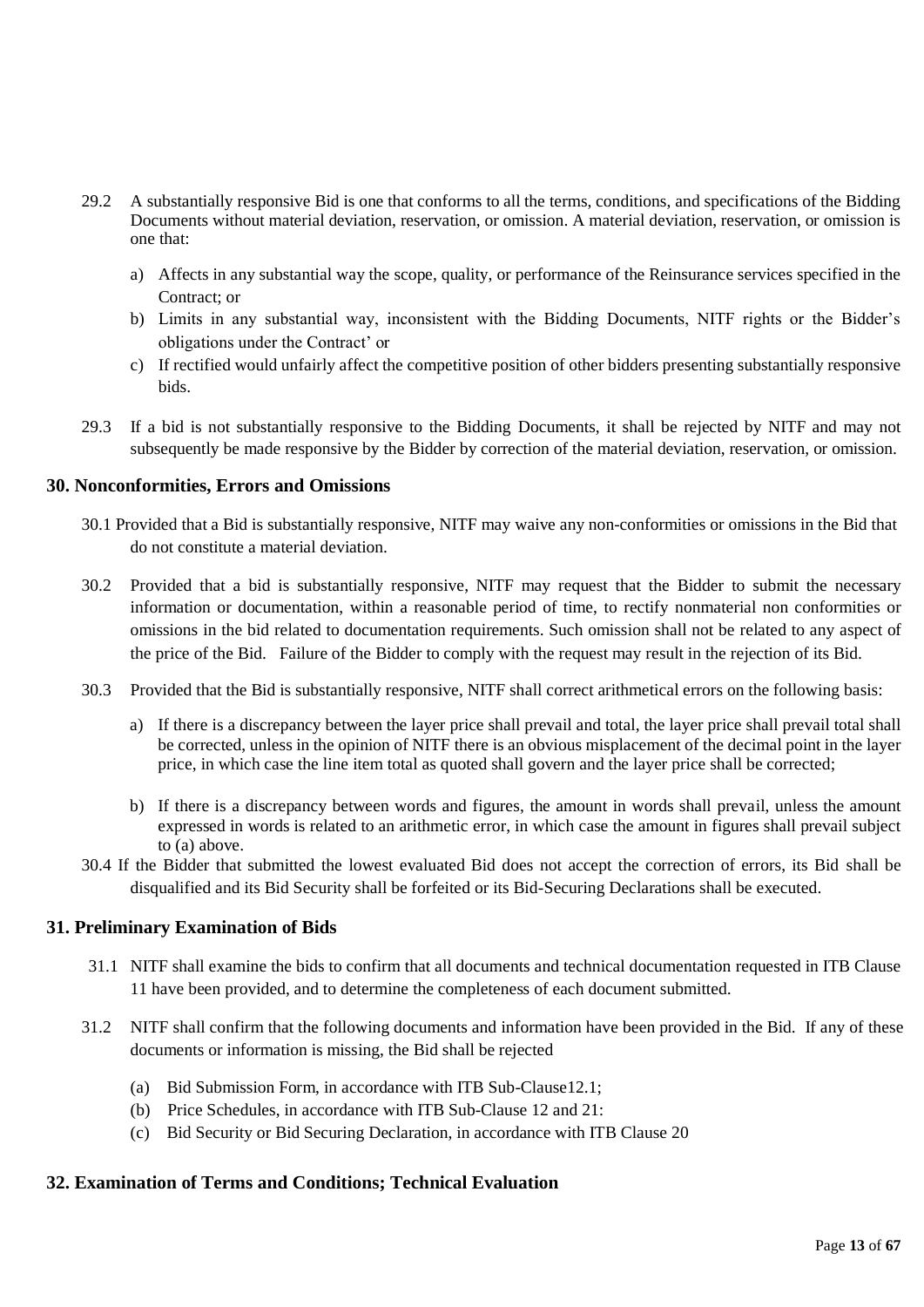- 32.1 NITF shall evaluate the technical aspects of the Bid submitted in accordance with ITB Clause17, to confirm that all requirements specified in Section IV, Schedule of Requirements of the Bidding Documents have been met without any material deviation or reservation.
- 32.2 If, after the examination of the terms and conditions and the technical evaluation, NITF determines that the Bid is not substantially responsive in accordance with ITB Clause 29, NITF shall reject the Bid.

# **33. Conversion to Single Currency**

The bidders are not allowed to quote in foreign currencies in accordance with sub clause 15.1, for evaluation and comparison purposes, NITF shall consider all bid prices expressed in Sri Lankan Rupees only.

### **34. Domestic Preference**

Domestic preference shall not be a factor in bid evaluation.

### **35. Evaluation of Bids**

- 35.1 NITF shall evaluate each bid that has been determined, up to this stage of the evaluation, to be substantially responsive.
- 35.2 To evaluate a Bid, NITF shall only use the factors, methodologies and criteria defined in this ITB Clause 35.
- 35.3 To evaluate a Bid, NITF shall consider the following:
	- a) The Bid Price as quoted in accordance with clause 14;
	- b) Price adjustment for correction of arithmetic errors accordance with ITB Sub-Clause 30.3;
	- c) Adjustments due to the application of the evaluation criteria **specified in the BDS** from amongst those set out in Section III, Evaluation and Qualification Criteria;
- 35.4 NITF's evaluation of a bid may require the consideration of other factors, in addition to the factors listed in ITB Sub-Clause 35.3, **as specified in the BDS.** These factors may be related to the characteristics, performance, and terms and conditions of purchase Reinsurance Services.

### **36**. **Comparison of Bids**

NITF shall compare all substantially responsive bids to determine the lowest-evaluated bid, in accordance with ITB Clause 35.

### **37. Pos t qualification of the Bidder**

- 37.1 NITF shall determine to its satisfaction whether the Bidder that is selected as having submitted the lowest evaluated and substantially responsive bid is qualified to perform the contract satisfactorily.
- 37.2 The determination shall be based upon an examination of the documentary evidence of the Bidder's qualifications submitted by the Bidder, pursuant to ITB Clause 18.
- 37.3 An affirmative determination shall be a prerequisite for award of the Contract to the Bidder. A negative determination shall result in disqualification of the bid, in which event NITF shall proceed to the next lowest evaluated bid to make a similar determination of that Bidder's capabilities to perform satisfactorily.

### **38. NITF's Right to Accept Any Bid, and to Reject Any or All Bids**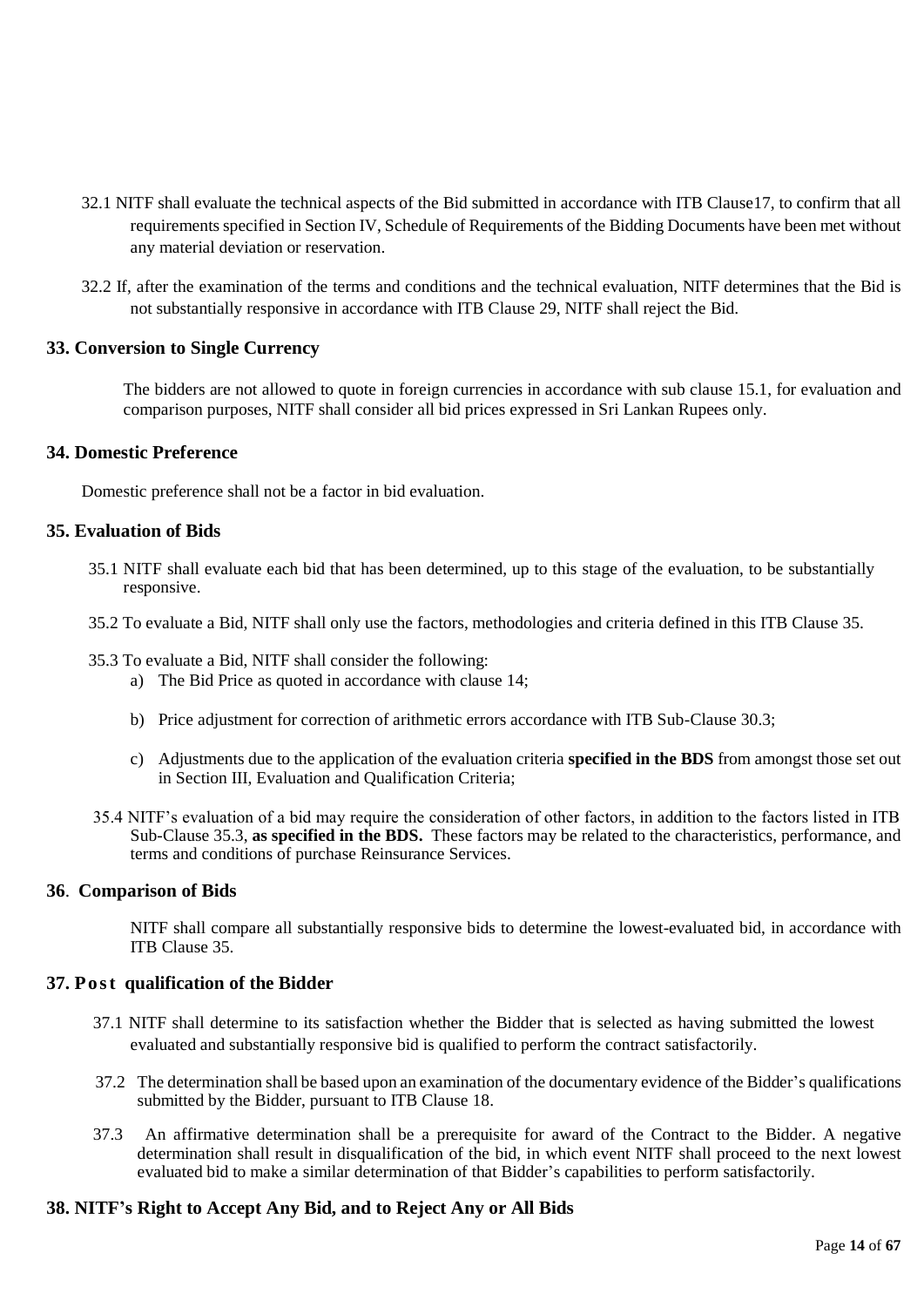NITF reserves the right to accept or reject any bid, and to annul the bidding process and reject all bids at any time prior to Bid, contract award, without there by incurring any liability to Bidders.

### **39. Contractual Obligations and delivery of the Services by Brokers registered with Insurance Regulatory Commission of Sri Lanka and the Reinsurance Providers**

39.1 If the service delivery as per the contractual obligation has been dissatisfactory by any eligible Broker who is registered with Insurance Regulatory Commission of Sri Lanka and or reinsurance providers within the agreed / attached reinsurance contract has been dissatisfied and not up to the expected service delivery in both obtaining proper reinsurance coverage, price and or claims recovery in time with due diligence and good governance / transparency would be considered disqualified / rejected.

If such deviations, delays in claim recovery including any such dishonest act committed and or perpetrated to have committed and caused impediments in execution of the contractual obligating by such incumbent Broker and reinsurance providers will be disqualified and rejected as not eligible to provide services intended in this bidding and which is as a whole considered a material deviation.

# **Award of Contract**

# **40. Award Criteria**

NITF shall award the Contract to the Bidder whose offer has been determined to be the lowest evaluated bid and is substantially responsive to the Bidding Documents, provided further that the Bidder is determined to be qualified to perform the Contract satisfactorily.

### **41. NITF's Right to vary coverage at time of Award**

At the time the Contract is awarded, NITF reserves the right to increase or decrease the level of reinsurance services originally specified in Section IV, Schedule of Requirements, provided this does not exceed fifteen percent (15%) of the total cover subject to ratable premium change in the price without any sort of changers to the terms and conditions of the bid and the Bidding Documents.

# **42. Notification of Award**

- 42.1 Prior to the expiration of the period of bid validity, NITF shall notify the successful Bidder of intention to award the contract in writing, that its Bid has been accepted subject to appeal process and Cabinet of Ministers approval.
- 42.2 Until a formal Contract is prepared and executed, the notification of award shall not constitute a binding Contract.
- 42.3 Upon the successful Bidder's furnishing of the signed Treaty Agreement and NITF will promptly notify each unsuccessful Bidder and will discharge its bid security, pursuant to ITB Clause 20.4.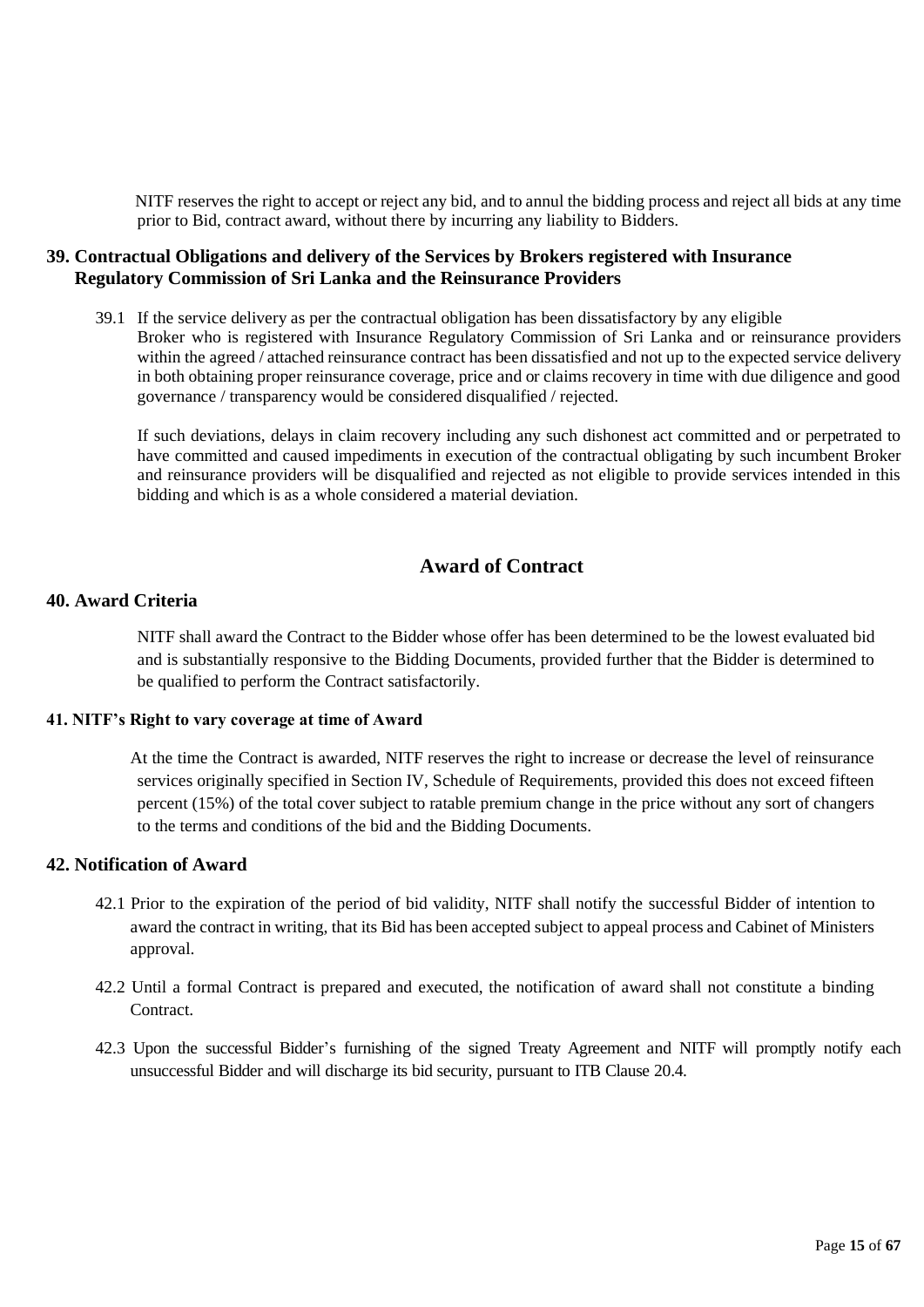# **43. Appeal against Contract Awards recommended by the Procurement Committee**

43.1 As per the section 8.5 of the Government Procurement Guidelines 2006, unsuccessful bidder who is aggrieved by a recommendation of a SCAPC, is given an opportunity to make his/her representation (if any) in writing against the said recommendation to the Procurement Appeal Board (PAB) within 7 days.

# **44. Signing of Contract**

- 44.1 Within Seven (7) days after notification, NITF shall complete the Agreement, and inform the successful Bidder to sign it.
- 44.2 Within fourteen (14) days of receipt of such information, the successful Bidder shall sign the Agreement.
- 44.3 Having been substantially responsive lowest bidder who would be the successful bidder should sign the final agreement of reinsurance contract with NITF without incorporating any additional condition, modification and or deletion to the cover originally submitted at the time of the bidding. If the successful bidder has included any additional conditions, modifications and or deletions to the original reinsurance cover proposed in the form of slip would constitute to the rejection and the successful bidder would be immediately disqualifying and, in such case, the next lowest substantially responsive lowest bidder would be issued the Broker on Record (BOR) to complete the bidding process.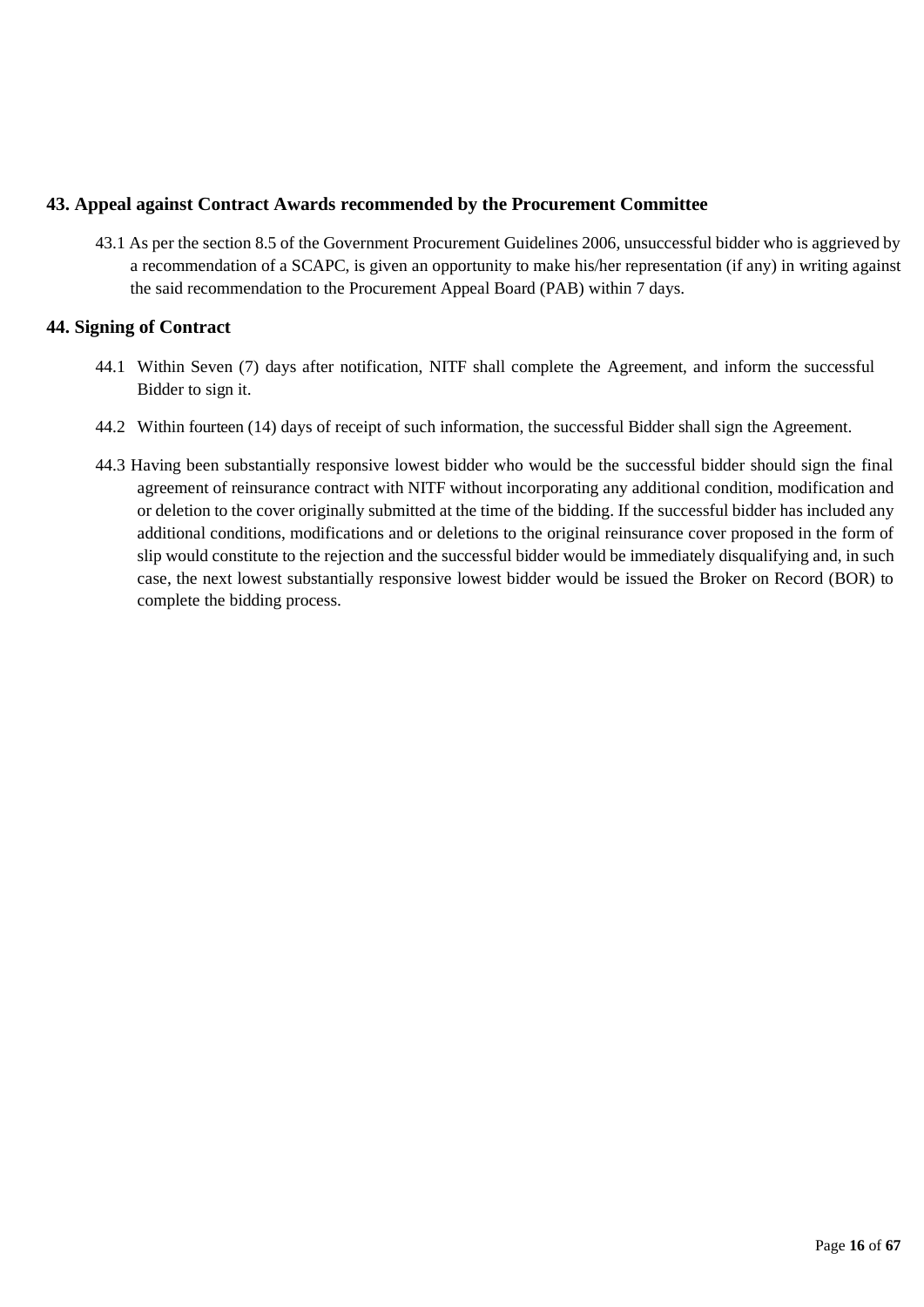# **Section II Bidding Data Sheet (BDS)**

The following specific data for the reinsurance services to be procured shall complement, supplement, or amend the provisions in the Instructions to Bidders (ITB). Whenever there is a conflict, the provisions herein shall prevail over those in ITB.

| <b>ITB</b>                        | A. General                                                                                                                                                                                                                                                                                                                                                                                                                                                                                                                                       |
|-----------------------------------|--------------------------------------------------------------------------------------------------------------------------------------------------------------------------------------------------------------------------------------------------------------------------------------------------------------------------------------------------------------------------------------------------------------------------------------------------------------------------------------------------------------------------------------------------|
| <b>Clause</b><br><b>Reference</b> |                                                                                                                                                                                                                                                                                                                                                                                                                                                                                                                                                  |
| <b>ITB 1.1</b>                    | The Purchaser is: National Insurance Trust Fund                                                                                                                                                                                                                                                                                                                                                                                                                                                                                                  |
|                                   | Scope of Bid:<br>Whole Account Excess of Loss Risk and Catastrophic reinsurance programme to protect<br>30% compulsory reinsurance cession to NITF of all proportional, non-proportional, treaty<br>and facultative reinsurance of the General Insurance business of each company transacting<br><b>General Insurance Business in Sri Lanka.</b><br>The name and identification number of the Contract are:<br>Procurement of Retrocession Programme to cover 30% compulsory reinsurance cession for<br>the period from 01.02.2022 to 31.07.2023 |
|                                   | Contract Number: NITF/REI/RETRO/2021/01                                                                                                                                                                                                                                                                                                                                                                                                                                                                                                          |
|                                   | To qualify for evaluation, Bidders are required to bid for the total solution.                                                                                                                                                                                                                                                                                                                                                                                                                                                                   |
|                                   | Partial bids shall be treated as non-responsive and shall be rejected / disqualified.                                                                                                                                                                                                                                                                                                                                                                                                                                                            |
| <b>ITB 2.1</b>                    | The source of funding is: By National Insurance Trust Fund                                                                                                                                                                                                                                                                                                                                                                                                                                                                                       |
|                                   | <b>B. Contents of Bidding Documents</b>                                                                                                                                                                                                                                                                                                                                                                                                                                                                                                          |
| <b>ITB</b> 7.1                    | For Clarification of bid purposes only, NITF's address is:                                                                                                                                                                                                                                                                                                                                                                                                                                                                                       |
|                                   | <b>Attention:</b> Assistant General Manager - Insurance                                                                                                                                                                                                                                                                                                                                                                                                                                                                                          |
|                                   | <b>Address:</b> National Insurance Trust Fund                                                                                                                                                                                                                                                                                                                                                                                                                                                                                                    |
|                                   | No.95, Sir, Chittampalam A Gardiner Mawatha,                                                                                                                                                                                                                                                                                                                                                                                                                                                                                                     |
|                                   | Colombo 02, Sri Lanka                                                                                                                                                                                                                                                                                                                                                                                                                                                                                                                            |
|                                   | Telephone: +94 710920845<br>Facsimile: +94 114700988                                                                                                                                                                                                                                                                                                                                                                                                                                                                                             |
|                                   | E-mail<br>: nimalip@nitf.lk                                                                                                                                                                                                                                                                                                                                                                                                                                                                                                                      |
|                                   | A Pre-bid meeting will be held: Yes (Virtual)                                                                                                                                                                                                                                                                                                                                                                                                                                                                                                    |
|                                   | Date: 22 <sup>nd</sup> September 2021                                                                                                                                                                                                                                                                                                                                                                                                                                                                                                            |
|                                   | Time: 10:00 hrs.                                                                                                                                                                                                                                                                                                                                                                                                                                                                                                                                 |
|                                   | Venue: National Insurance Trust Fund, 4 <sup>th</sup> Floor,<br>No.95, Sir Chittampalam A Gardiner Mawatha, Colombo 02, Sri Lanka.                                                                                                                                                                                                                                                                                                                                                                                                               |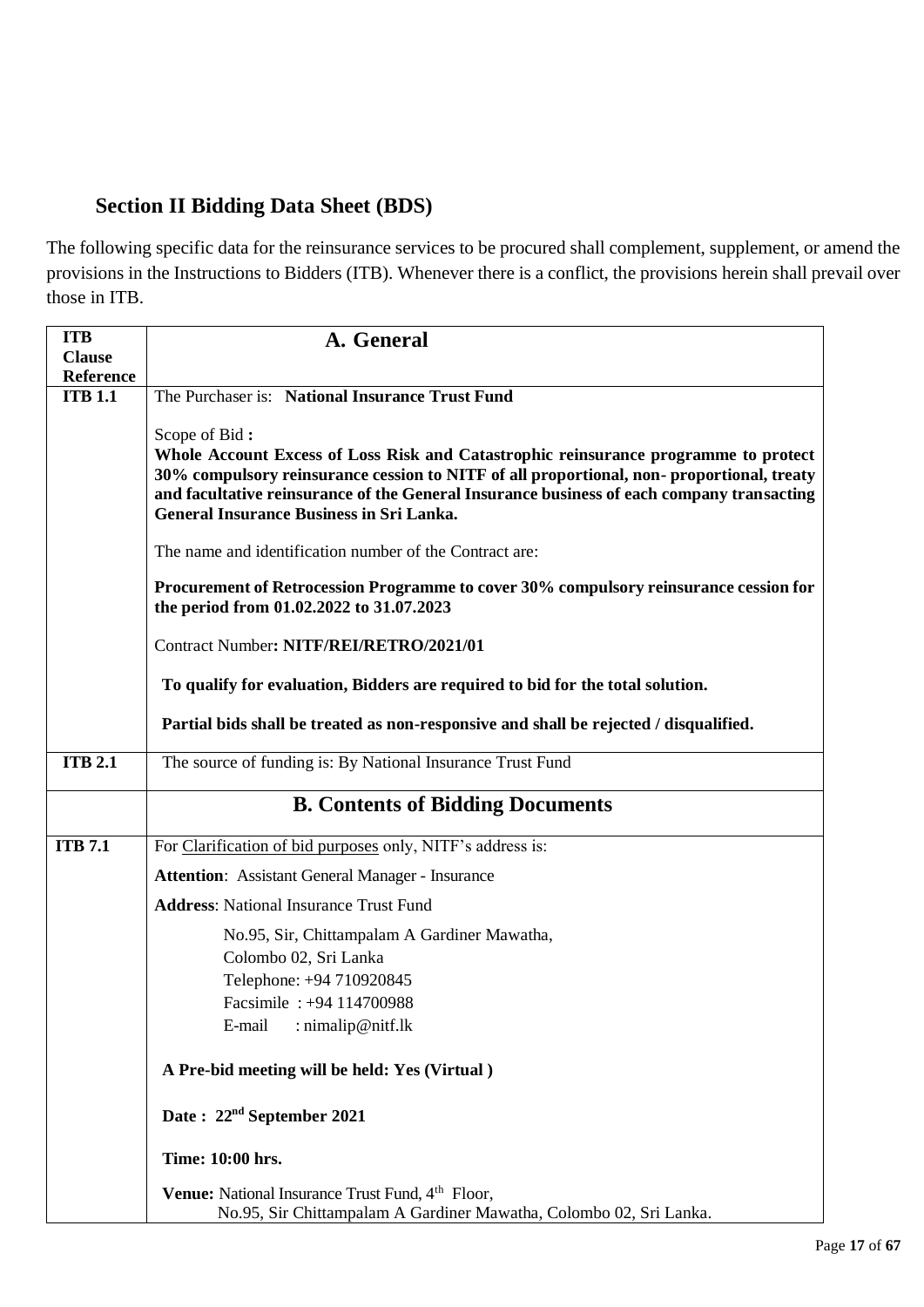|                 | <b>C. Preparation of Bids</b>                                                                                                                                                                                                                                                                                                                                                                                                                                                                                                                                                                                               |                                                     |                           |                                          |  |
|-----------------|-----------------------------------------------------------------------------------------------------------------------------------------------------------------------------------------------------------------------------------------------------------------------------------------------------------------------------------------------------------------------------------------------------------------------------------------------------------------------------------------------------------------------------------------------------------------------------------------------------------------------------|-----------------------------------------------------|---------------------------|------------------------------------------|--|
| <b>ITB 13.1</b> | The bidders are not allowed to submit Alternative bids, and such bids will not be considered for<br>evaluation. The bidders should strictly submit the bids for the Option indicated in the 13.1 of ITB.<br>The other alternative bids submitted by bidders shall be treated as non-responsive and rejected.<br>Submission of more than one bid in this bidding process by a single lead reinsurer and bids by<br>multiple lead reinsurers in one bid will be rejected.<br>If any reinsurer intends to bid, they are allowed to submit only one bid for the 100% reinsurance<br>cover as required in the bidding documents. |                                                     |                           |                                          |  |
|                 | The bidder may quote as follows                                                                                                                                                                                                                                                                                                                                                                                                                                                                                                                                                                                             |                                                     |                           |                                          |  |
| <b>ITB 14.3</b> | Layer                                                                                                                                                                                                                                                                                                                                                                                                                                                                                                                                                                                                                       | <b>Minimum</b> and<br><b>Deposit Premium</b><br>90% | <b>Adjustable</b><br>Rate | <b>Terms</b> for<br><b>Reinstatement</b> |  |
|                 | With Reinstatement                                                                                                                                                                                                                                                                                                                                                                                                                                                                                                                                                                                                          |                                                     |                           |                                          |  |
|                 | LKR 1,000 Mn Xs LKR 1,000 Mn<br>LKR 3,000 Mn Xs LKR 2,000 Mn                                                                                                                                                                                                                                                                                                                                                                                                                                                                                                                                                                |                                                     |                           | One Reinstatement<br>One Reinstatement   |  |
|                 | LKR 2,500 Mn Xs LKR 5,000 Mn                                                                                                                                                                                                                                                                                                                                                                                                                                                                                                                                                                                                |                                                     |                           | One Reinstatement                        |  |
|                 | If a Reinsurer is submitting a direct bid, it must cover 100% reinsurance cover as required in the<br>bidding documents.                                                                                                                                                                                                                                                                                                                                                                                                                                                                                                    |                                                     |                           |                                          |  |
| <b>ITB 15.1</b> | The bidder shall quote in Sri Lankan Rupees.                                                                                                                                                                                                                                                                                                                                                                                                                                                                                                                                                                                |                                                     |                           |                                          |  |
| <b>ITB 19.1</b> | The bid validity period shall be 119 days from the date of bid closure; accordingly, the bid shall<br>be valid until 16 <sup>th</sup> Feb 2022.                                                                                                                                                                                                                                                                                                                                                                                                                                                                             |                                                     |                           |                                          |  |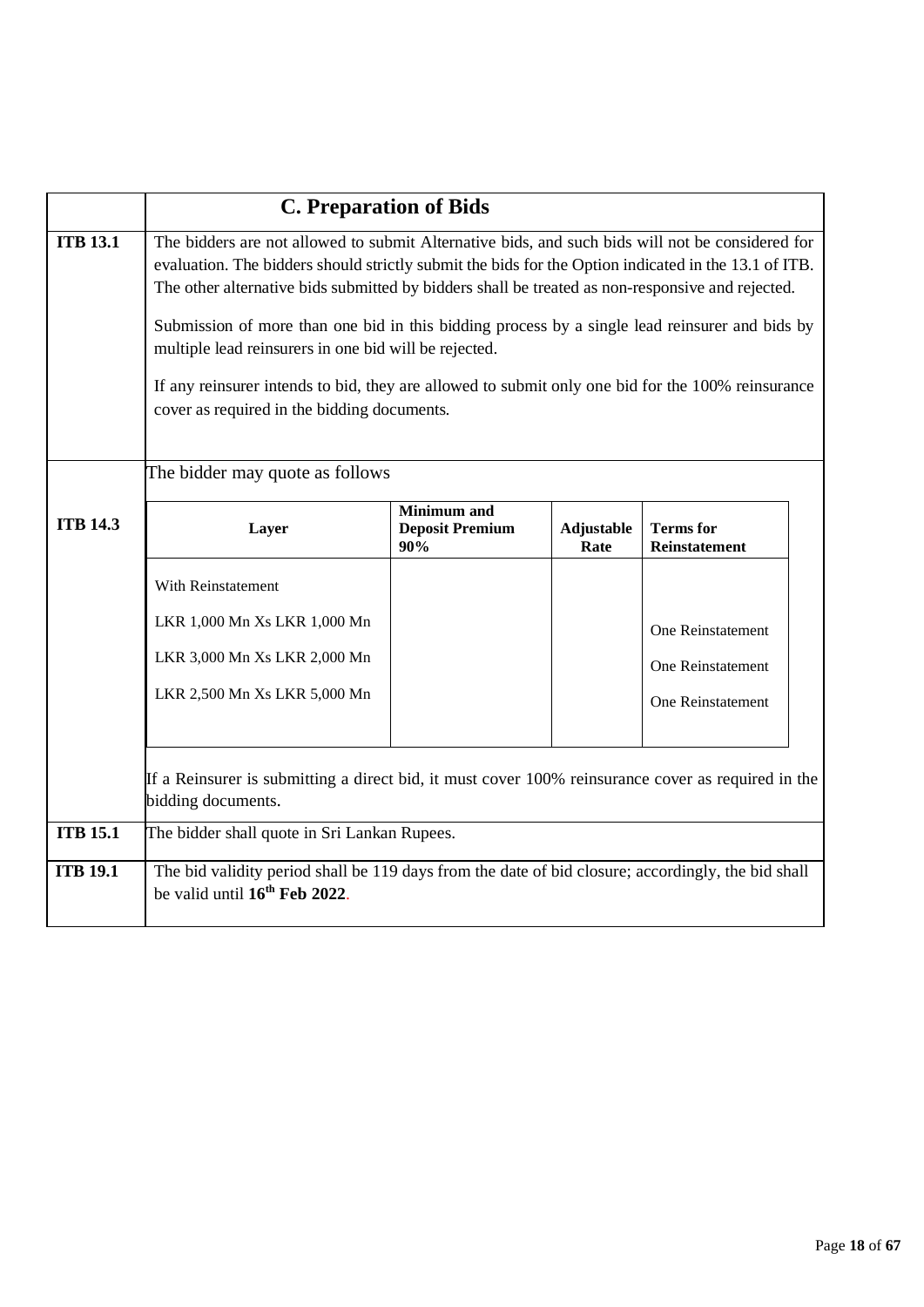|                   | <b>ITB 20.1.1. ii</b> The Bid security submitted in cash should be deposited to a bank account as mentioned below, |                                                                                                                                                                                                                                                                                                                                                                                                                                                                                                                                                                    |                                                                                                       |  |
|-------------------|--------------------------------------------------------------------------------------------------------------------|--------------------------------------------------------------------------------------------------------------------------------------------------------------------------------------------------------------------------------------------------------------------------------------------------------------------------------------------------------------------------------------------------------------------------------------------------------------------------------------------------------------------------------------------------------------------|-------------------------------------------------------------------------------------------------------|--|
|                   |                                                                                                                    | <b>LKR Bank Account</b>                                                                                                                                                                                                                                                                                                                                                                                                                                                                                                                                            | <b>USD Bank Account</b>                                                                               |  |
|                   | Name of the bank                                                                                                   | People's Bank                                                                                                                                                                                                                                                                                                                                                                                                                                                                                                                                                      | People's Bank                                                                                         |  |
|                   | <b>Branch</b>                                                                                                      | <b>Queens Branch</b>                                                                                                                                                                                                                                                                                                                                                                                                                                                                                                                                               | Queens Branch                                                                                         |  |
|                   | <b>Account Name</b>                                                                                                | <b>National Insurance Trust Fund</b>                                                                                                                                                                                                                                                                                                                                                                                                                                                                                                                               | <b>National Insurance Trust Fund</b>                                                                  |  |
|                   | Account No                                                                                                         | A/C No: 033-1-001-0-0000061                                                                                                                                                                                                                                                                                                                                                                                                                                                                                                                                        | A/C No: 033-4-021-4-2467951                                                                           |  |
|                   | <b>Swift Code</b>                                                                                                  | <b>PSBKLKLX</b>                                                                                                                                                                                                                                                                                                                                                                                                                                                                                                                                                    | <b>PSBKLKLX</b>                                                                                       |  |
|                   |                                                                                                                    |                                                                                                                                                                                                                                                                                                                                                                                                                                                                                                                                                                    |                                                                                                       |  |
| <b>ITB 20.1.2</b> |                                                                                                                    | The Bid Security submitted in the form of Bid Bond shall be;                                                                                                                                                                                                                                                                                                                                                                                                                                                                                                       |                                                                                                       |  |
|                   |                                                                                                                    | A Bid security obtained from any commercial bank approved by the Central Bank of Sri Lanka or a<br>bank based in another country but the guarantee "confirmed" by a commercial bank operating in Sri<br>Lanka in the format prescribed in section V "Bidding Forms $-$ Bid Guarantee"<br>The amount of the Bid Security shall be as follows;<br><b>LKR 10,000,000/- or USD equivalent, converted using the selling rate established for similar</b><br>transactions by the Central Bank of Sri Lanka on the published date of this advertisement (08 <sup>th</sup> |                                                                                                       |  |
|                   | September 2021)                                                                                                    |                                                                                                                                                                                                                                                                                                                                                                                                                                                                                                                                                                    |                                                                                                       |  |
|                   | Bid Security shall be issued in favor of;                                                                          |                                                                                                                                                                                                                                                                                                                                                                                                                                                                                                                                                                    |                                                                                                       |  |
|                   | <b>Chief Executive Officer</b><br>National Insurance Trust Fund,<br>$4th$ Floor,<br>Colombo 02. Sri Lanka.         | No.95, Sir Chittampalam A Gardiner Mawatha,                                                                                                                                                                                                                                                                                                                                                                                                                                                                                                                        |                                                                                                       |  |
|                   | security shall be valid until 16 <sup>th</sup> March 2022.                                                         |                                                                                                                                                                                                                                                                                                                                                                                                                                                                                                                                                                    | The Bid Security validity period shall be 147 days from the date of bid closure; accordingly, the bid |  |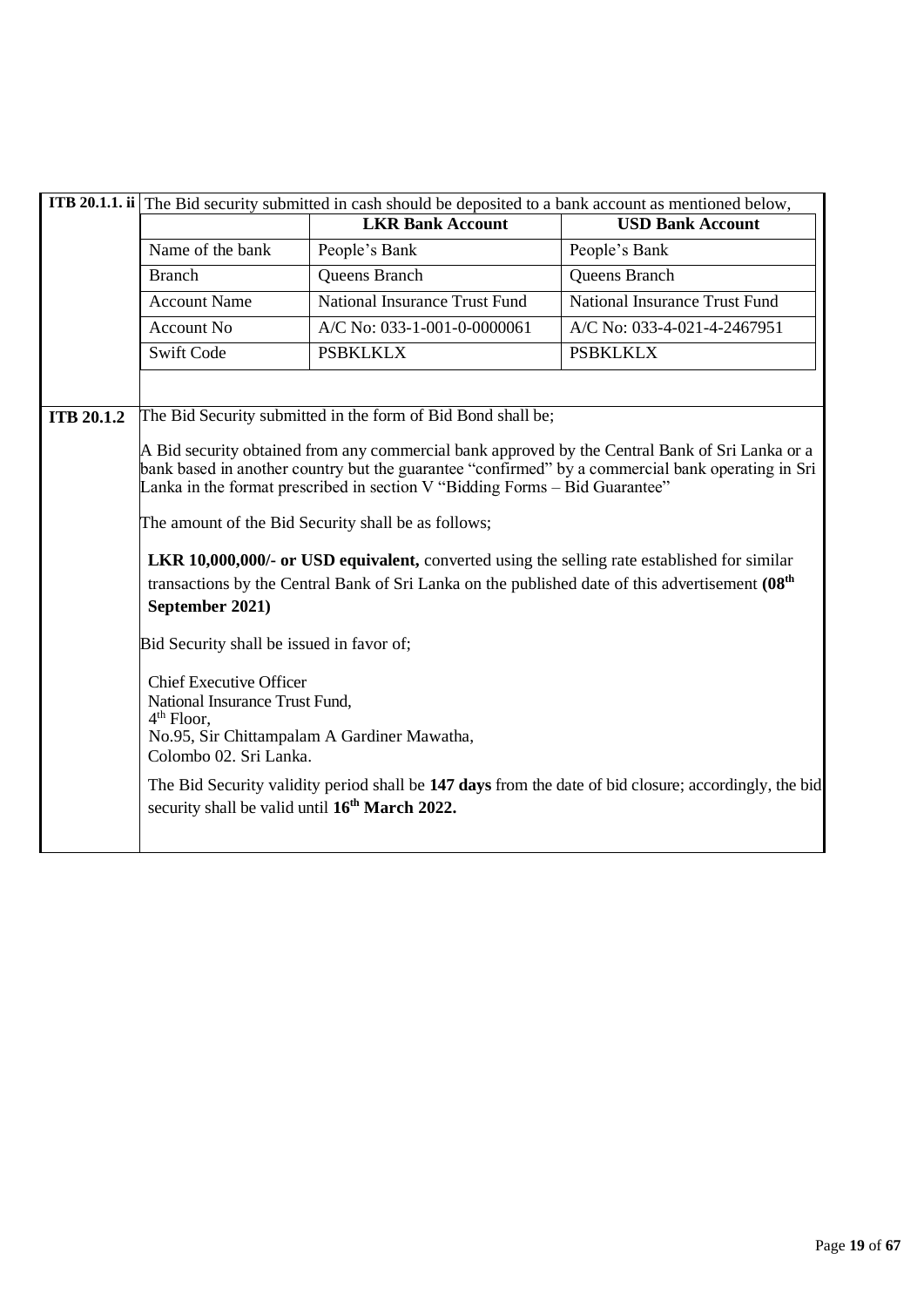|                 | D. Submission and Opening of Bids                                                                                                                                                                                                                         |
|-----------------|-----------------------------------------------------------------------------------------------------------------------------------------------------------------------------------------------------------------------------------------------------------|
| <b>ITB 22.1</b> | The original bids should be submitted without any amendments within two $(02)$ weeks after the<br>opening of bids $-05th$ November 2021.                                                                                                                  |
|                 | Bid Form, Bid Security and the Price Schedule should be submitted separately, when<br>submitted via email.                                                                                                                                                |
|                 | The inner and outer envelopes shall bear at the following identification marks:                                                                                                                                                                           |
| <b>ITB 22.2</b> | Procurement of Retrocession Programme to cover 30% compulsory reinsurance cession for<br>the period from 01.02.2022 to 31.07.2023                                                                                                                         |
|                 | Contract Number: NITF/REI /RETRO/2021/01                                                                                                                                                                                                                  |
| <b>ITB 23.1</b> | For bid submission purposes, NITF's address is:                                                                                                                                                                                                           |
|                 | Attention: The Chairman – Standing Cabinet Appointed Procurement Committee<br>Address: National Insurance Trust Fund, 4 <sup>th</sup> Floor,<br>No.95, Sir Chittampalam A Gardiner Mawatha,<br>Colombo 02. Sri Lanka.<br><b>Email:</b> retro_proc@nitf.lk |
|                 | The deadline for the submission of bids is:                                                                                                                                                                                                               |
|                 | Date: 21st October 2021<br><b>Time:13:00 hrs</b>                                                                                                                                                                                                          |
|                 |                                                                                                                                                                                                                                                           |
| <b>ITB 26.1</b> | The Bid opening shall take place at:<br>Address: National Insurance Trust Fund, 4 <sup>th</sup> Floor,<br>No.95, Sir Chittampalam A Gardiner Mawatha, Colombo 02.<br><b>Sri Lanka</b>                                                                     |
|                 | In the presence of bidders or representatives and through a virtual meeting                                                                                                                                                                               |
|                 | : 21st October 2021<br><b>Date</b>                                                                                                                                                                                                                        |
|                 | <b>Time</b><br>: 13:00 hrs (immediately after dead line for bid submission)                                                                                                                                                                               |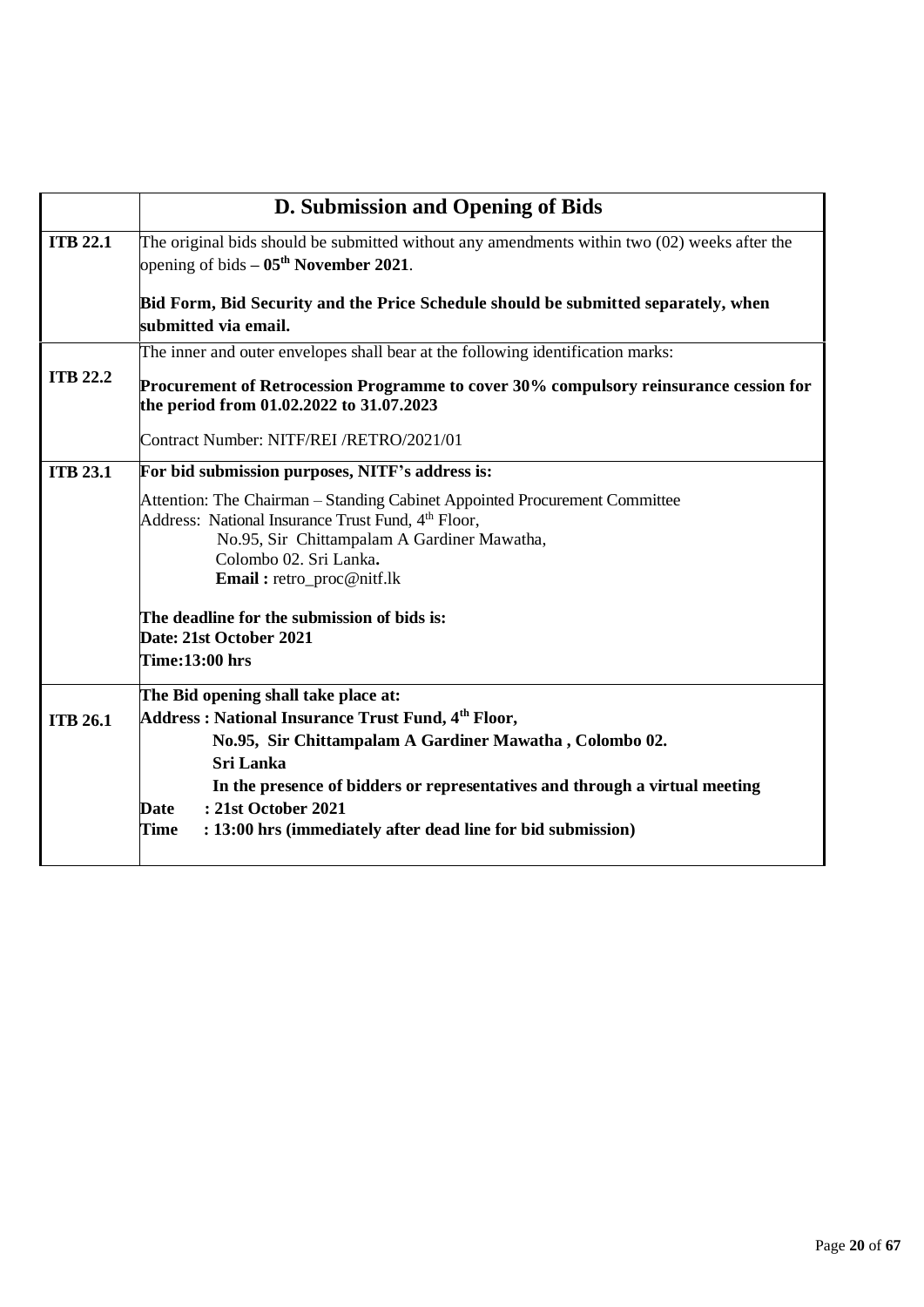|                 | <b>E.</b> Evaluation and Comparison of Bids                                                                                                                                                                                  |
|-----------------|------------------------------------------------------------------------------------------------------------------------------------------------------------------------------------------------------------------------------|
|                 | There will be no price adjustments; the selection is based on the substantially<br><b>ITB 35.3.c</b> responsive lowest evaluated bid price.                                                                                  |
| <b>ITB 35.4</b> | The following factors and methodology will be used for evaluation:<br>a. Technical Compliance<br>b. Vender Competency & Reputation, reinsurance Market Share and reinsurance<br>service Reputation, Quality and Reliability. |
|                 | <b>F. Signing of Contract</b>                                                                                                                                                                                                |
| <b>ITB 44.2</b> | After NITF complete the agreement and inform the successful Bidder to sign it,<br>within Fourteen (14) days of receipt of such information, the successful Bidder<br>shall sign the agreement.                               |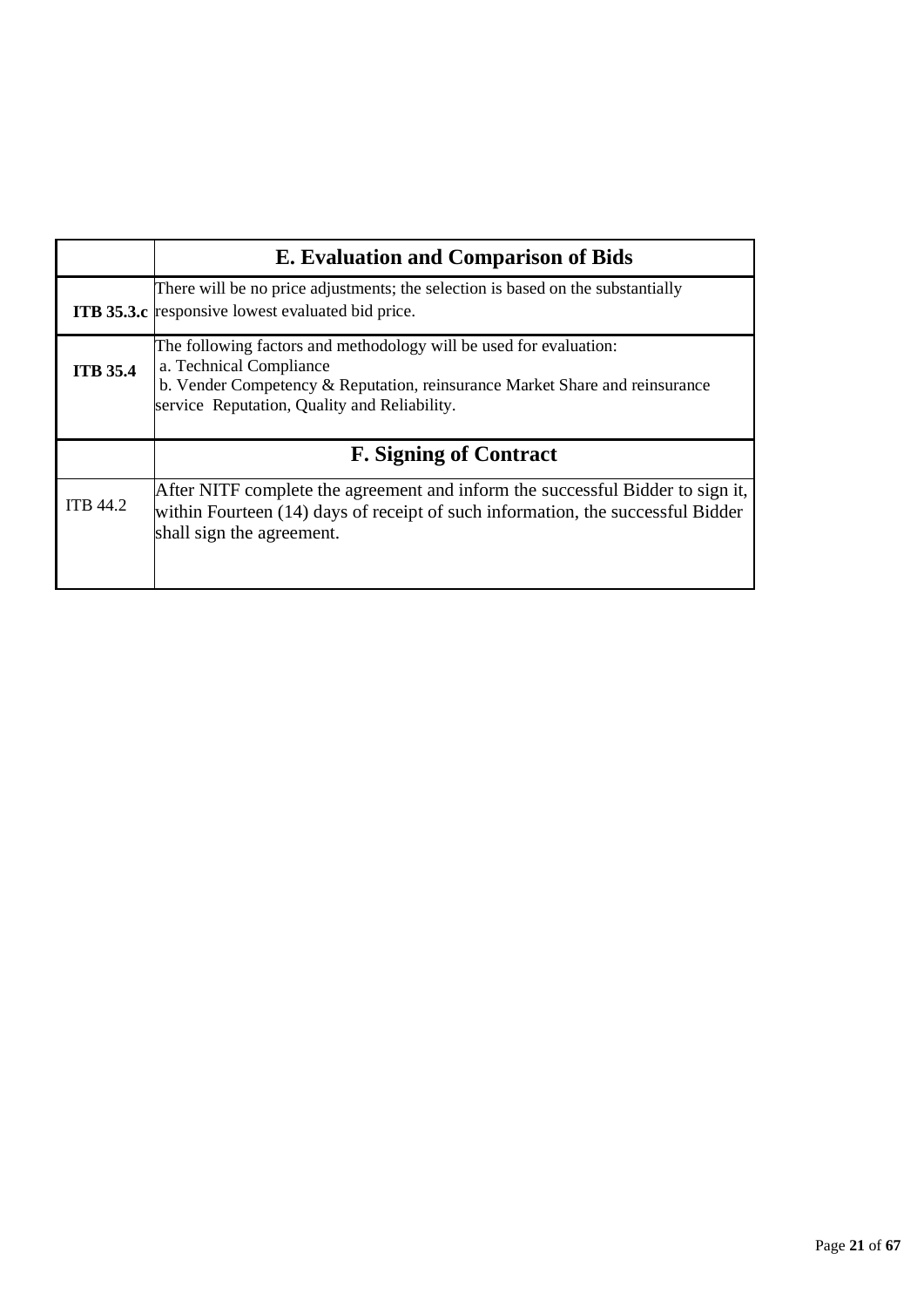# **Section III**

# **Evaluation and Qualification Criteria**

# **Contents**

1. Evaluation Criteria- ITB 35.3(d)

NITF's evaluation of a bid will be based on Evaluated Bid Price.

- 2. Evaluation of received bids will be done at two stages. (ITB37.2)
	- 2.1 Preliminary Examination
	- 2.2 Detailed evaluation

# **2.1 Preliminary Examination**

The bids received will be examined to determine;

- i. Whether all documents requested available.
- ii. Whether bidders are eligible Brokers (Please refer ITB Clause 18.2)
- iii. Whether bidders are eligible Reinsurers (Please refer ITB Clause 18.3)
- iv. Whether the Bid Form (Form 1 of section V- Bidding Forms) is duly signed by an authorized officer and stamped.
- v. Whether the original lead signed/stamped slip is available from the lead reinsurer.
- vi. Whether the original Pricing schedule (Form 2 of section V- Bidding Forms) signed/stamped by the lead Reinsure.
- vii. Whether the original Signing Page has been properly signed by the lead Reinsurer with stamp and the lead share as well as all layers are protected by the lead share percentage.
- viii. Whether the specimen copy of the Excess of Loss Reinsurance agreement is attached.

# **2.2 Detailed Evaluation**

Each bid will be analyzed to verify the following requirements and/or information are given by the bidder and they match with requirements given in the Bidding Document.

| Description       | Lead Reinsurer | Reinsurance Broker |
|-------------------|----------------|--------------------|
| Scope of Cover    | Yes / No       | Yes / No           |
| Period of Cover   | Yes / No       | Yes / No           |
| Territorial Scope | Yes / No       | Yes / No           |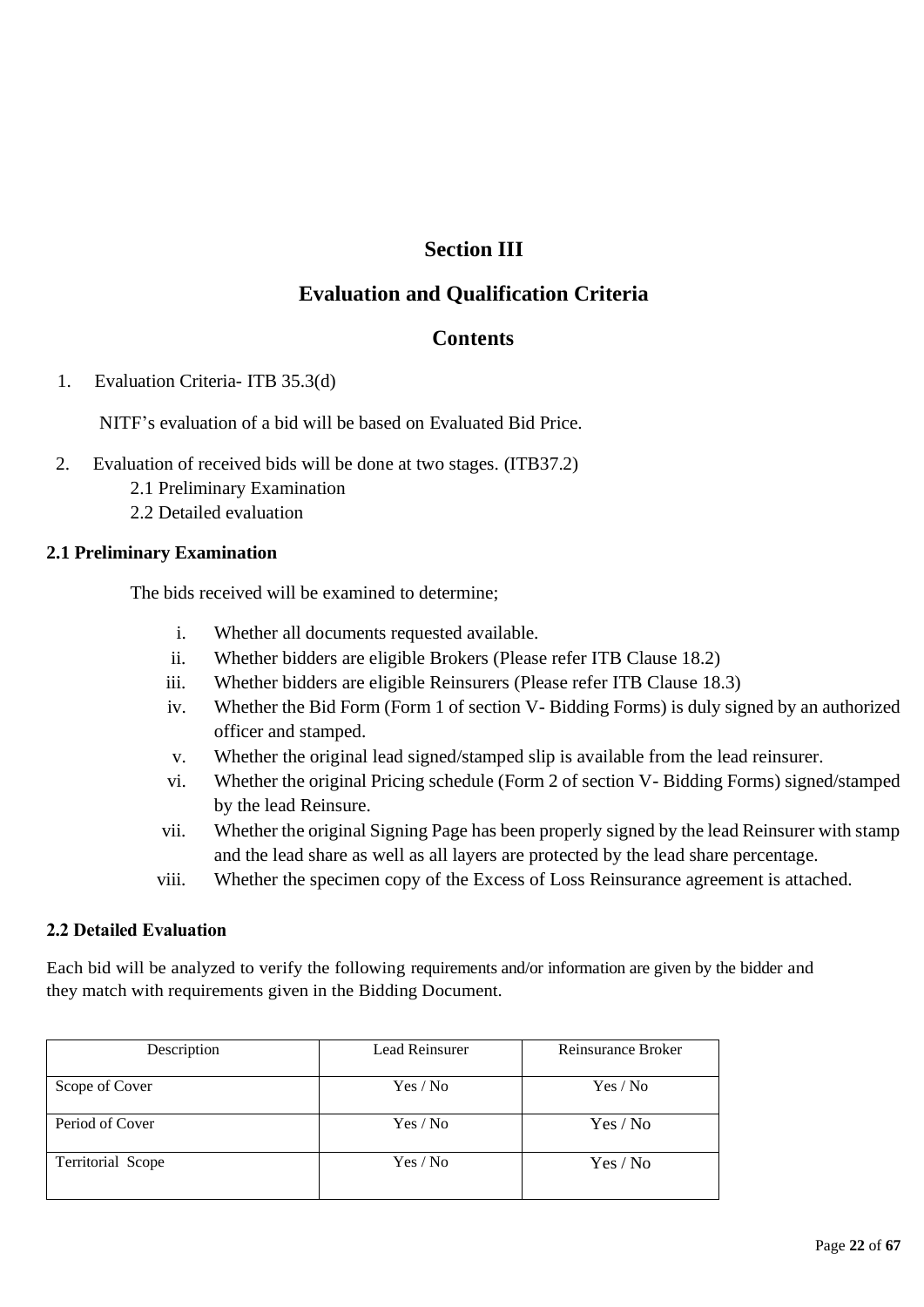| Layering                                                     | Yes / No | Yes / No |
|--------------------------------------------------------------|----------|----------|
| Loss Occurrence Clause                                       | Yes / No | Yes / No |
| Reinstatements                                               | Yes / No | Yes / No |
| Premium                                                      | Yes / No | Yes / No |
| Reinsurer's Security/Rating                                  | Yes / No | Yes / No |
| Reinsurer's Share                                            | Yes / No | Yes / No |
| Arbitration/Jurisdictions                                    | Yes / No | Yes / No |
| Declared ineligible by the government of<br>Sri Lanka / NITF | Yes / No | Yes / No |
| <b>Black listed by NITF</b>                                  | Yes / No | Yes / No |
| Validity of the bid (119 days from the<br>claiming date)     | Yes / No | Yes / No |

- ❖ **If any of above information not provided, the bid shall be rejected.**
- ❖ **If the details are submitted, other than the detail required will be rejected.**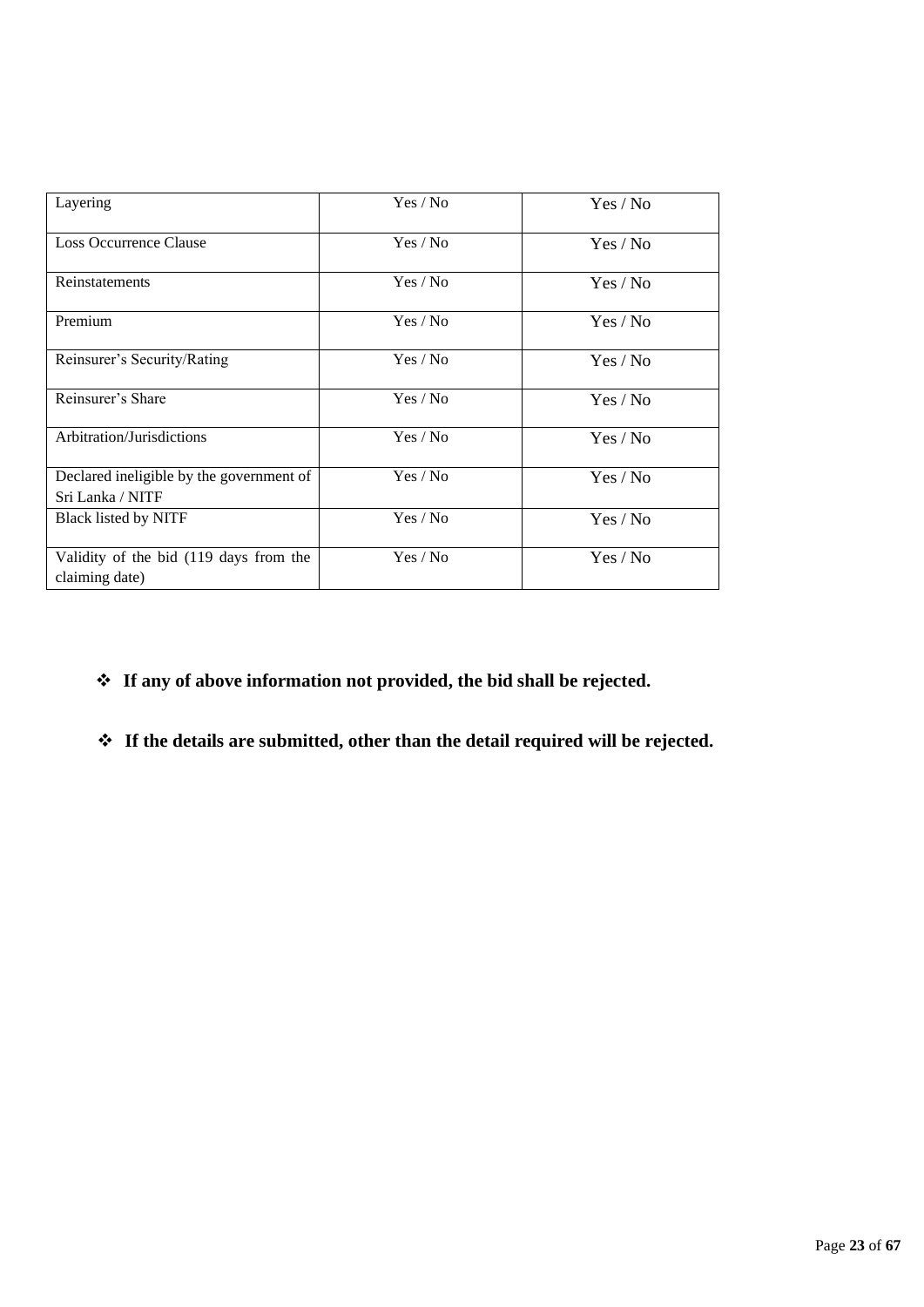# **Section IV**

# **Schedule of Requirements**

# **Information and Special Conditions**

# **1. Introduction**

NITF was established by the National Insurance Trust Fund Act No. 28 of 2006 and subsequently, by National Insurance Trust Fund (Amendment) Act No. 28 of 2007. NITF was empowered to accept compulsory reinsurance cessions from local insurance companies. Accordingly, it is mandatory for all insurance companies transacting general insurance business in Sri Lanka to cede 30% of their reinsurance cession with NITF. In order to manage its possible liabilities arising from the 30% compulsory reinsurance programme, NITF has decided to obtain the retrocession programme for the period from **01.02.2022 to 31.07.2023**

# **2. Scope of cover**

Whole Account Excess of Loss Risk and Catastrophic reinsurance programme to protect 30% compulsory reinsurance cession to NITF of all proportional, non- proportional, treaty and facultative reinsurance of the General Insurance business of each company transacting General Insurance Business in Sri Lanka.

# **2.1 Period**

For the period from **01.02.2022 to 31.07.2023**

# **2.2 Territorial Scope**

Sri Lanka and Maldives (as applicable) for all classes other than Marine Hull, Marine Cargo and Personal

Accident and Liability

Worldwide for Personal Accident and Marine Cargo

Worldwide for Marine Hull business underwritten in Sri Lanka.

Worldwide (excluding USA and Canada) for Liability

# **2.3 Layering**

LKR 1000 Mn XsLKR 1000 Mn LKR 3000 Mn Xs LKR 2000 Mn LKR 2500 Mn Xs LKR 5000 Mn

LKR Amount of each and every risk, each and every loss occurrence, each & every loss and / or series of losses arising out of one event (cover required in total LKR 7.5 Bn with deductible LKR 1 Bn.)

The words "loss occurrence" shall mean all individual losses arising out of and directly occasioned by one and the same event. However, the duration and extent of any loss occurrence so defined shall be limited to: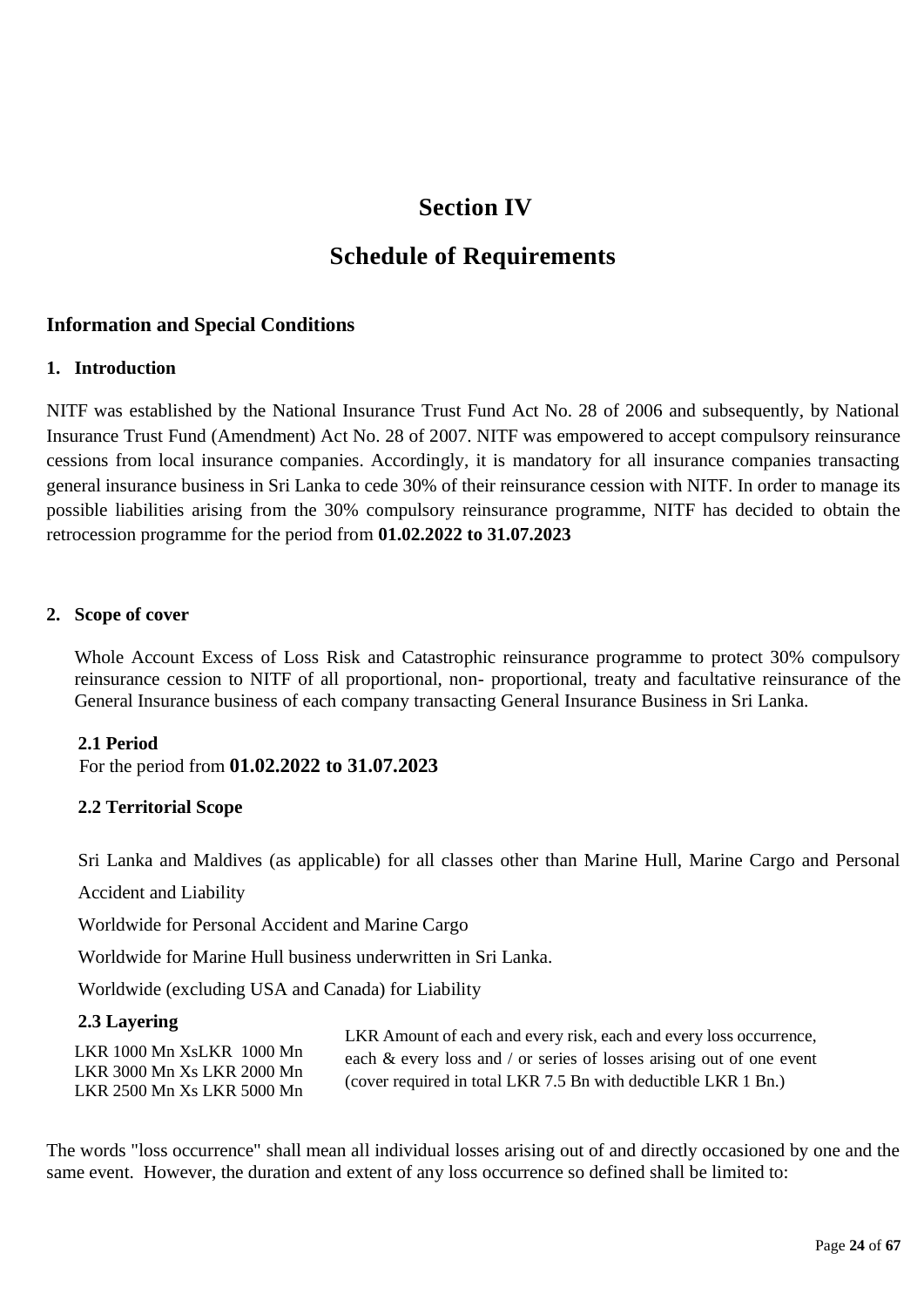- a) 168 consecutive hours as regards hurricane, cyclone, tempest, typhoon, windstorm, rainstorm, hailstorm, tornado/ earthquake, seaquake, tidal wave, volcanic eruption and/or flood, tsunami and any other natural catastrophe.
- b) The Retrocedent may choose the date and time when any such period of consecutive hours commences and, if any accident or event is of greater duration than the above periods, the Retrocedent may divide that accident or event into two or more "loss occurrences" provided no two periods overlap and provided no period commences earlier than the date and time of the happening of the first recorded individual loss to the Retrocedent in that accident or event.

# **2.4 Reinstatements**

Bids must comprise with 100% one full reinstatement for each layer with the pricing details in section V – Bidding Forms.

### **2.5 Premium**

Minimum Deposit Premium is payable in six equal installments in quarterly basis.

### **2.6 Reinsurer's Security/ Rating**

- i. Lead Reinsurer's rating must be S & P "A-", AM Best "A-", Moody's "A3-", Fitch "A-" or above. The minimum signed share should be 10/100 and maximum signed share should be 35/100 of the said Reinsurance Programme.
- ii. The followers' rating must be S & P "BBB", AM Best "bbb", Moody's "Baa3", Fitch "BBB" or above. Preference will be given for "A" rated followers.
- iii. If a Reinsurer is submitting a direct bid, it must cover 100% reinsurance cover of the said programme.

### **2.7 Multiple bids and multiple lead reinsurers**

 Submission of more than one bid in this bidding process by a single lead reinsurer and bids by multiple lead reinsurers in one bid will be rejected. (as per ITB 13)

# **2.8 Submission of multiple bids by a single broker registered with Insurance Regulatory Commission of Sri Lanka**

If any eligible broker who is registered with Insurance Regulatory Commission of Sri Lanka intends to submit more than one lead terms where such submission of lead terms should be tendered as separate bids following the tender procedure. (as per ITB 13)

# **3. Contractual Obligations for the Successful Bidder**

Bidder should comply with the following requirements;

a. The successful Bidder should actively participate in the claims handling process.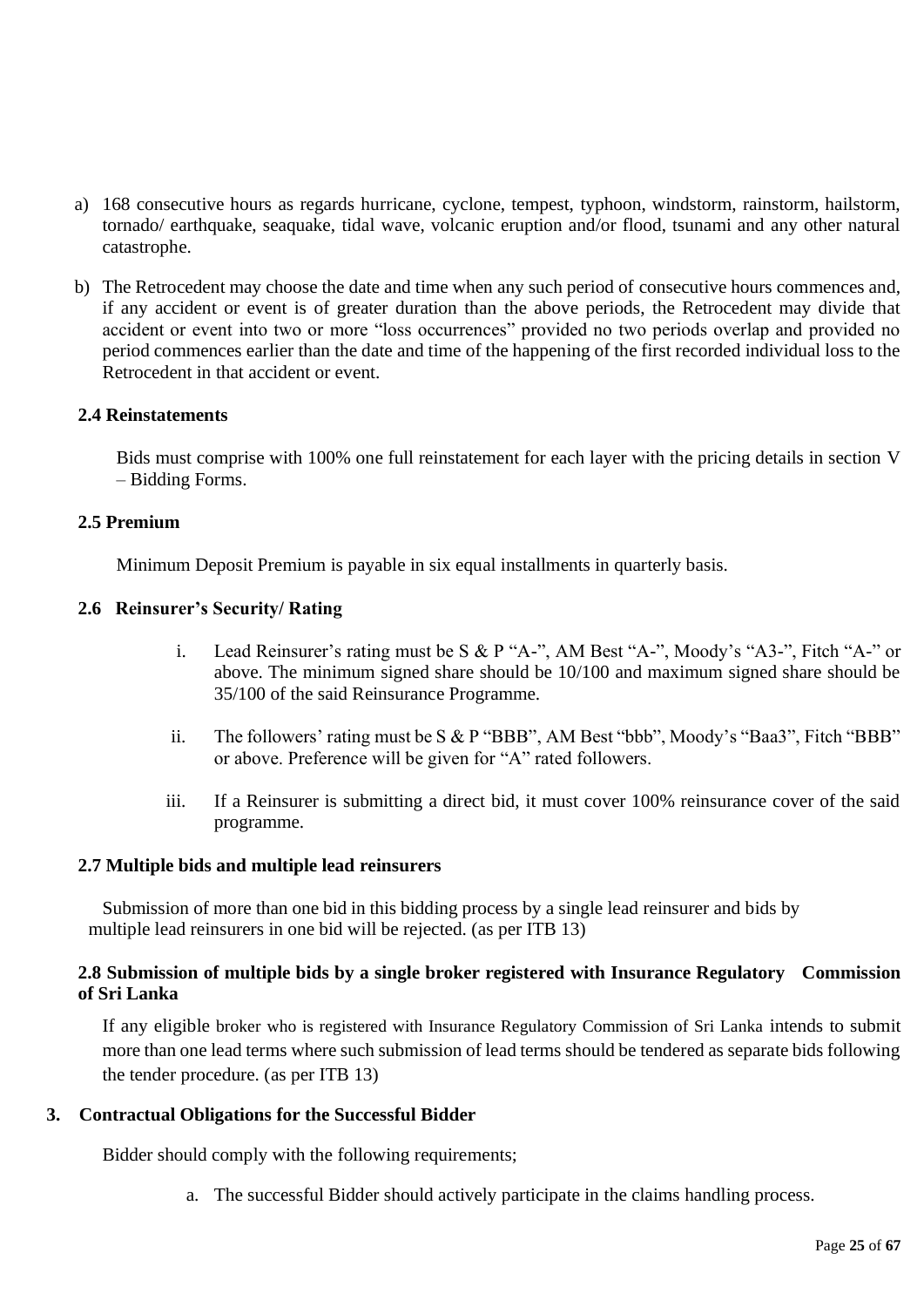- b. Upon receipt of the Broker on Record the following time line should be met.
	- i. Original contract document should be submitted within seven days.
	- ii. Follow market should be completed within two weeks' time.
	- iii. Confirm official receipts of the receipt of the portion of the premium by each panel member of the reinsurers should be submitted within two weeks' time upon the payment of the quarterly premium  $\&$  E mail confirmation not accepted, original should be received.

# **4. Laws: Arbitration/Jurisdictions**

Sri Lankan Law.

# **5. Gross Net Premium Income**

|                                      | $LKR$ (Mn) |
|--------------------------------------|------------|
| $01/01/2016$ to $31/12/2016$         | 1,840      |
| 01/01/2017 to 31/12/2017             | 2,863      |
| 01/01/2018 to 31/12/2018             | 3,249      |
| 01/01/2019 to 31/12/2019             | 3,386      |
| $01/01/2020$ to $31/12/2020$ )       | 2,532      |
| 01/01/2021 to 31/12/2021 (Estimated) | 2,560      |
| 01/01/2022 to 31/12/2022 (Estimated) | 2,590      |
| 01/01/2023 to 31/12/2023 (Estimated) | 2,615      |

# **6. Validity of the bid:**

**119 days** from the closing date of the bids.

# **7. Eligibility/ Financial Information**

The following documents should be submitted along with the bid to prove eligibility of Reinsurer.

- a. Lead Reinsurer's rating must be S &P "A-", AM Best "A-", Moody's "A3-", Fitch "A-" or above. The minimum signed share should be 10/100 and maximum signed share should be 35/100 of the said Reinsurance Programme.
- b. The follow reinsurers' rating must be S & P "BBB", AM Best "bbb", Moody's "Baa3", Fitch "BBB" or above. Preference will be given for "A" rated followers.
- c. Audited Final Accounts/ Annual Reports of each reinsurer for the last three years.
- d. Details of Registration of each reinsurer in the country of domicile.
- e. If a Reinsurer is submitting a direct bid, it must cover 100% reinsurance cover of the said programme.

# **8. Reinsurance completion of the panel of reinsurance follow market**

The bidder should agree that completion of the panel of reinsurance for 100% of risk with the prior approval of NITF.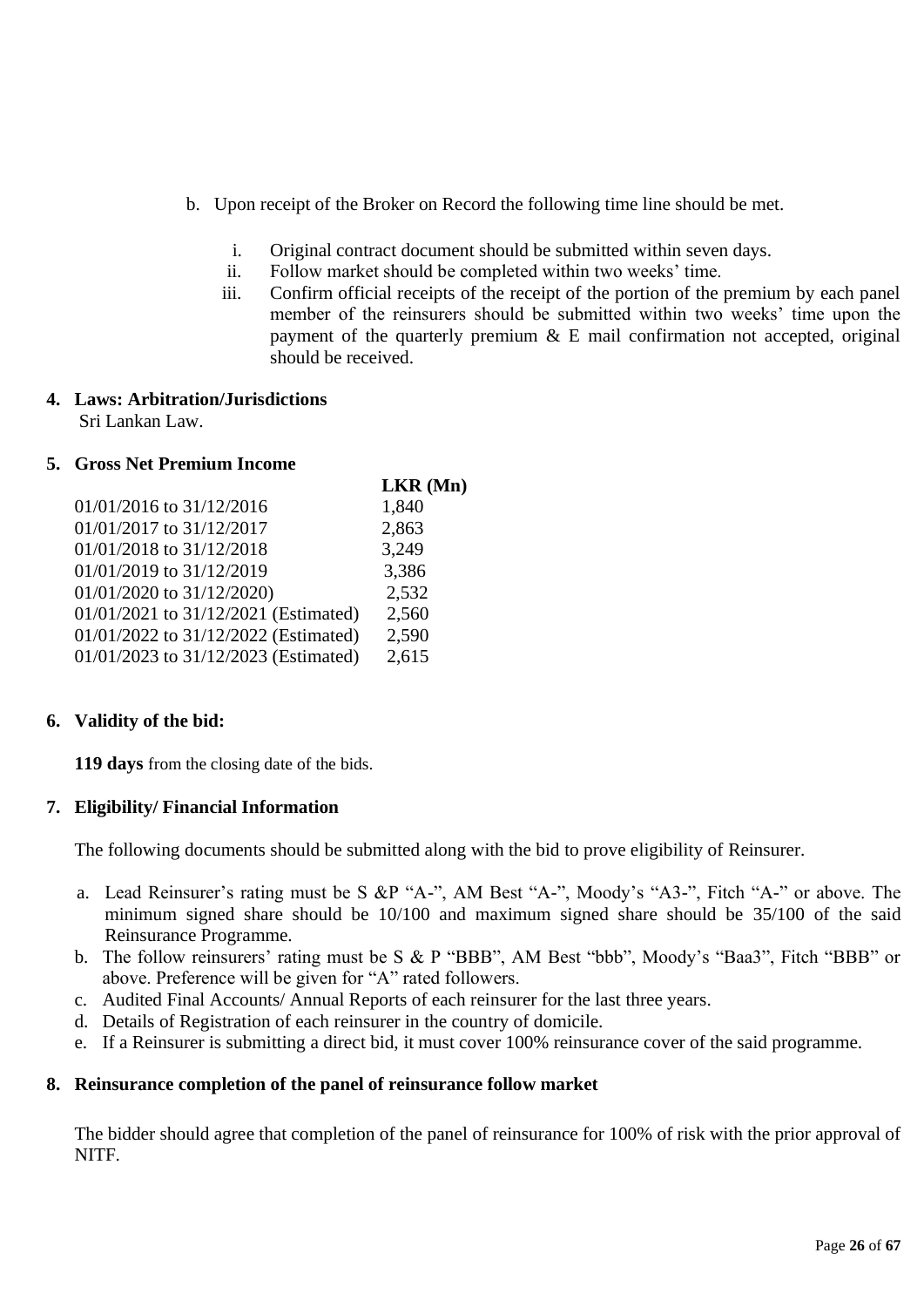# **9. General**

- a. Bidders must acquaint themselves fully with conditions of the bid.
- b. The bid and any contract resulting thereof shall be governed by and construed according to the laws of Sri Lanka.
- c. No bid shall be considered for evaluation or award unless all the conditions laid down in the document have been strictly fulfilled.
- d. The language of correspondence is English. However, if any of the above documents are in a language other than in English, such documents should be accompanied by a certified English translation. This translation will govern and be used for interpreting the information provided.
- e. The attachment of the risk should be forthwith executed and the cover should be effective upon the BOR is issued. The broker should hold the responsibility onward with immediate effect irrespective of the terms and conditions formally laid down in the quotation and or in any other documents submitted as part of the formal bid. In case of reinsurer has quoted direct where such reinsurer should forthwith attach the risk as per the terms and conditions of the Bidding Document.
- f. Bidders will be disqualified from the bidding process if found offering any gift or inducement which may have an effect of influencing a decision or impairing the objectivity of an official.

# **10. Arbitration**

All disputes arising out of contract agreement should be dealt in accordance with the provisions of Arbitration Act No. 11 of 1995 and amendments thereto. The place of Arbitration shall be Colombo, Sri Lanka and the language of communication shall be English only.

Chairman, Standing Cabinet Appointed Procurement Committee. National Insurance Trust Fund, No. 95, Sir Chittampalam A Gardiner Mawatha, Colombo 02, Sri Lanka.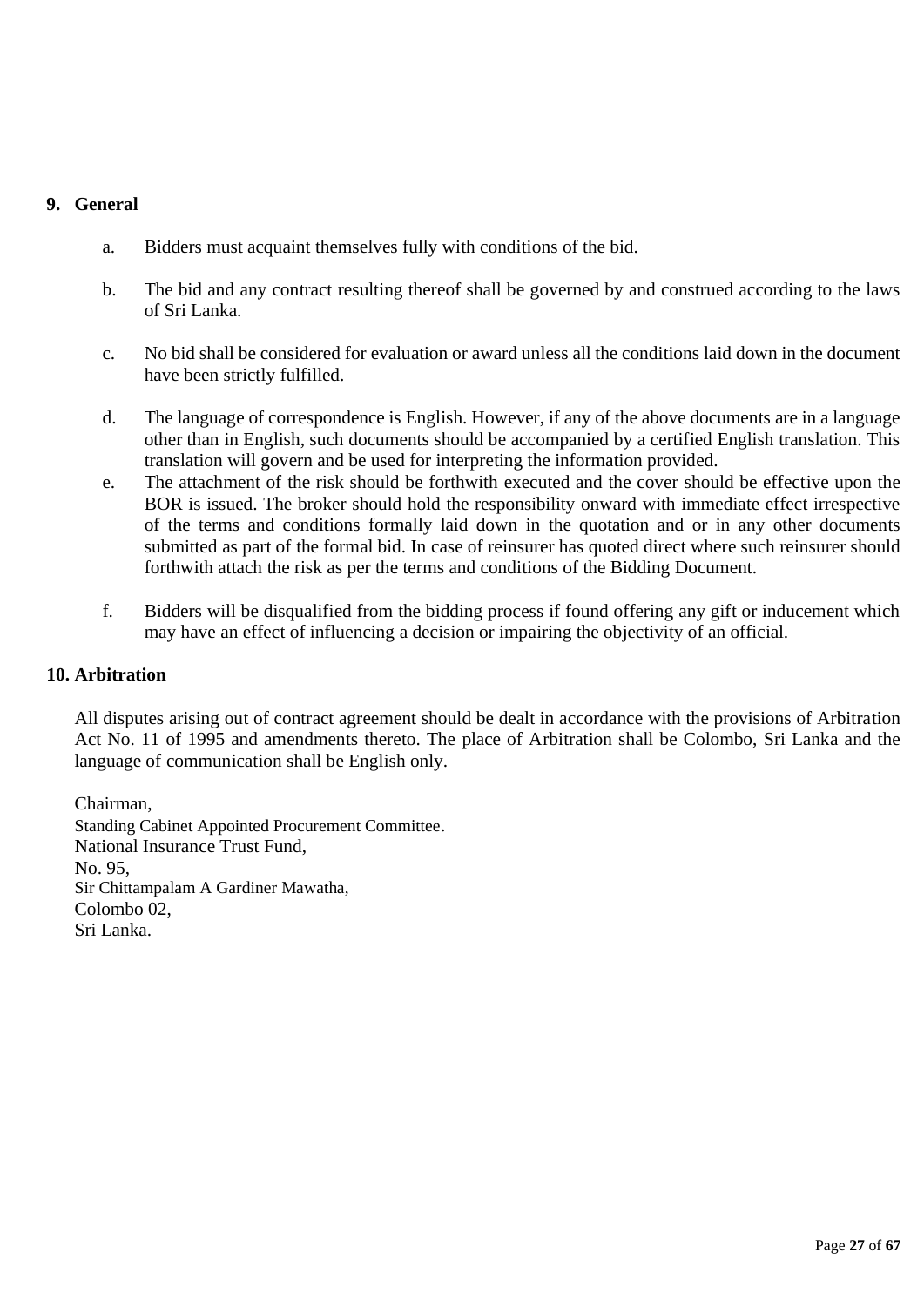# **Section V**

# **Bidding Forms**

# **Table of Forms**

- **1. Bid Submission Form**
- **2. Price Schedule (with Specimen copy of Excess of Loss Reinsurance Contract**

 **agreement)**

- **3. Bid Guarantee**
- **4. Letter of Authorization**
- **5. Details of the members of the board of Directors of Bidder**
- **6. General Information and Experience of Eligible Broker who is registered with Insurance Regulatory Commission of Sri Lanka**
- **7. Financial capabilities of Eligible Broker who is registered with the Insurance Regulatory Commission of Sri Lanka**
- **8. General Information and Experience of Lead Reinsurer**
- **9. Financial Capabilities of Lead Reinsurer**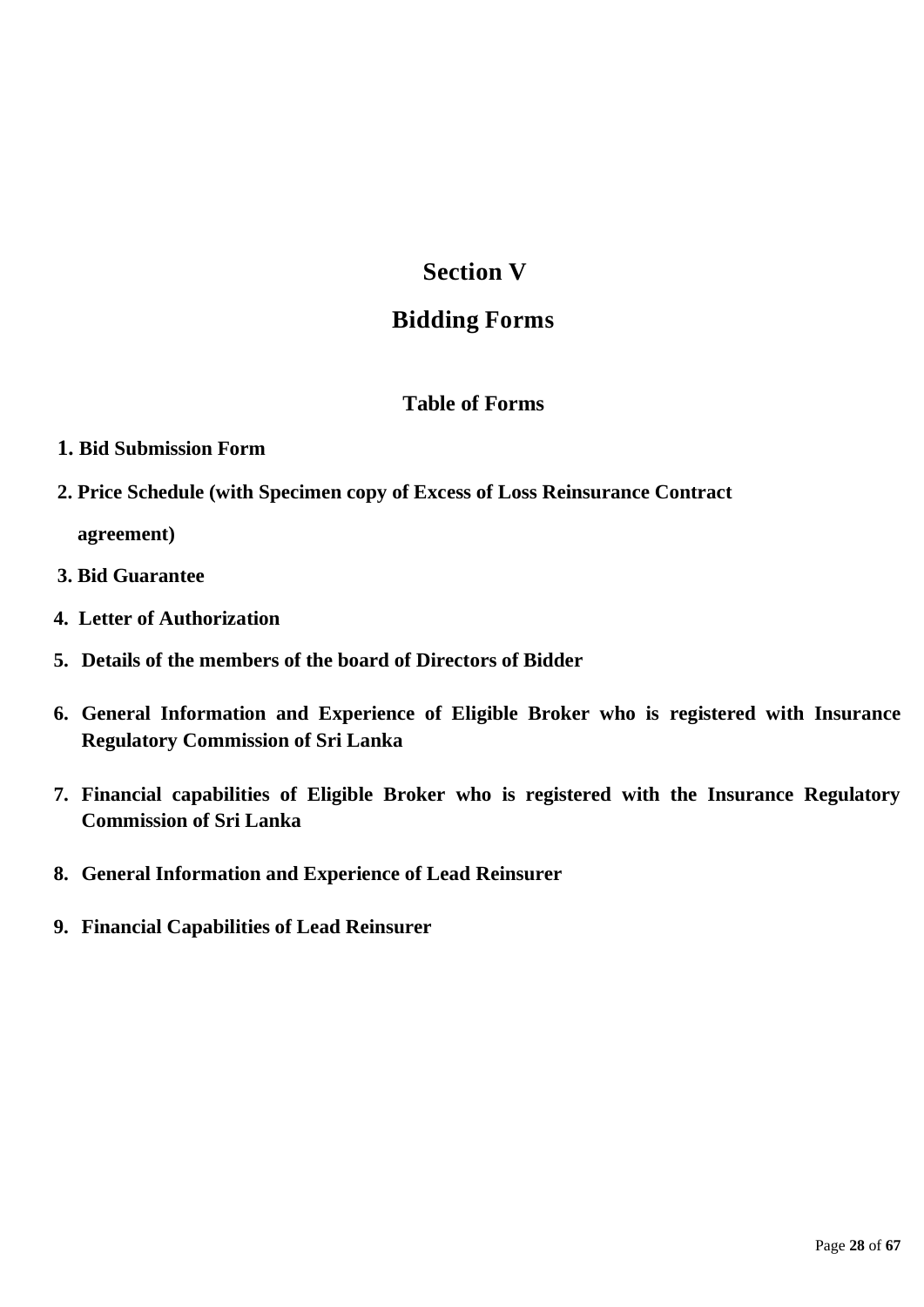# **1. Bid Submission Form**

# **[The Bidder shall fill in this Form in accordance with the instructions indicated No Section I. alterations to its format shall be permitted and no substitutions shall be accepted.]**

Date: *[insert date (as day, month and year) of Bid Submission]*

No: NITF/REI /RETRO/2021/01

### To: **National Insurance Trust Fund**

We, the undersigned, declare that:

(a) We have examined and have no reservations to the Bidding Documents, including

Addenda No.: *[insert the number and issuing date of each Addenda];*

(b) We offer to supply inconformity with the Bidding Documents and in accordance with the Delivery Schedules specified in the Schedule of Requirements the following Reinsurance services.

…………………………………………………………………………………………..

*[\* insert a brief description of the Reinsurance Services];*

(c) The total net price of our Bid, after any discounts offered is:

……………………………………………………………………………………………

…………….…………………………. *[Insert the total bid price in words and figures];*

- (d) Our bid shall be valid for the period of time specified in ITB Clause 19.1, from the date fixed for the bid submission deadline in accordance with ITB Sub-Clause23.1,and it shall remain binding upon us and maybe accepted at any time before the expiration of that period;
- (e) We have no conflict of interest in accordance with ITB Sub-4:2
- (f) Our firm, its affiliates or subsidiaries including any subcontractors or suppliers for any part of the contract or any individual director or directors have not been declared blacklisted by the National Procurement Agency;
- (g) We understand that this bid, together with your written acceptance thereof included in your notification of award, shall constitute a binding contract between us, the reinsurance contract is singed. The formal contract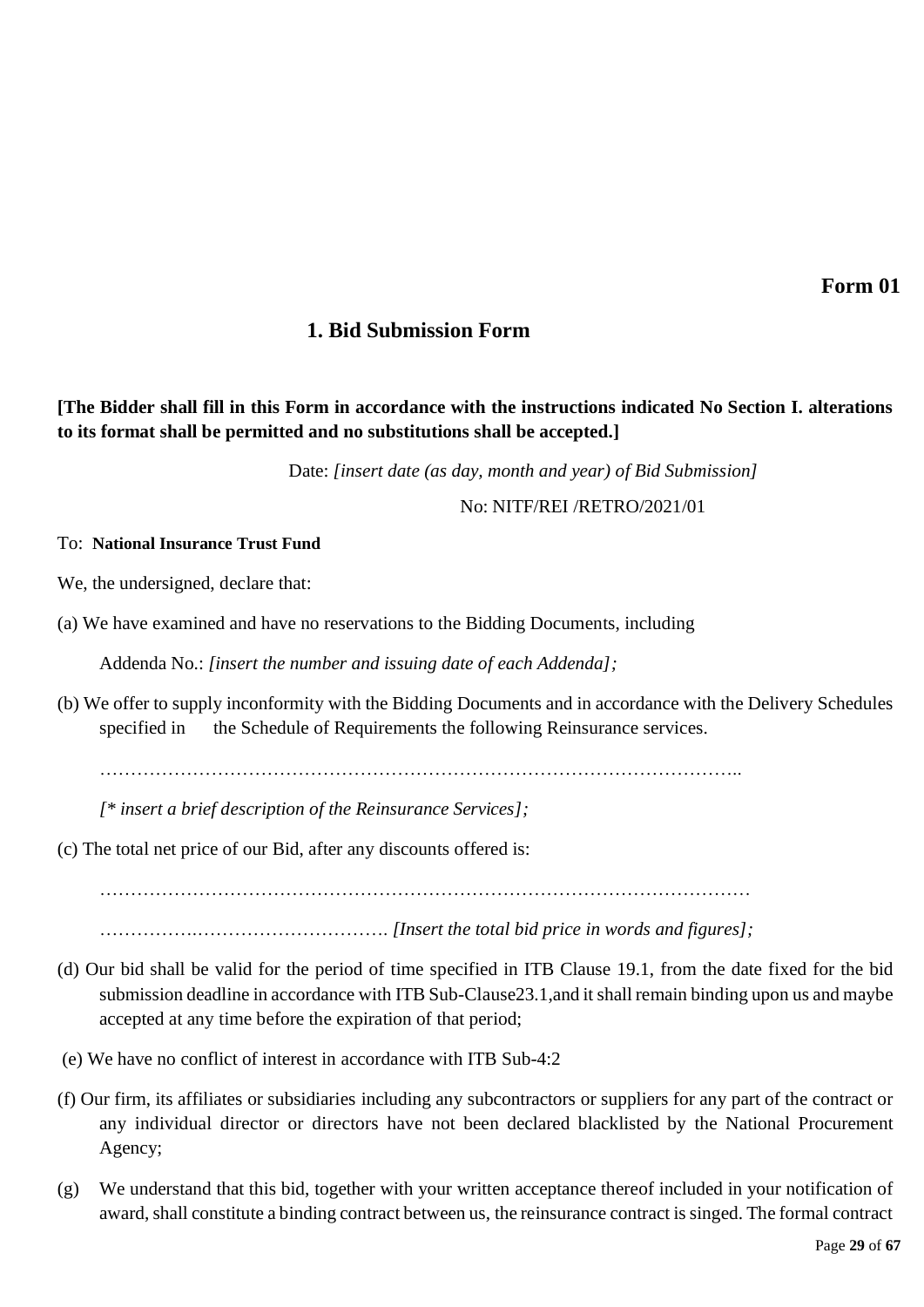and the written acceptance of your bid (BOR) will constitute the permanent contract between the bidder / Reinsurance panel and NITF.

(h) We understand that you are not bound to accept the lowest evaluated bid or any other bid that you may receive.

| Submission Form]                           |  |
|--------------------------------------------|--|
| of person signing the Bid Submission Form] |  |

Duly authorized to sign the bid for and on behalf of:……………………………………

*[insert complete name of Bidder]*

Dated on day of  $\qquad \qquad$  , *[insert date of signing]*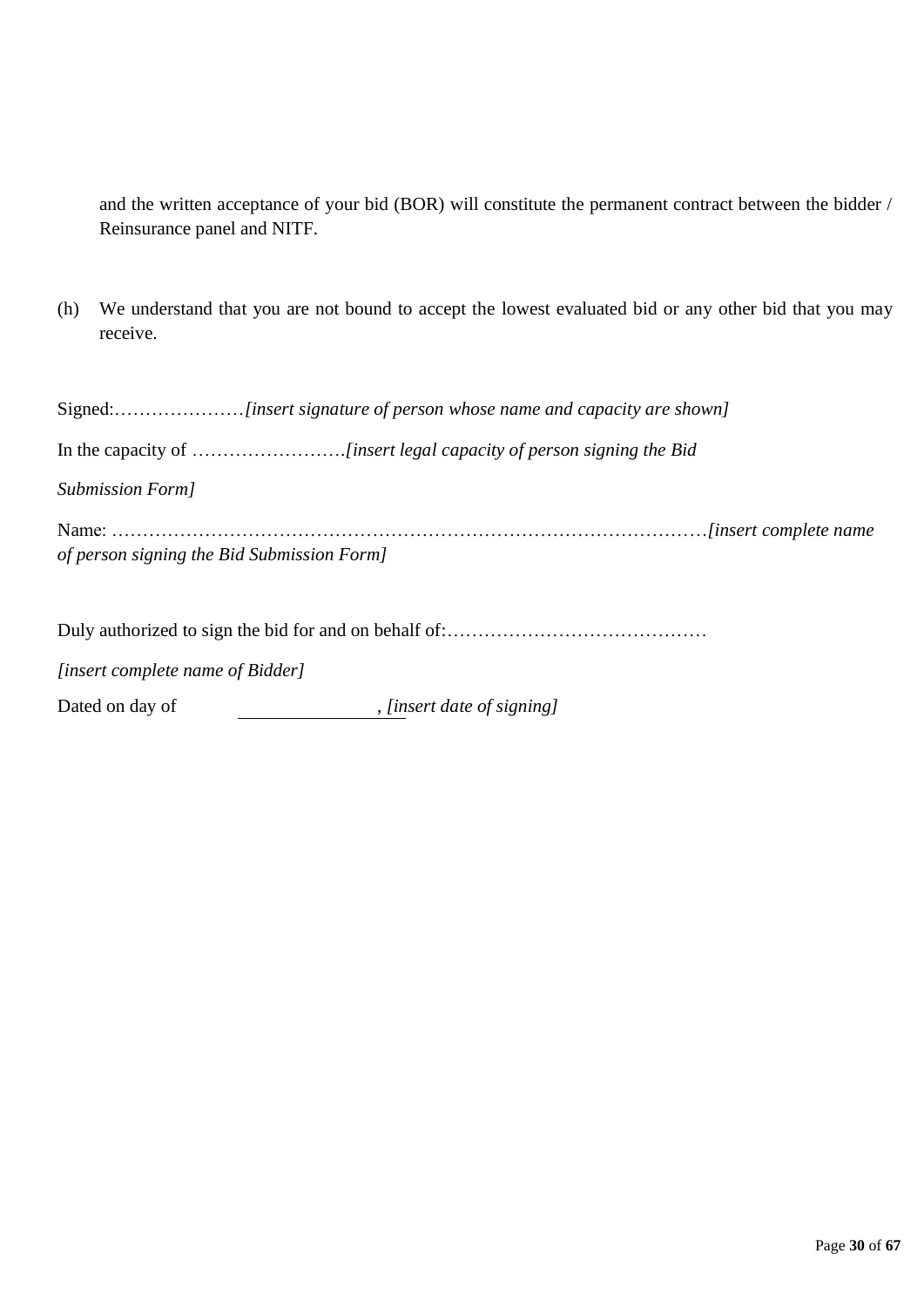**Form 02**

# **2. PRICE SCHEDULE FOR 01.02.2022 to 31.07.2023**

| Layer                                                                                                              | <b>Minimum</b><br>and Deposit<br>Premium<br>90% | Adjustabl<br>e Rate | <b>Terms for Reinstatement</b>                                                   |
|--------------------------------------------------------------------------------------------------------------------|-------------------------------------------------|---------------------|----------------------------------------------------------------------------------|
| With Reinstatement<br>LKR 1,000 Mn Xs LKR 1,000 Mn<br>LKR 3,000 Mn Xs LKR 2,000 Mn<br>LKR 2,500 Mn Xs LKR 5,000 Mn |                                                 |                     | One Reinstatement @ 100%<br>One Reinstatement @ 100%<br>One Reinstatement @ 100% |

- **The format of the price schedule should be strictly adhered.**
- **Alternative price schedules and or altered price schedules in submission of the price shall be treated as non-responsive and shall be rejected.**

| Signature      |  |
|----------------|--|
|                |  |
| Official frank |  |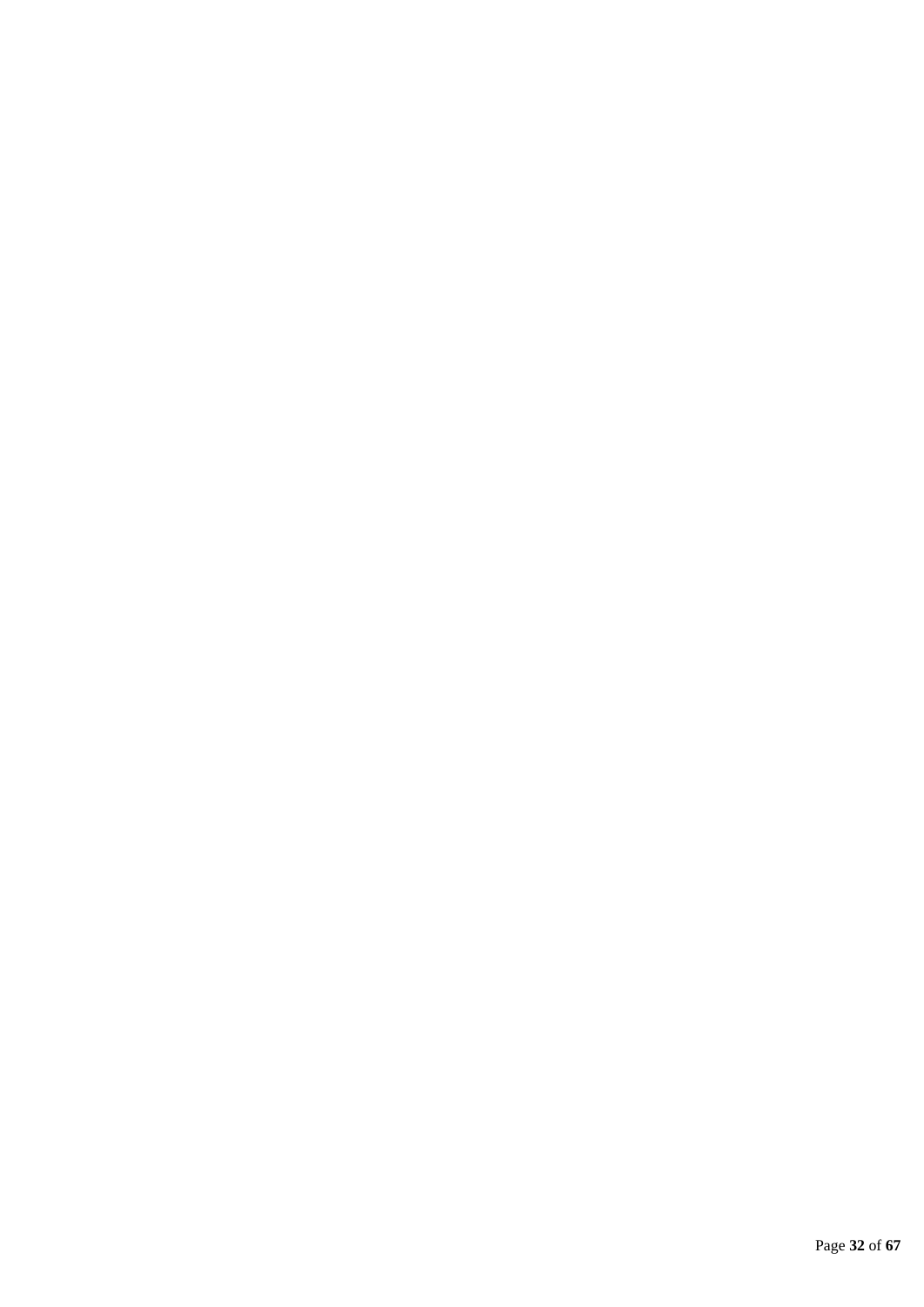### **REINSURANCE SLIP**

### **RISK DETAILS**

| <b>Type</b>              | Whole Account Excess of Loss Reinsurance Contract (Risk and Catastrophe)                                                                                                                                                                                                                                                                                                                                                        |  |  |  |
|--------------------------|---------------------------------------------------------------------------------------------------------------------------------------------------------------------------------------------------------------------------------------------------------------------------------------------------------------------------------------------------------------------------------------------------------------------------------|--|--|--|
| <b>Reinsured</b>         | <b>National Insurance Trust Fund, Sri Lanka (NITF)</b>                                                                                                                                                                                                                                                                                                                                                                          |  |  |  |
| <b>Original Insureds</b> | <b>Insurers of Sri Lankan Insurance Market</b>                                                                                                                                                                                                                                                                                                                                                                                  |  |  |  |
| <b>Reinsurers</b>        | The subscribing Insurance and/or Reinsurance Companies and/or Underwriting<br>Members of Lloyd's (thereinafter referred to as the Reinsurers), for a<br>participation as stated in the individual signing pages.                                                                                                                                                                                                                |  |  |  |
| <b>Period</b>            | This Contract shall apply to losses occurring during the period:                                                                                                                                                                                                                                                                                                                                                                |  |  |  |
|                          | Effective from<br>: $01st$ February 2022<br>: $31st$ July<br>Expiring on<br>2023                                                                                                                                                                                                                                                                                                                                                |  |  |  |
|                          | Both days inclusive, Local Standard Time at the place where the loss occurs.                                                                                                                                                                                                                                                                                                                                                    |  |  |  |
|                          | Reinsurers agree to extend for a further period of one calendar month at terms to<br>be agreed, if required by the Reinsured.                                                                                                                                                                                                                                                                                                   |  |  |  |
|                          | The rights and obligations of both parties to this Contract shall remain in full force<br>until the effect date of expiry or termination, after which the liability of the<br>Reinsurers shall cease absolutely, except in respect of losses occurring during the<br>period of this Contract, the claims for which remain unsettled at that date.                                                                               |  |  |  |
|                          | Subject to no known or reported losses prior to binding of risk                                                                                                                                                                                                                                                                                                                                                                 |  |  |  |
| <b>Class of Business</b> | This Contract shall indemnify the Reinsured in respect of all losses arising out of<br>mandatory cessions at 30% of the General Insurance business of each insurance<br>company transacting General Insurance including Property, Engineering, Business<br>Interruption, Marine Cargo and Hull, Motor and Liability or any form of treaty<br>reinsurance proportional or non-proportional or by way of facultative reinsurance. |  |  |  |
| <b>Territorial Scope</b> | This Contract shall apply to losses occurring in Sri Lanka and Maldives but to<br>apply worldwide in respect of Marine Cargo, Marine Hull and Personal Accident<br>Policy (ies) issued. Liability policy (ies) underwritten in Sri Lanka shall have<br>worldwide coverage excluding USA and Canada.                                                                                                                             |  |  |  |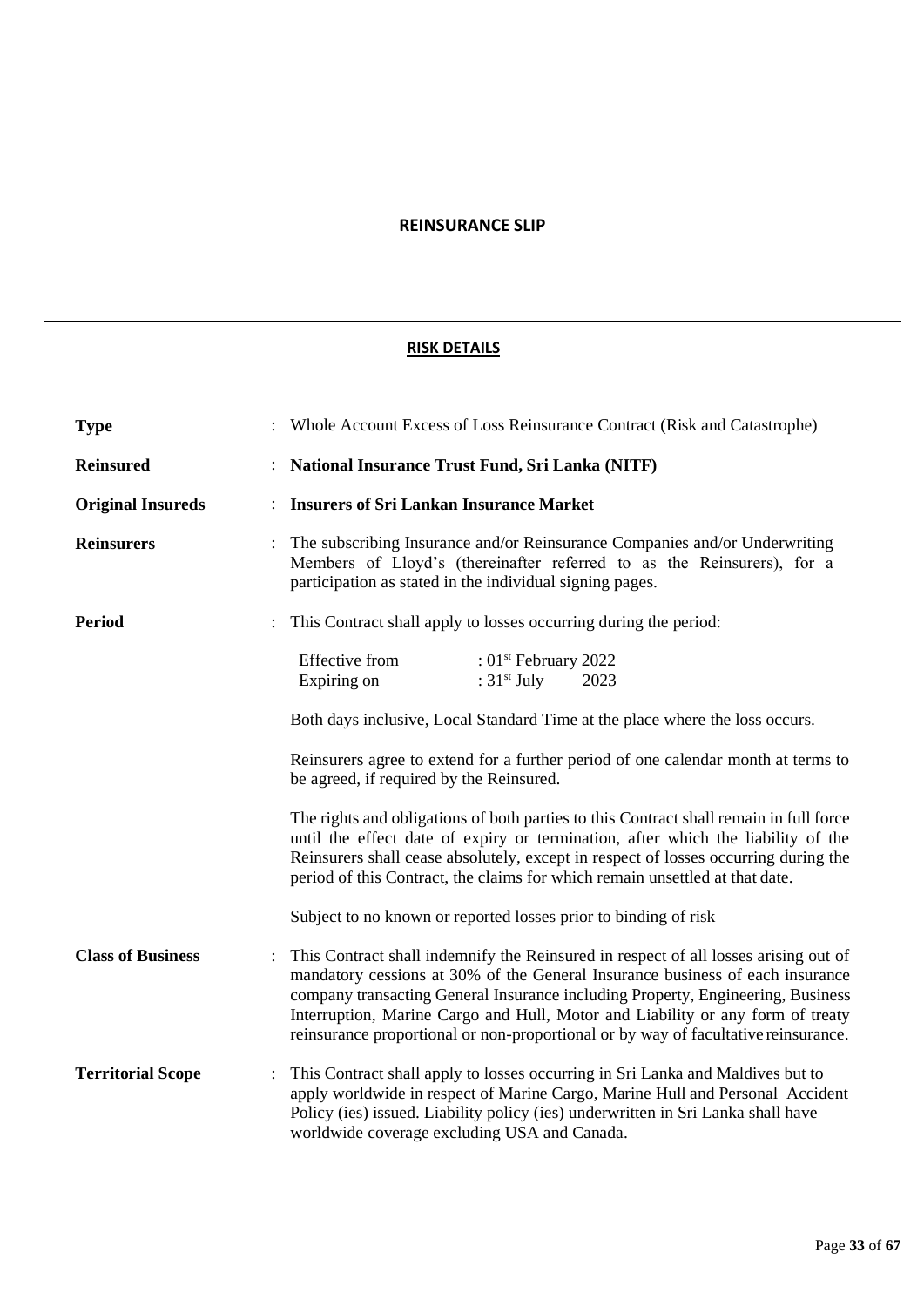| <b>Limits and</b><br><b>Deductibles</b>      | The Reinsurers hereby agree to indemnify the Reinsured up to but not exceeding<br>the Limit of Indemnity of: |                                                                                                                                                                                                                                                                                                                                                                                                                    |  |  |
|----------------------------------------------|--------------------------------------------------------------------------------------------------------------|--------------------------------------------------------------------------------------------------------------------------------------------------------------------------------------------------------------------------------------------------------------------------------------------------------------------------------------------------------------------------------------------------------------------|--|--|
|                                              |                                                                                                              | Ultimate Net Loss each and every risk, each and every loss occurrence, each and<br>every loss and/or series of losses arising out of one event.                                                                                                                                                                                                                                                                    |  |  |
|                                              |                                                                                                              | <b>Laver 1</b><br>LKR 1,000,000,000 in excess of LKR 1,000,000,000                                                                                                                                                                                                                                                                                                                                                 |  |  |
|                                              |                                                                                                              | <b>Laver 2</b><br>LKR 3,000,000,000 in excess of LKR 2,000,000,000                                                                                                                                                                                                                                                                                                                                                 |  |  |
|                                              |                                                                                                              | <b>Laver 3</b><br>LKR 2,500,000,000 in excess of LKR 5,000,000,000                                                                                                                                                                                                                                                                                                                                                 |  |  |
| <b>Reinsuring Clause</b>                     |                                                                                                              | Reinsurers shall only be liable if and when the Ultimate Net Loss or payable by the<br>Reinsured in respect of the Limit of Indemnity of each Layer, as defined herein<br>exceeds the amount as specified under the Underlying Loss of each layer, for each<br>and every risk, for each and every loss occurrence and the Reinsured shall be the<br>sole judge on which basis recoveries are to be made hereunder. |  |  |
|                                              |                                                                                                              | The Reinsurers shall thereupon be liable for the amount in excess thereof but their<br>liability under this Contract is limited to the amount as specified under Limit of<br>Indemnity above, for each and every loss occurrence.                                                                                                                                                                                  |  |  |
|                                              |                                                                                                              | However, for recoveries on a Loss Occurrence basis, losses from any one Loss<br>Occurrence shall not be subject to this Contract unless two or more risks insured<br>or reinsured by the Reinsured are involved in such Loss Occurrence.                                                                                                                                                                           |  |  |
| <b>Minimum</b> and<br><b>Deposit Premium</b> |                                                                                                              | A premium of :-                                                                                                                                                                                                                                                                                                                                                                                                    |  |  |
|                                              |                                                                                                              | Adjustable at expiry.                                                                                                                                                                                                                                                                                                                                                                                              |  |  |
|                                              |                                                                                                              | Layer 1<br><b>LKR</b>                                                                                                                                                                                                                                                                                                                                                                                              |  |  |
|                                              |                                                                                                              | Layer 2 LKR<br>Layer 3 LKR                                                                                                                                                                                                                                                                                                                                                                                         |  |  |
|                                              |                                                                                                              |                                                                                                                                                                                                                                                                                                                                                                                                                    |  |  |
|                                              |                                                                                                              | Minimum and Deposit premium amount is payable in six equal instalments due<br>on following dates:                                                                                                                                                                                                                                                                                                                  |  |  |
|                                              |                                                                                                              | 1 <sup>st</sup> February 2022<br>$1st$ May 2022<br>1 <sup>st</sup> August 2022<br>1 <sup>st</sup> November 2022<br>1 <sup>st</sup> February 2023                                                                                                                                                                                                                                                                   |  |  |
|                                              |                                                                                                              | $1st$ May 2023                                                                                                                                                                                                                                                                                                                                                                                                     |  |  |
|                                              |                                                                                                              | As soon as possible after the expiry of this Contract, the above Deposit premium                                                                                                                                                                                                                                                                                                                                   |  |  |

shall be adjusted to an amount equal to the rate of: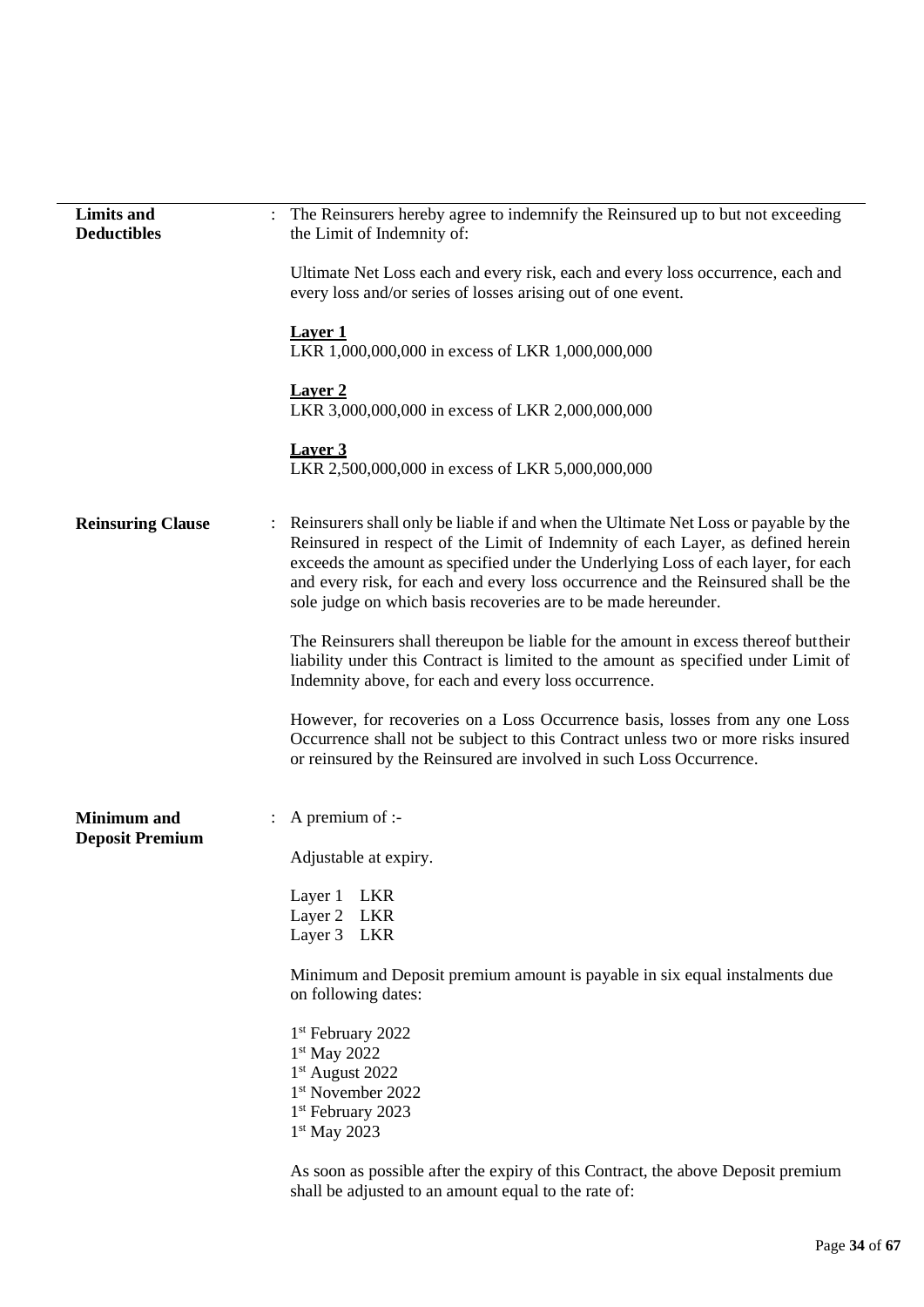| <b>Minimum</b> and<br><b>Deposit Premium</b><br>(Continue)                                     | Layer $1: \ldots \ldots \ldots \ldots \%$ of GNPI<br>Layer 2: % of GNPI<br>Layer $3:$ % of GNPI                                                                                                                                                        |
|------------------------------------------------------------------------------------------------|--------------------------------------------------------------------------------------------------------------------------------------------------------------------------------------------------------------------------------------------------------|
|                                                                                                | The above is based on the estimated Gross Net Premium Income in respect of the<br>Contract. The adjustable rates are to be applied to the declared GNPI at expiry of<br>this contract to be carried out within 90 days of the expiry of this Contract. |
| <b>Reinstatements</b>                                                                          | <b>Laver 1</b><br>One full reinstatement at 100% additional premium, pro rata as to amount only                                                                                                                                                        |
|                                                                                                | <b>Laver 2</b><br>One full reinstatement at 100% additional premium, pro rata as to amount only                                                                                                                                                        |
|                                                                                                | Laver 3<br>One full reinstatement at 100% additional premium, pro rata as to amount only                                                                                                                                                               |
| Premium<br><b>Payment</b><br><b>Terms</b>                                                      | : Within 90 Days from due dates for all other installments except $1st$ installment,<br>which will be within 60 days from risk binding.                                                                                                                |
|                                                                                                | Non-payment of premium within premium payment warranty period will lapse<br>the reinsurer's liability automatically, unless otherwise agreed.                                                                                                          |
| <b>Taxes Payable by</b><br><b>Reinsured and</b><br><b>Administered by</b><br><b>Reinsurers</b> | None.                                                                                                                                                                                                                                                  |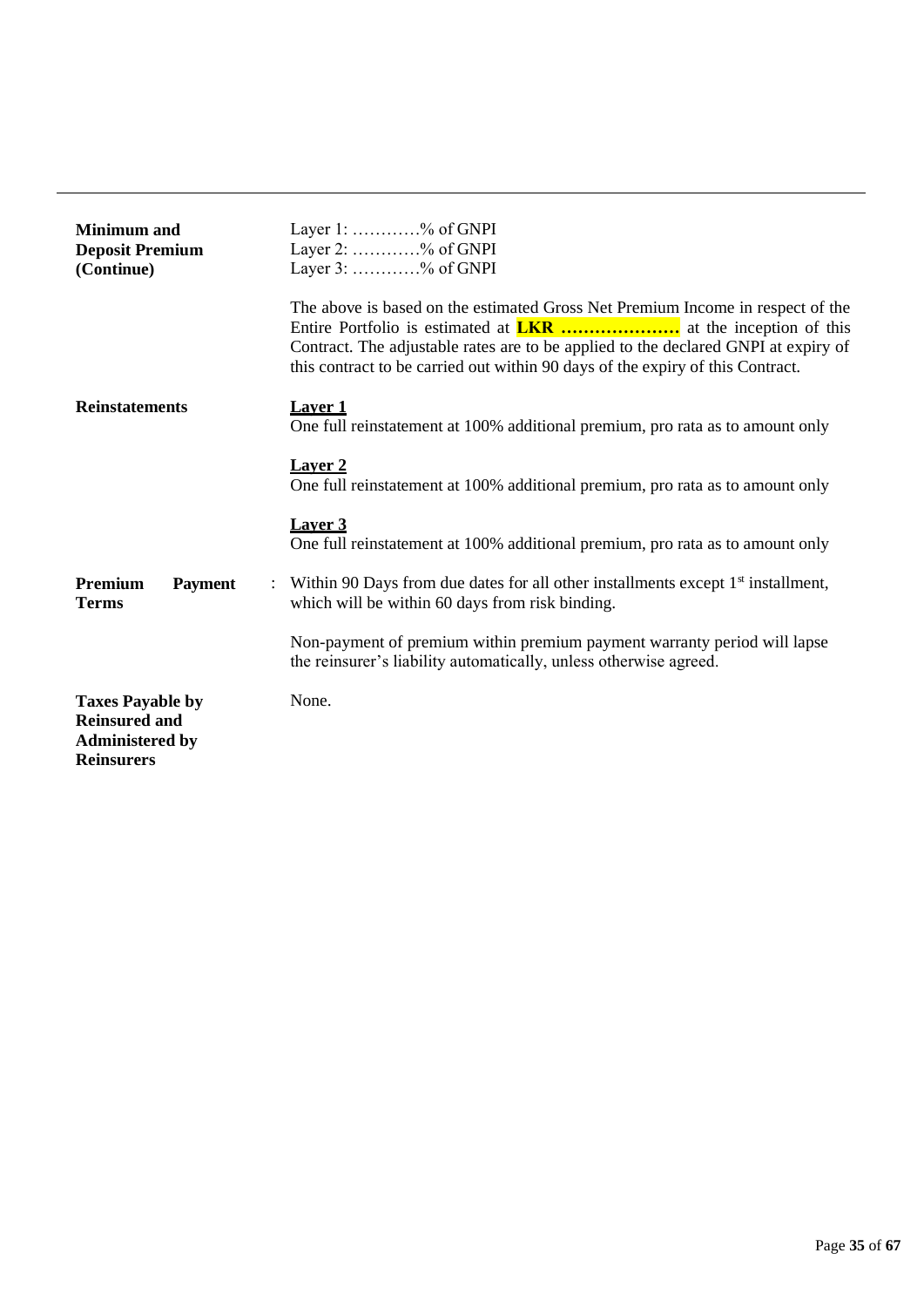**Conditions** To follow all terms, clauses, conditions and warranties as are now or may be hereafter covered by or contained in original insurances subject to Ultimate Net Loss.

- Scope of cover / Business as defined
- Underwriting Policy Clause
- Reinstatement Clause
- Several Liability Clause
- 75% Loss Reporting Clause
- Claims Co-operation Clause with Third Party Professional Administrator Appointed when original claims exceed LKR 1,000,000,000.
- Errors and Omission Clause
- Extended Expiration Clause
- Notification of Losses
- Inspection of Records
- Rates of Exchange Clause
- Amendments and Alterations Clause
- Insolvency Clause
- Termination Clause
- Special Acceptances to be agreed by Overall Contract Leader only and binding on all following Reinsurers.
- Definition of Loss Occurrence LPO 98A Amended
- Definition of Any One Risk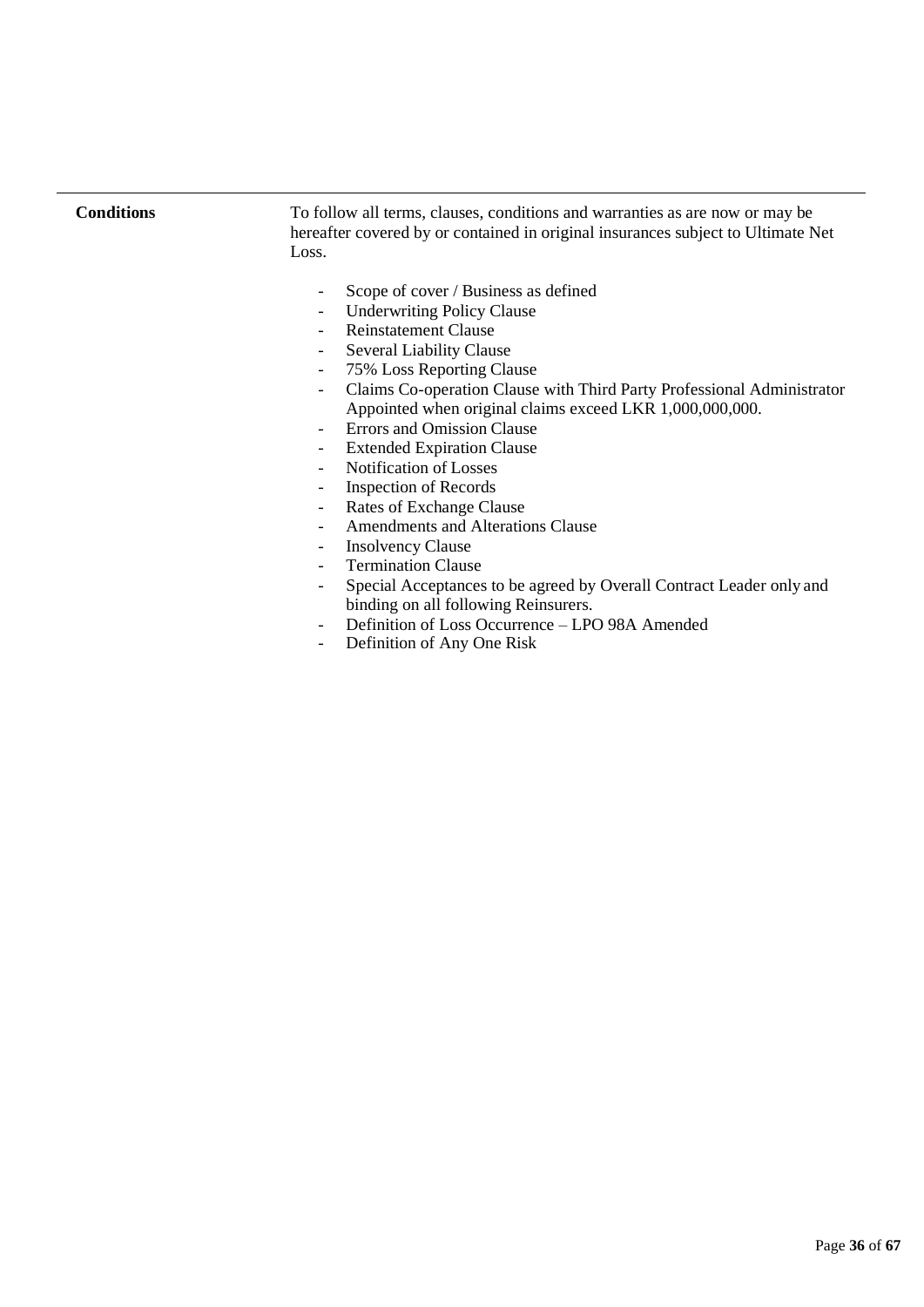- Intermediary Clause
- Jurisdiction Clause
- Arbitration Clause
- Sanctions Clause

#### **Exclusions** : This contract shall exclude:

- Nuclear Energy Risks Exclusion Clause (Reinsurance) 1994 (NMA 1975a).
- Clause 370 and 380 as applicable to Marine Business only.
- USA / Canada Territory Legal Liability Insurance covers.
- Liability classes not included within the Miscellaneous / Accident Insurance classes under any treaty agreement
- Bankers' Indemnity Insurance covers.
- Political Risks Exclusion Endorsement (Reinsurance)
- Terrorism Exclusion Endorsement (Reinsurance) (NMA 2921)
- Radioactive Exclusion Clause
- Transmission and Distribution Lines Exclusion Clause
- War and Civil War Exclusion Clause
- Information Technology Clarification Agreement attached.
- Credit and Solvency Bonds
- Cargo Termination of Transit Clause (Terrorism) 2009
- Terrorism Risks
- Political Risks other than those provided under a Marine Policy.
- Kidnap & Ransom Risks
- Aviation Risks
- Space & space related risks
- Overseas Medical Risks
- Medical malpractice
- Communicable Diseases Exclusion
- Marine Risks
- Offshore Energy risks
- Contingent Business Interruption on standalone basis
- Total Asbestos Exclusion Clause
- Difference in Conditions or Difference in Limits Policies
- **Event Cancellation Risks**
- Tobacco / tobacco products
- Loss of Damage caused by or resulting from an act or incident which occurs or is committed whether directly or indirectly by reason of or in connection with war, invasion, act of foreign enemy, hostilities or warlike operations (whether war be declared or not), civil war, or seizure of power arising from a military conspiracy or strike, riot and civil commotion.

All special acceptance are to be agreed by the Slip Leader only and such agreement shall be binding on all other Reinsurers hereon. Any special acceptance previously agreed are to remain covered and automatically renewed hereunder. All Reinsurers shall be advised of the special acceptances which are covered hereunder at the renewal of this Contract.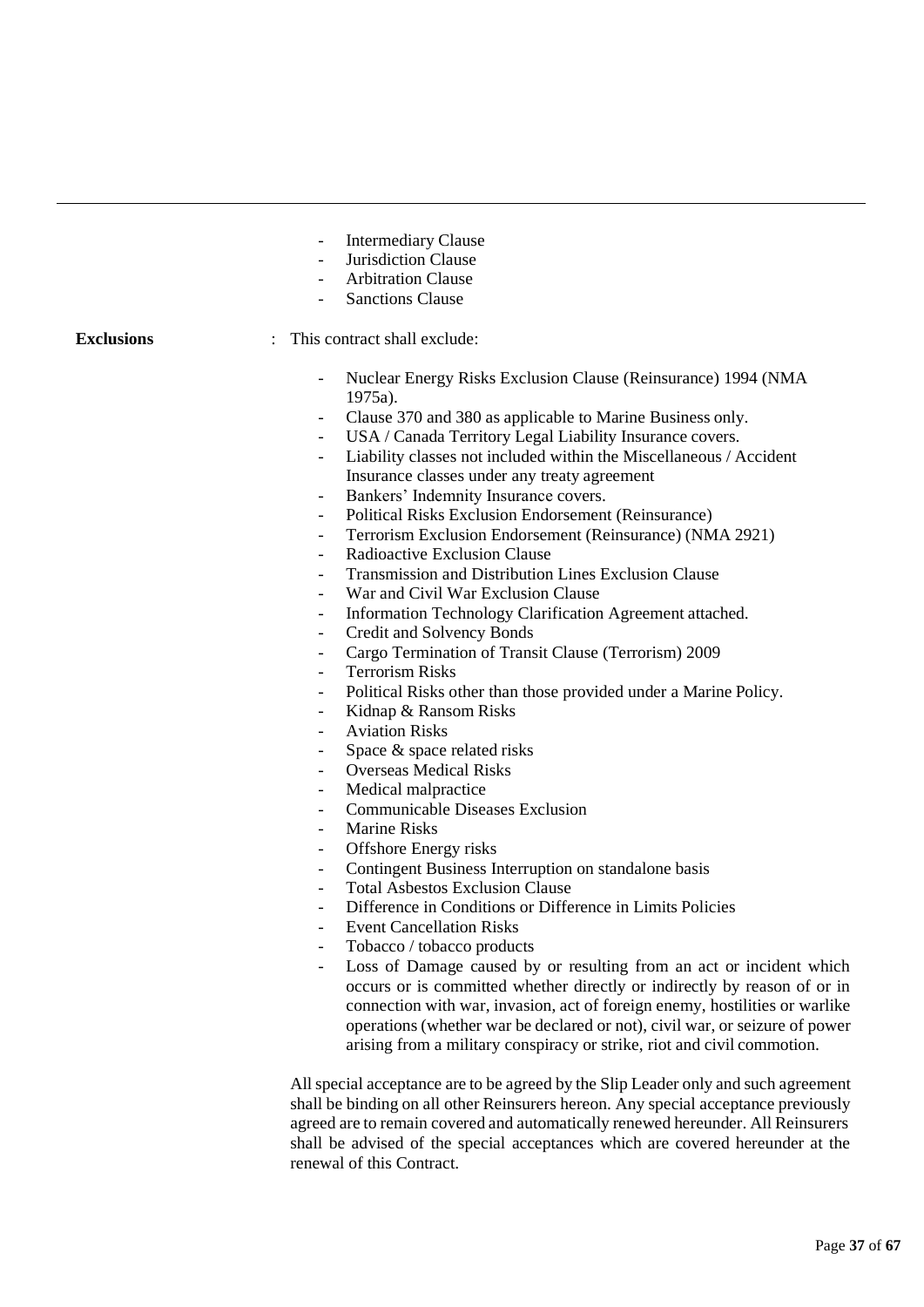### **Law and Jurisdiction**

|                                                                        |                      | This Contract shall be governed by and is construed in accordance with Sri Lankan<br>law in all respects.                                                                                                                                                                                                                                                               |
|------------------------------------------------------------------------|----------------------|-------------------------------------------------------------------------------------------------------------------------------------------------------------------------------------------------------------------------------------------------------------------------------------------------------------------------------------------------------------------------|
| <b>Exclusions</b><br>(Continue)                                        |                      | Any dispute or matter which requires reference to a court arising out of or relating<br>to an arbitration, or falling outside the scope of the Arbitration clause, shall be<br>submitted to the exclusive jurisdiction of the courts of Sri Lanka.<br>This document details the Contract terms entered into by the Reinsurers and<br>constitutes the Contract Document. |
|                                                                        |                      | to provide a copy thereof to the Reinsured as the evidence of cover.                                                                                                                                                                                                                                                                                                    |
|                                                                        |                      | Reinsurers agree that any pages forming part of this document that contain<br>handwritten amendments made by Reinsurers, may be retyped and agreed by the<br>Slip Leader only for the purpose of issuing this Contract Document as the evidence<br>of cover. Pages containing handwritten amendments will be retained on file by                                        |
|                                                                        |                      | No further Contract Document will be issued other than endorsements to note<br>additions, deletions and amendments.                                                                                                                                                                                                                                                     |
| <b>Warranties</b>                                                      |                      | None other than as may exist in this document or in the wording that forms part<br>of this Contract.                                                                                                                                                                                                                                                                    |
| <b>Subjectivities</b>                                                  |                      | None other than as may exist in this document or in the wording that forms part<br>of this Contract.                                                                                                                                                                                                                                                                    |
| <b>Conditions Precedent</b>                                            |                      | : None other than as may exist in this document or in the wording that forms part<br>of this Contract.                                                                                                                                                                                                                                                                  |
| Recording,<br><b>Transmitting</b><br>and<br><b>Storing Information</b> |                      | documents in relation to this Insurance electronically.                                                                                                                                                                                                                                                                                                                 |
| Reinsurer<br><b>Contract</b><br><b>Documentation</b>                   |                      | : This document details the contract terms entered into by Reinsurers and<br>constitutes the contract document.                                                                                                                                                                                                                                                         |
| <b>Slip Leader</b>                                                     |                      | (Name of the lead reinsurer)<br>regardless of market security structure attaching to this slip.                                                                                                                                                                                                                                                                         |
| <b>Basis of Agreement to</b><br><b>Contract Changes</b>                | $\ddot{\phantom{a}}$ | To follow automatically original policies in every respect, including any<br>alterations, additions, deletions, amendments, agreements, endorsements and<br>wording amendments. However, in no event shall this be construed in any way<br>to provide coverage outside the terms and conditions set forth in this Contract.                                             |
|                                                                        |                      | Any amendments and/or additions and/or agreements of whatsoever nature to<br>the terms of this reinsurance to be agreed by the Slip Leader only and binding<br>on all others hereon.                                                                                                                                                                                    |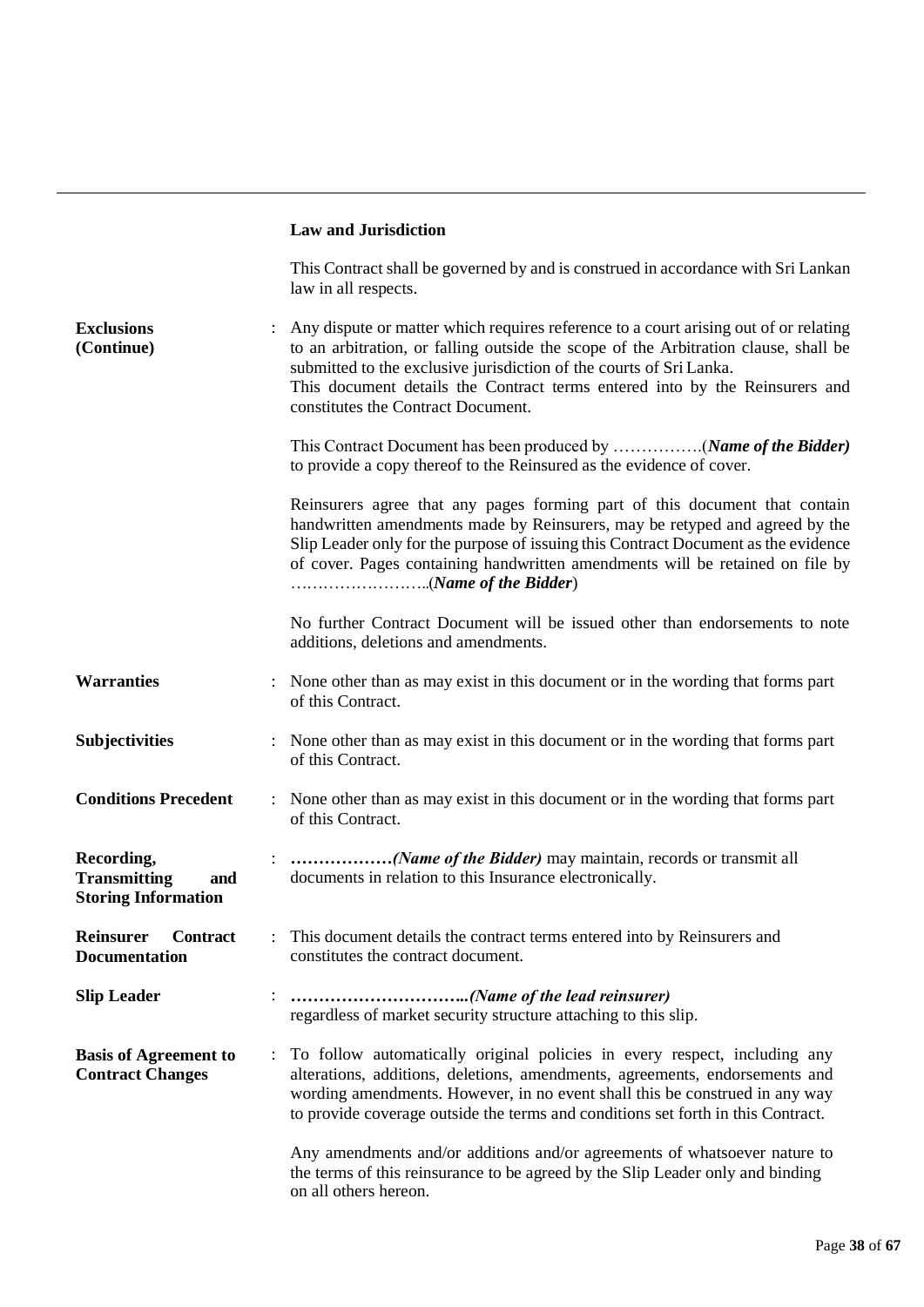| <b>Claims</b><br>of<br><b>Basis</b><br><b>Agreement</b> | When details of an agreed endorsement are required to be provided to following<br>of the Bidder), as they may deem appropriate. If Such information is sent<br>electronically,        (Name of the Bidder) is not to be held responsible<br>for the message failing to arrive, or being corrupted or distorted during<br>transmission.                                                                                                                                                                                                |  |
|---------------------------------------------------------|---------------------------------------------------------------------------------------------------------------------------------------------------------------------------------------------------------------------------------------------------------------------------------------------------------------------------------------------------------------------------------------------------------------------------------------------------------------------------------------------------------------------------------------|--|
|                                                         | the option of providing a Broker Insurance Documentation comprising of a copy<br>of the Risk details and Information together with a summary of the security(es)<br>and signed lines. Unless requested by the Insured or Underwriters, no formal<br>policy is to be issued.                                                                                                                                                                                                                                                           |  |
|                                                         | Claims to be managed in accordance with                                                                                                                                                                                                                                                                                                                                                                                                                                                                                               |  |
|                                                         | $\mathbf{i}$<br>The Lloyd's Claims Scheme (Combined), or as amended or any<br>successor thereto.<br>IUA claims agreement practices<br>$\mathbf{ii}$<br>The practices of any company (ies) electing to agree claims in<br>iii)<br>respect of their own participation.                                                                                                                                                                                                                                                                  |  |
| <b>Claims</b><br><b>Agreement</b><br><b>Parties</b>     | For Lloyd's syndicates<br>$\mathbf{i}$<br>The leading Lloyd's syndicate and, where required by the applicable<br>Lloyd's Claim Scheme, the second Lloyd's syndicate and/or the<br>Scheme Provider.<br>The Leader Lloyd's Syndicate is<br>The Second Lloyd's Syndicate is                                                                                                                                                                                                                                                              |  |
|                                                         | $\overline{ii}$ )<br>Those companies acting in accordance with the IUA claims<br>agreement practices, excepting those that may have opted out via<br>iii) below.<br>iii)<br>Those companies that have specifically elected to agree claims in<br>respect of their own participation.<br>All other subscribing Insurers that are not party to the Lloyd's/IUA<br>iv)<br>claims agreement practices, each in respect of their own<br>participation or agree to follow the settlement and/or settlement<br>decisions of the Slip Leader. |  |
| <b>Claims</b><br><b>Administration</b>                  | Current Xchanging Ins-sure Services claims procedures to be followed, where<br>applicable.                                                                                                                                                                                                                                                                                                                                                                                                                                            |  |
|                                                         | IUA Contractual Condition to apply in respect of CLASS circulations to IUA<br>following market.                                                                                                                                                                                                                                                                                                                                                                                                                                       |  |
|                                                         | Broker to enter claim advices via ECF onto CLASS system, as appropriate, for<br>agreement by Underwriters.                                                                                                                                                                                                                                                                                                                                                                                                                            |  |
|                                                         | <i>the Bidder</i> ) may be by mail, fax or electronic means, as the latter may deem<br>appropriate.                                                                                                                                                                                                                                                                                                                                                                                                                                   |  |
|                                                         | days of submission of collection to market(s) following agreement of claim by<br>Slip                                                                                                                                                                                                                                                                                                                                                                                                                                                 |  |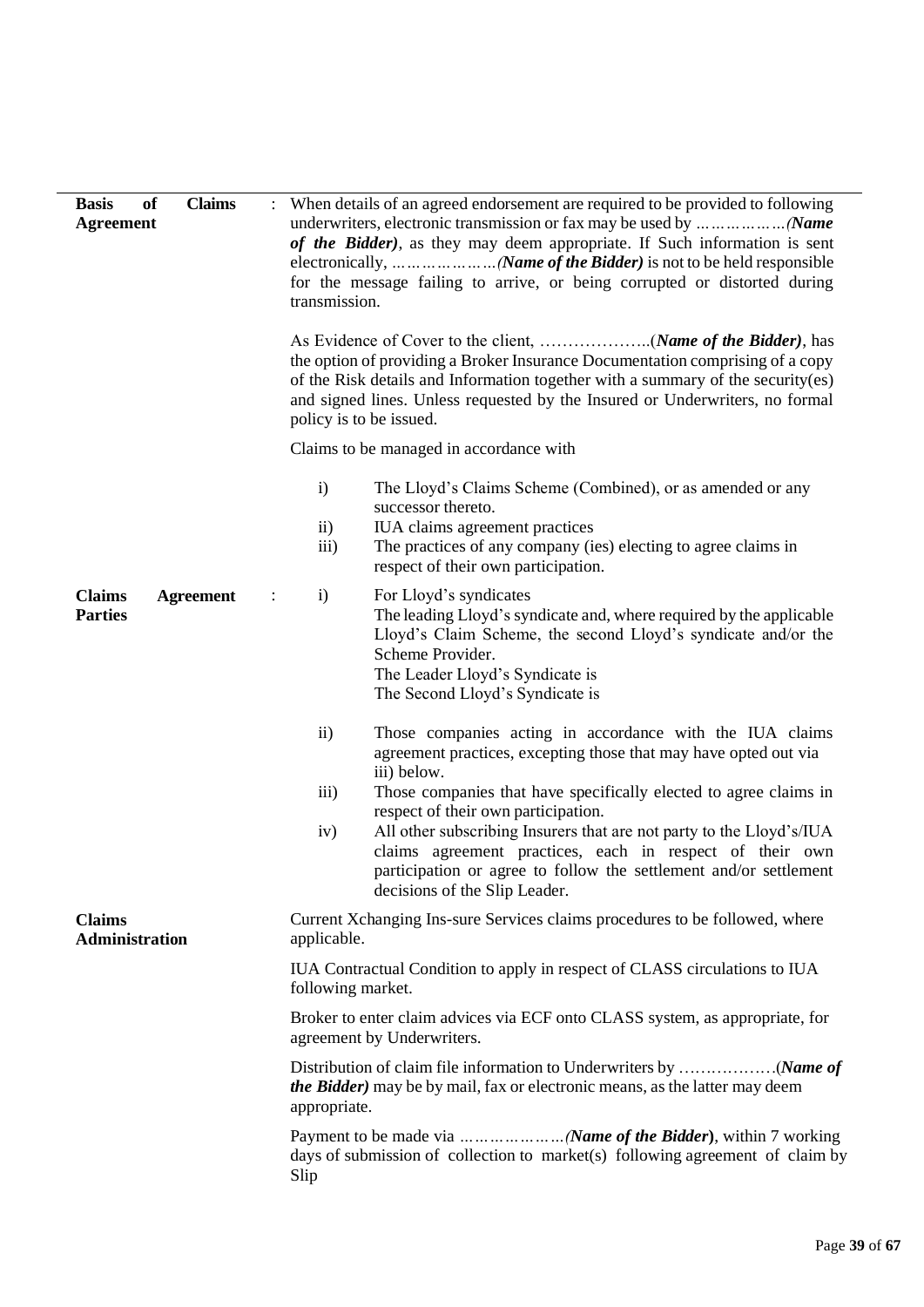|                                                                       | within the Risk Details.                                                                                                                                                                                                                                                                                                                                                                                                                                                                                                                                                             |
|-----------------------------------------------------------------------|--------------------------------------------------------------------------------------------------------------------------------------------------------------------------------------------------------------------------------------------------------------------------------------------------------------------------------------------------------------------------------------------------------------------------------------------------------------------------------------------------------------------------------------------------------------------------------------|
|                                                                       | ( <i>Name of the Bidder</i> ) and (Re)insurers agree that may<br>claims hereunder (including any claims related costs/fees) may be notified and<br>administered via ECF with any payment(s) processed via CLASS.                                                                                                                                                                                                                                                                                                                                                                     |
| Rules and Extent of<br>any other Delegated<br><b>Claims Authority</b> | : None, unless otherwise specified here by any of the claims agreement parties<br>shown above.                                                                                                                                                                                                                                                                                                                                                                                                                                                                                       |
| <b>Expert(s)</b> Fees<br><b>Collection</b>                            | Adjustment, legal and other costs and fees to be agreed by Claims Agreement<br>specifically instructed for all contract security, including overseas security, to<br>defer collection to the expert or any other approved third party.                                                                                                                                                                                                                                                                                                                                               |
| <b>Deferred</b><br>Premium<br><b>Period of Credit</b>                 | $: 0$ Days                                                                                                                                                                                                                                                                                                                                                                                                                                                                                                                                                                           |
| <b>Adjustment Premium</b><br><b>Period of Credit</b>                  | 90 Days                                                                                                                                                                                                                                                                                                                                                                                                                                                                                                                                                                              |
| <b>Bureaux</b><br><b>Arrangements</b>                                 | : Premium and/or accounts to be presented to Exchanging Ins-sure Services<br>Accounts to be presented on a delinked basis, where considered appropriate.                                                                                                                                                                                                                                                                                                                                                                                                                             |
|                                                                       | Premium payment requirements are deemed met if premium and/or Accounts<br>are presented and/or presented and/or correctly released for settlement to<br>Exchanging Ins-sure Services in line with bureaux procedures on or before the<br>Settlement Due Date (SDD). Where the SDD or due date falls upon a weekend<br>or public holiday, presentation to Exchanging Ins-sure Services or Insurers<br>hereon as applicable on the next working day thereafter will be deemed to be in<br>compliance with SDD and/or any Premium Payment Warranty (PPW) or<br>Premium Condition (PPC). |
|                                                                       | In the event of partial premium being received from the Insured by<br>premium and Exchanging Ins- sure Services are authorized to take down such<br>premium including from individual insureds and/or territories as required.                                                                                                                                                                                                                                                                                                                                                       |
|                                                                       | Exchanging Ins-sure Services are authorized to accept and settle accounts,<br>Bidder).                                                                                                                                                                                                                                                                                                                                                                                                                                                                                               |
|                                                                       | Premiums, additional premiums, return premium, adjustments, cancellations,<br>non-premium endorsements and/or claims may be agreed and collected on<br>certified copies of slips, signing slips, policies or slip policies. Exchanging Ins-<br>sure Services are authorized to sign as presented on off-slip and/or to accept<br>renewal receipts, all without production of the policy or the expiring slip, as<br>required.                                                                                                                                                        |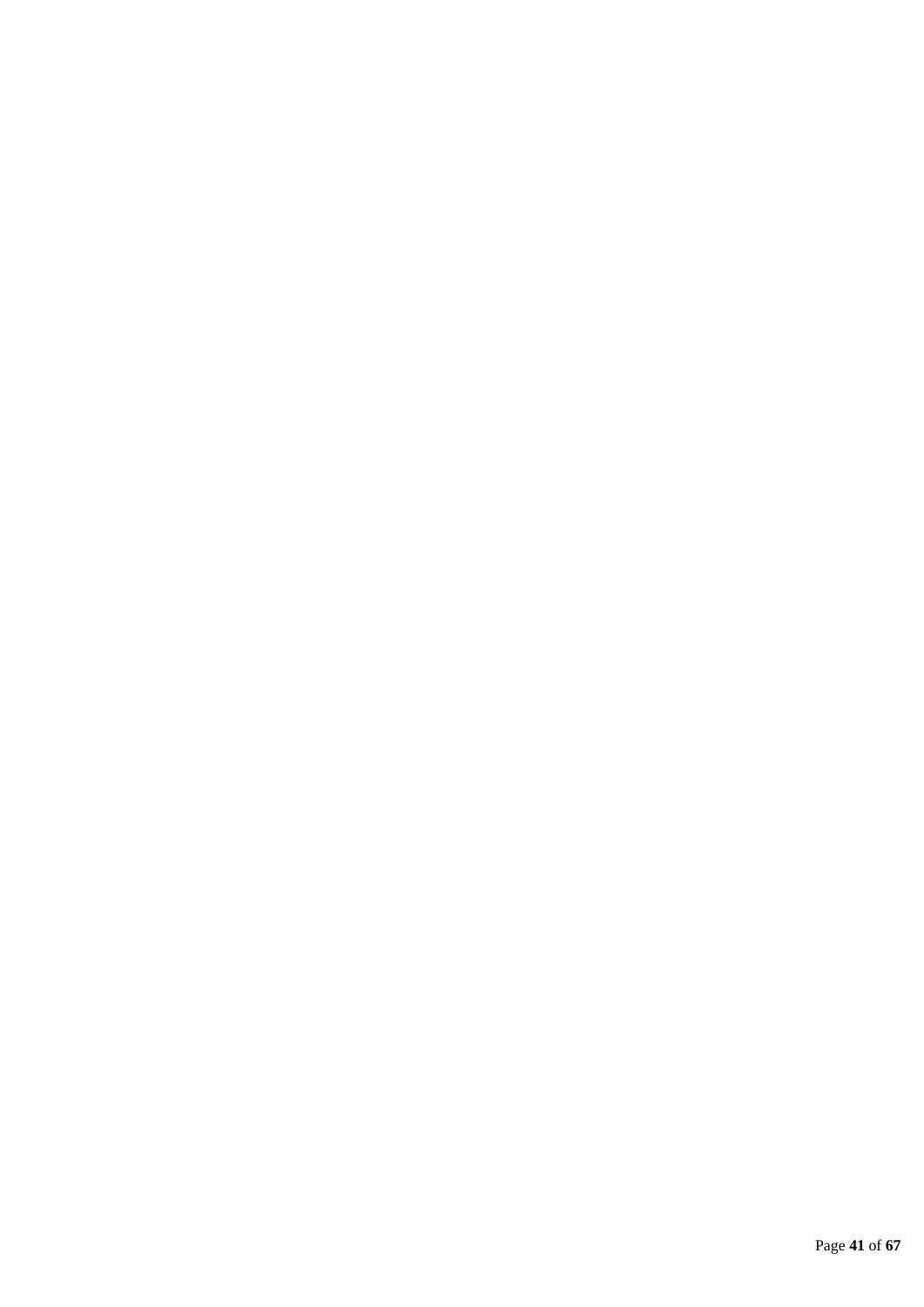| <b>Non</b><br><b>Bureaux</b><br><b>Arrangements</b>              |                      | All non-bureau companies hereon, including overseas insurers, hereby authorize<br>the leading non-Bureau company to sign policies, endorsements and renewal<br>receipts on their behalf without production of signed authorization forms or<br>equivalent documentation.                                                                                                                                                                                             |  |  |
|------------------------------------------------------------------|----------------------|----------------------------------------------------------------------------------------------------------------------------------------------------------------------------------------------------------------------------------------------------------------------------------------------------------------------------------------------------------------------------------------------------------------------------------------------------------------------|--|--|
| <b>Taxes Payable by</b><br><b>Reinsurers</b>                     | $\ddot{\phantom{0}}$ | None                                                                                                                                                                                                                                                                                                                                                                                                                                                                 |  |  |
| <b>Country of Origin</b>                                         |                      | Sri Lanka                                                                                                                                                                                                                                                                                                                                                                                                                                                            |  |  |
| <b>Allocation of</b><br>Premium to years of<br><b>Accounting</b> |                      | 2022                                                                                                                                                                                                                                                                                                                                                                                                                                                                 |  |  |
| <b>Client</b><br><b>Regulatory</b><br><b>Classification</b>      |                      | Reinsurance                                                                                                                                                                                                                                                                                                                                                                                                                                                          |  |  |
| <b>Fee Payable by Client</b>                                     |                      | : No                                                                                                                                                                                                                                                                                                                                                                                                                                                                 |  |  |
| <b>Deductions</b><br><b>Other</b><br>from Premium                |                      | None                                                                                                                                                                                                                                                                                                                                                                                                                                                                 |  |  |
| <b>Order Hereon</b>                                              |                      | Layer 1<br>100.00% of 100.00%<br>Layer 2<br>100.00% of 100.00%<br>Layer 3<br>100.00% of 100.00%                                                                                                                                                                                                                                                                                                                                                                      |  |  |
| <b>Basis of Written Lines</b>                                    | $\ddot{\phantom{a}}$ | Percentage of Whole                                                                                                                                                                                                                                                                                                                                                                                                                                                  |  |  |
| <b>Signing Provisions</b>                                        |                      | In the event that the written lines hereon exceed 100% of the order, any lines<br>written "to stand" will be allocated in full and all other lines will be signed down<br>in equal proportions so that the aggregate signed lines are equal to 100% of the<br>order without further agreement of any of the Reinsurers.                                                                                                                                              |  |  |
|                                                                  |                      | However:                                                                                                                                                                                                                                                                                                                                                                                                                                                             |  |  |
|                                                                  |                      | a) In the event that the placement of the order is not completed by the<br>commencement date of the period of insurance then all lines written by that<br>date will be signed in full;                                                                                                                                                                                                                                                                               |  |  |
|                                                                  |                      | The reinsured may elect for the disproportionate signing of Reinsurers lines,<br>b)<br>without further specific agreement of Reinsurers, providing that any such<br>variation is made prior to the commencement date of the period of the contract,<br>and that lines written "to stand" may not be varied without the documented<br>agreement of those Reinsurers;                                                                                                  |  |  |
|                                                                  |                      | c) The signed lines resulting from the application of the above provisions can be<br>varied, before or after the commencement date of the period of insurance, by<br>the documented agreement of the Reinsured and all Reinsurers whose lines are<br>to be varied. The variation to the contracts will take effect only when all such<br>Reinsurers have agreed, with the resulting variation in signed lines<br>commencing from the date set out in that agreement. |  |  |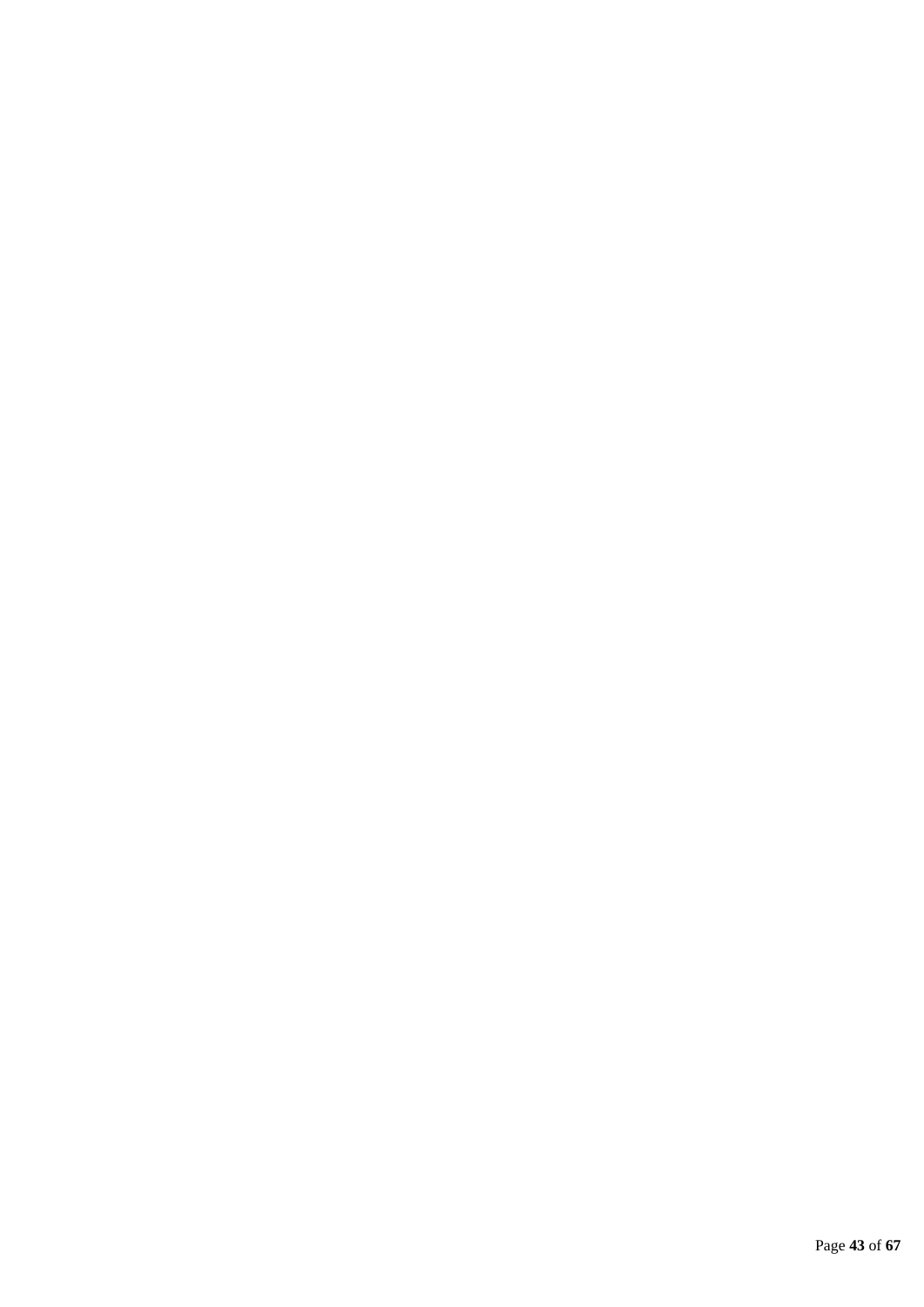Written Lines : In a co-insurance placement, following (re)insurers may, but are not obliged to, follow the premium charged by the lead (re)insurer.

> (Re)insurer may not seek to guarantee for themselves terms as favourable as those which others subsequently achieve during the placement.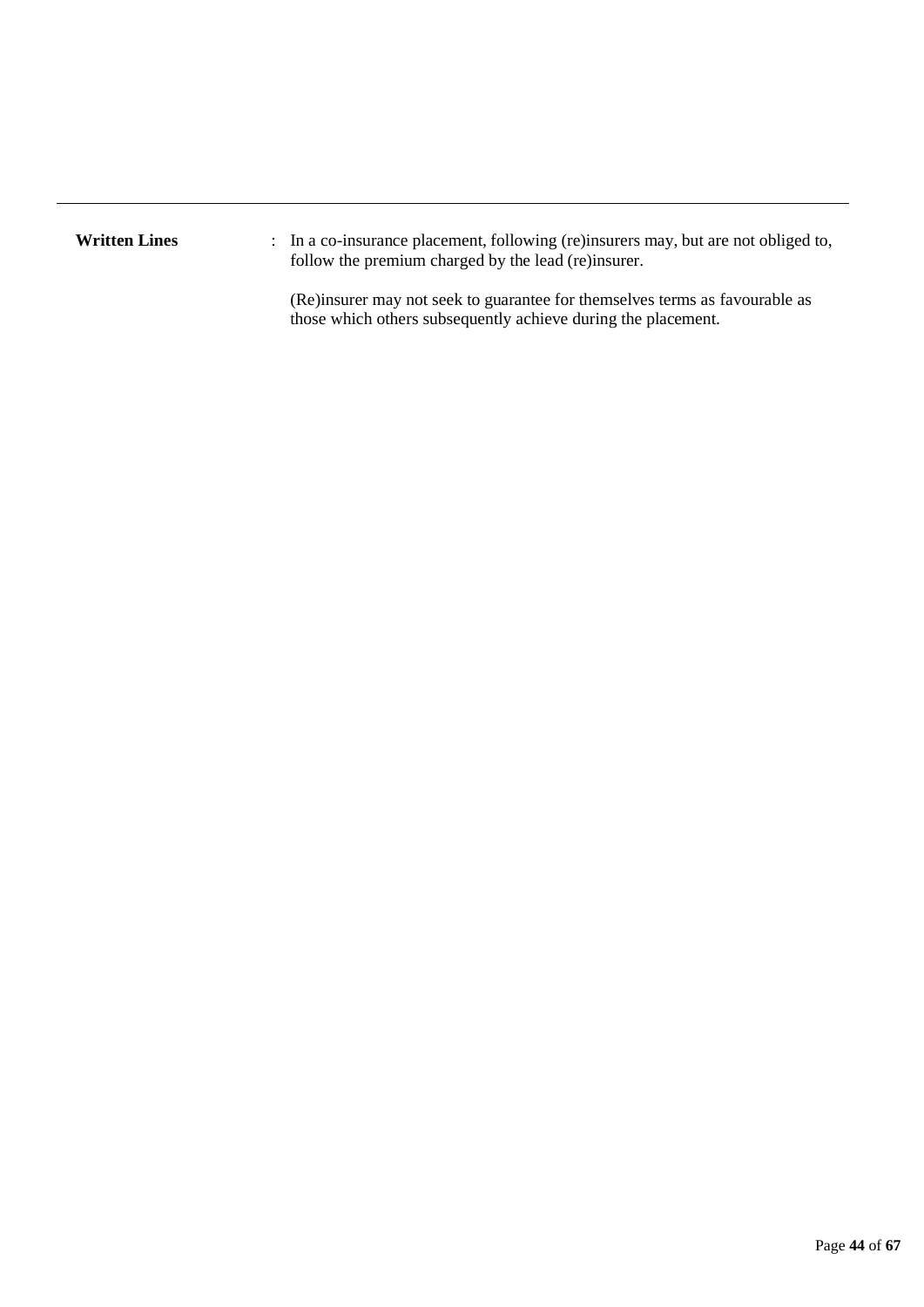**Information** :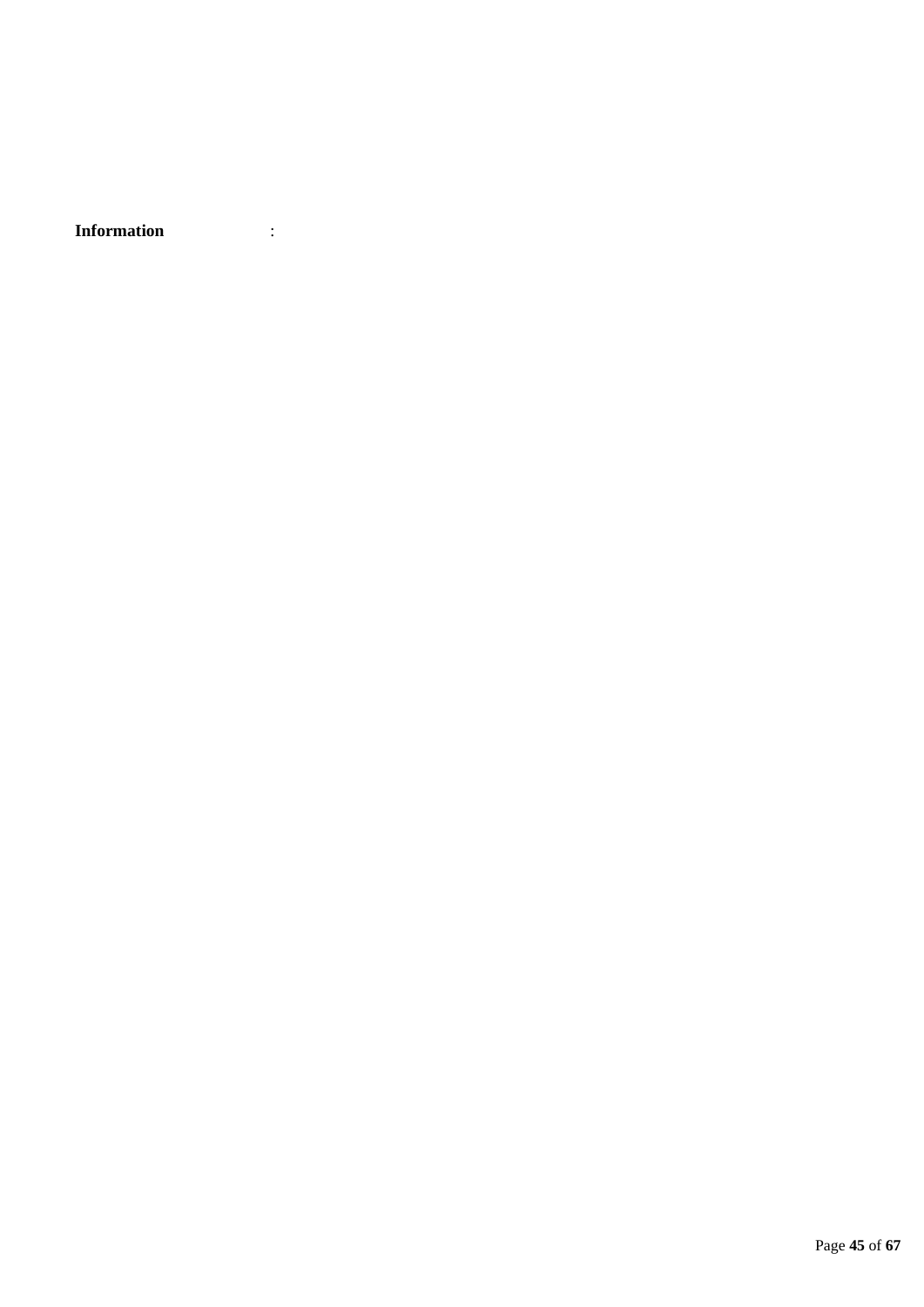# Reinsurer's Liability Clause ~ LMA3333 **(Re)insurer's liability several not joint**

The liability of a (re)insurer under this contract is several and not joint with other (re)insurers party to this contract. A (re)insurer is liable only for the proportion of liability it has underwritten. A (re)insurer is not jointly liable for the proportion of liability underwritten by any other (re)insurer. Nor is a (re)insurer otherwise responsible for any liability of any other (re)insurer that may underwrite this contract.

The proportion of liability under this contract underwritten by a (re)insurer (or, in the case of a Lloyd's syndicate, the total of the proportions underwritten by all the members of the syndicate taken together) is shown next to its stamp. This is subject always to the provision concerning "signing" below.

In the case of a Lloyd's syndicate, each member of the syndicate (rather than the syndicate itself) is a (re)insurer. Each member has underwritten a proportion of the total shown for the syndicate (that total itself being the total of the proportions underwritten by all the members of the syndicate taken together). The liability of each member of the syndicate is several and not joint with other members. A member is liable only for that member's proportion. A member is not jointly liable for any other member's proportion. Nor is any member otherwise responsible for any liability of any other (re)insurer that may underwrite this contract. The business address of each member is Lloyd's, One Lime Street, London EC3M 7HA. The identity of each member of a Lloyd's syndicate and their respective proportion may be obtained by writing to Market Services, Lloyd's, at the above address.

# **Proportion of liability**

Unless there is "signing" (see below), the proportion of liability under this contract underwritten by each (re)insurer (or, in the case of a Lloyd's syndicate, the total of the proportions underwritten by all the members of the syndicate taken together) is shown next to its stamp and is referred to as its "written line".

Where this contract permits, written lines, or certain written lines, may be adjusted ("signed"). In that case a schedule is to be appended to this contract to show the definitive proportion of liability under this contract underwritten by each (re)insurer (or, in the case of a Lloyd's syndicate, the total of the proportions underwritten by all the members of the syndicate taken together). A definitive proportion (or, in the case of a Lloyd's syndicate, the total of the proportions underwritten by all the members of a Lloyd's syndicate taken together) is referred to as a "signed line". The signed lines shown in the schedule will prevail over the written lines unless a proven error in calculation has occurred.

Although reference is made at various points in this clause to "this contract" in the singular, where the circumstances so require this should be read as a reference to contracts in the plural.

# **SANCTION LIMITATION AND EXCLUSION CLAUSE**

No (re)insurer shall be deemed to provide cover and no (re)insurer shall be liable to pay any claim or provide any benefit hereunder to the extent that the provision of such cover, payment of such claim or provision of such benefit would expose that (re)insurer to any sanction, prohibition or restriction under United Nations resolutions or the trade or economic sanctions, laws or regulations of the European Union, United Kingdom or United States ofAmerica.

# 15/09/10 LMA3100

# **CONTRACTUAL WORDING**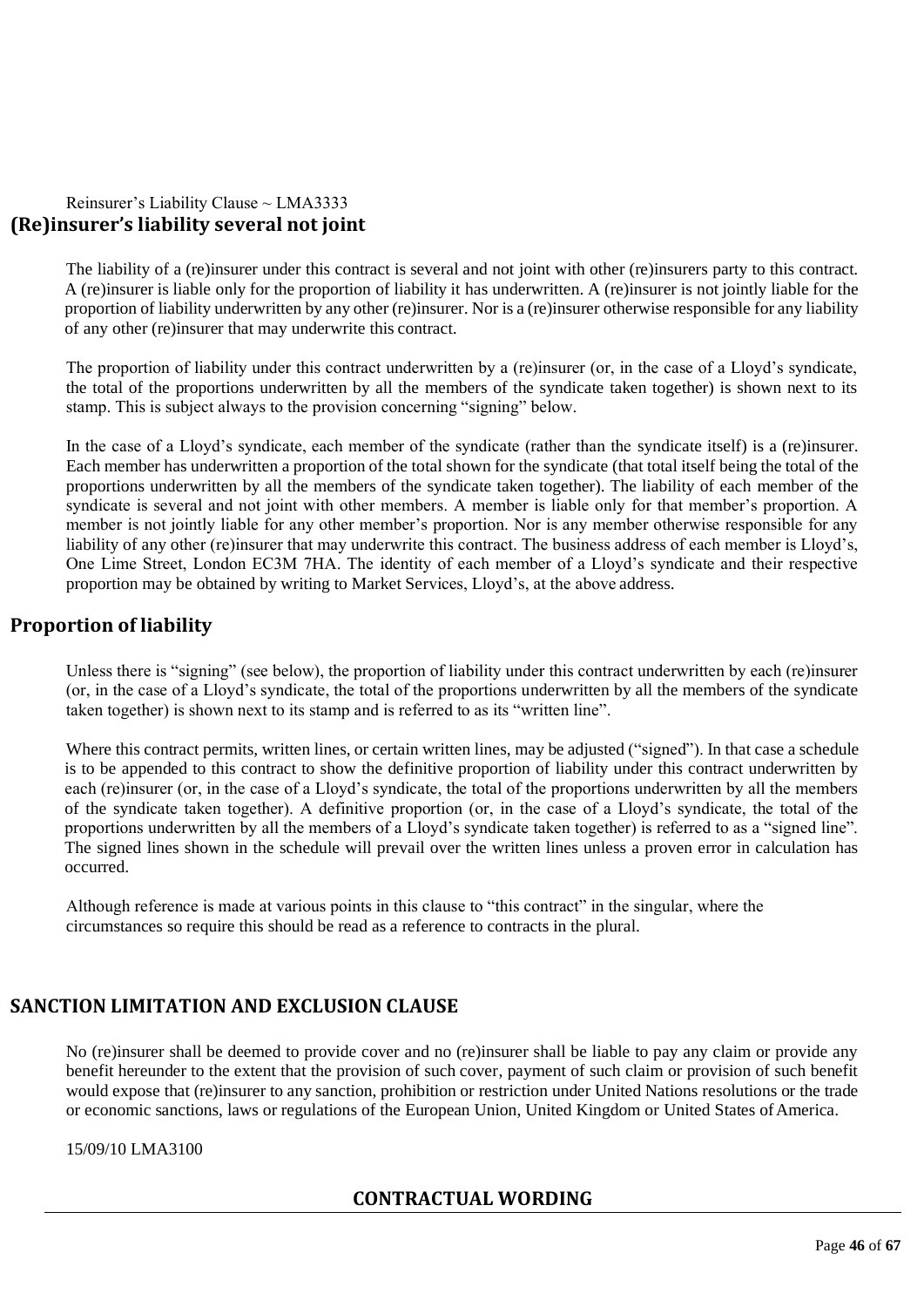#### EXCESS OF LOSS REINSURANCE CONTRACT

#### agreed between

# THE REINSURED

As specified in the attached Risk Details

and

the subscribing reinsurers whose names and proportions hereof are set out in the attached Signing Pages(s).

(hereinafter called the "Reinsurers")

For and in consideration of the Premium specified in this Contract being paid by the Reinsured to the Reinsurers and subject always to the terms and conditions of this Agreement, which includes the Risk details, the Reinsurers agree to indemnify the Reinsured hereunder:

# **INTEREST CLAUSE**

This Contract is to indemnify the Reinsured in respect of liability which may accrue to them under any and all policies and/or contracts of insurance in respect of the class(es) of business as specified in the Risk Details.

# **PERIOD CLAUSE**

This Contract is in respect of Loss Occurring during the period as specified under "PERIOD" of the Risk Details.

# **TERRITORIAL SCOPE**

This Contract is subject to Territorial Scope as specified under "TERRITORIAL SCOPE" in the Risk Details.

### **REINSURING CLAUSE**

This Contract is only to pay in excess of an Ultimate Net Loss to the Reinsured of the amount specified under "LIMITS AND DEDUCTIBLES" in the Risk Details each and every risk, each and every loss occurrence, each and every loss and/or series of losses upto a further amount Ultimate Net Loss each and every risk, each and every loss occurrence, each and every loss and/or series of losses as specified under "LIMITS AND DEDUCTIBLES" in the Risk Details subject to the provisions of (Reinstatement Clause).

# **UNDERWRITING POLICY**

The Reinsured undertakes not to introduce any material changes in its established acceptance and underwriting policy in respect of the class of business to which this Contract applies without prior approval of the Reinsurer and any reinsurance arrangements relating thereto shall be maintained or deemed to be maintained unaltered for the purpose of this Contract.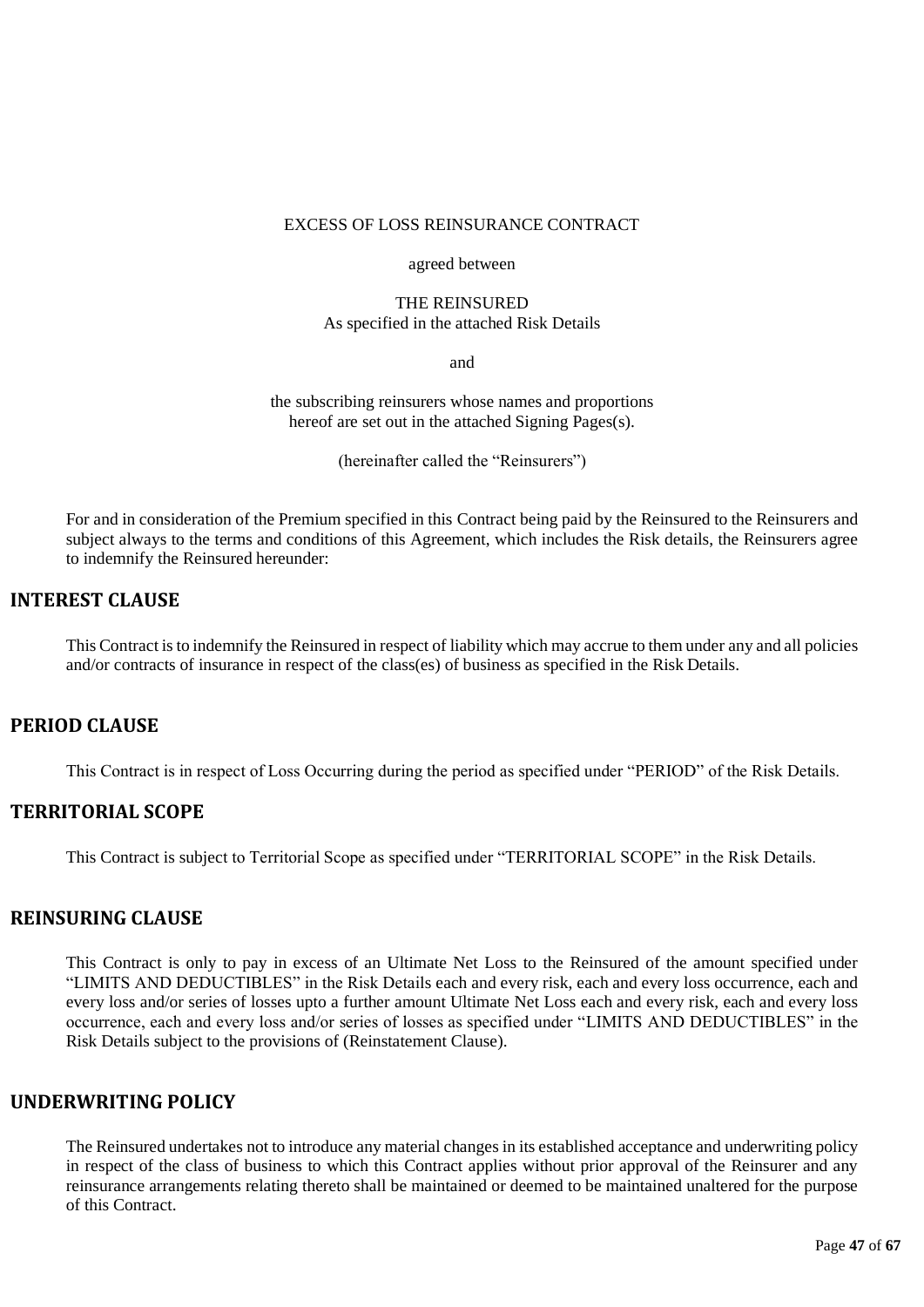# **ULTIMATE NET LOSS**

The terms "Ultimate Net Loss" shall mean the sun actually paid by the Reinsured in settlement of losses or liability after making deductions for all recoveries, all salvages and all claims upon other reinsurance, whether collected or not, and shall include all costs and adjustment expenses arising from the settlement of claims other than the salaries of employees and the office expenses of the Reinsured.

All salvages, recoveries or payments recovered or received subsequent to a loss settlement under this Agreement shall be applied as if recovered or received prior to the aforesaid settlement and all necessary adjustments shall be made by the parties hereto. Nothing in this clause shall be construed to mean that a recovery cannot be made hereunder until the Reinsured's Ultimate Net Loss has been ascertained.

Recoveries under any underlying Excess of Loss Reinsurance Agreements (as far as applicable) are for the sole benefit of the Reinsured and hall not be taken into account in computing the Ultimate Net Loss or Losses in excess of which this Agreement attaches, not in any way prejudice the Reinsured's right of recovery hereunder.

Notwithstanding the foregoing, Reinsurances effected by any Proportional Treaty Reinsurers protected hereunder, if described in this Agreement as being reinsured hereunder shall not be taken into account in computing the Ultimate Net Loss or losses in excess of which this Agreement attached, nor in any way affect the amount recoverable hereunder.

# **NET RETAINED LINES CLAUSE**

This Contract shall only protect that portion of any business covered hereunder which the REINSURED acting in accordance with its established practices, retains net for its own account. REINSURER's liability hereunder shall not be increased due to an error or omission which results in an increase in the Reinsured's normal net retention nor by Reinsured's failure to reinsure in accordance with its normal practice, nor by the inability of the Reinsured to collect from any other reinsurers any amounts which may have become due from them whether such inability arises from the insolvency of such other or otherwise.

# **PREMIUM CLAUSE**

The Company shall pay a Minimum and Deposit premium as defined under the Premium in Risk Details.

As soon as possible after the close of each period of this Contract, the above deposit premium shall be adjusted to an amount equal to the rate specified in the Schedule applied to the Reinsured's Gross Net Premium Income for the period covered hereunder, subject however, to a minimum premium of the amount as set out in the Risk Details. Any adjustment of premiums due between the parties shall be payable forthwith.

The term Gross Net Premium Income shall be understood to mean the gross premiums less commission, brokerage, policy taxes and profit commission, cancellation and return premium, and after deduction of premium in respect of business excluded from the protection of this Reinsurance.

The Estimated Gross Net Premium Income in respect of the Declared Portfolio of Facultative and Treaty accounts is estimated at LKR ……………..at inception this Contract. The adjustable rates are to be applied to the declared Gross Net Premium Income at expiry of the contract to be carried out within 90 days of the expiry of this contract.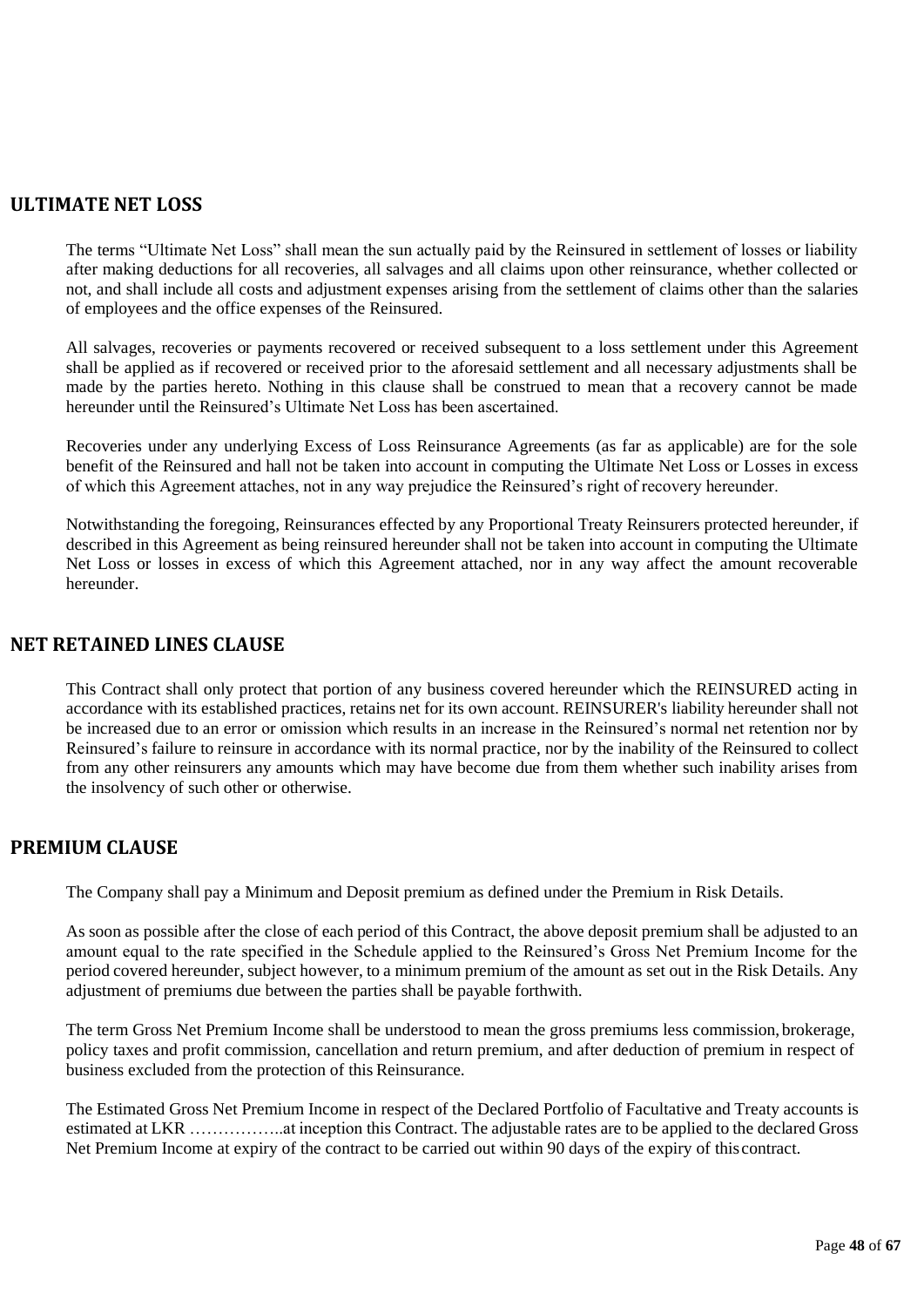# **REINSTATEMENT CLAUSE**

In the event of loss or losses occurring under this Contract it is hereby mutually agreed to reinstate this Contract to its full amount, as specified under "LIMITS AND DEDUCTIBLES" in the Risk Details, from the time of the commencement of the occurrence of such loss or losses until expiry of this Contract on payment of an additional premium calculated at Pro-rata of the percentage stated under "REINSTATEMENT" in the Risk Details.

The additional premium due shall be paid simultaneously by the Reinsured when any loss or losses (or part thereof) arising hereunder are settled, but nevertheless the Reinsurers shall never be liable for more than the amount specified under "LIMITS AND DEDUCTIBLES" in the Risk Details, in respect of any one Loss Occurrence nor for more than the maximum recoverable amount specified under "LIMITS AND DEDUCTIBLES" in the Risk Details.

For the purpose of the foregoing, the calculation(s) of the reinstatement premium shall be based on the full final premium payable hereunder in accordance with Premium Clause. In the event of there being a loss settlement prior to the final premium adjustment, then a provisional calculation shall be made based on the percentage specified under "REINSTATEMENT" in the Risk Details of wither the Minimum and Deposit Premium or if a premium adjustment has been made then the calculation shall be made based on the latest adjusted premium figure as appropriate. Such provisional calculation shall then be adjusted subsequently as may be necessary.

For all purposes of this Contract, losses shall be considered in date order of their occurrence, but this shall not preclude the Reinsured from making provisional collections in respect of claims, which may ultimately not be recoverable hereon.

# **75% LOSS REPORTING CLAUSE**

The Reinsured shall report as soon as possible claims for losses estimated to amount to 75% or more of the retention of this Contract. The Reinsured shall keep the Reinsurers informed of all significant developments related to such claims. The Reinsured shall furnish the Reinsurers with such documents and papers asthey may require in connection with any loss in which the Reinsurers may be interested hereunder.

# **CLAIMS CO-OPERATION CLAUSE**

A further condition precedent to the Reinsurer's obligation to pay is that the Reinsured shall, on the Reinsurer's request, co-operate with the Reinsurer and the Third Party Professional Administrator Appointed in the adjustment and settlement of claims when original claims exceed LKR 1,000,000,000.

In particular, the Reinsurer may require the Reinsured, after consultation with the Reinsurer, appoint a recognized firm of independent loss adjusters and that it be kept informed of the progress of the settlement and/or be given an opportunity to take part at its own expense, in the settlement of the claim by delegating a duly authorized representative.

# **ERRORS & OMISSION CLAUSE**

Any inadvertent error or omission on the part of either the Reinsured or the Reinsurers, shall not relieve either party from any liability which would have attached to this Contract and such error or omission shall be rectified immediately upon discovery. Nevertheless, nothing in this Clause shall be held to override any of the terms and conditions of this Contract and no liability shall be imposed on either party greater than would have attached hereunder if the error or omission had not occurred.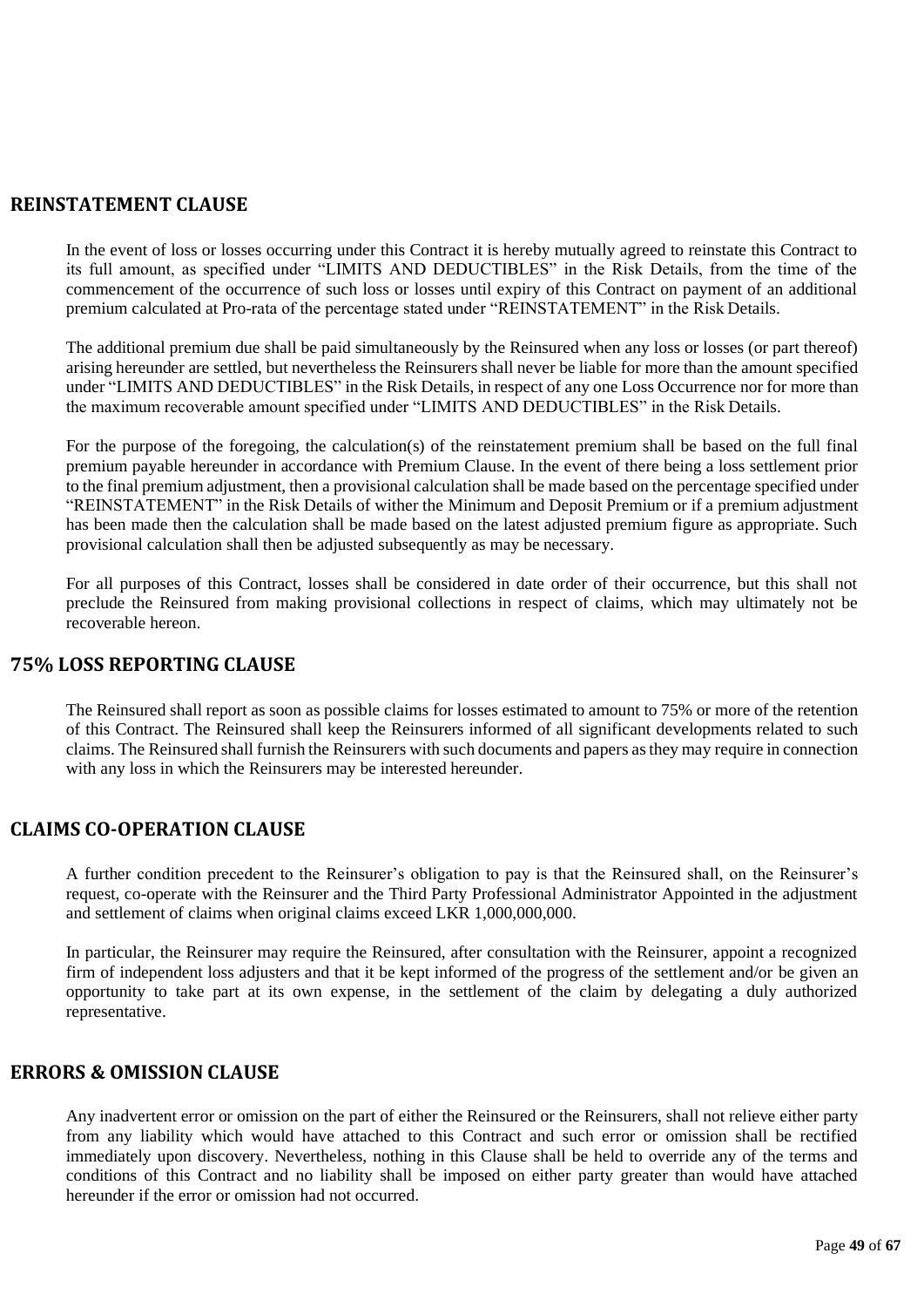#### **EXTENDED EXPIRATION CLAUSE (***Not applicable for Liability class***)**

If this Contract should expire or be terminated while a Loss Occurrence covered by this Contract is in progress, it is understood and agreed that subject to the other terms and conditions of this Contract, the Reinsurers hereon are responsible as if the entire loss or damage had occurred prior to the expiration or termination of this Contract, provided that no part of that Loss Occurrence is claimed against any renewal or replacement of this Contract.

# **INSPECTION OF RECORDS**

The Lead Reinsurer(s), or representatives duly authorized by them, may at any time during normal office hours of the Reinsured and at a place to be mutually agreed between the parties, inspect and take copies of such of the Reinsured's records and documents which relate to business cover under this Contract. It is agreed that the Lead Reinsurers right of inspection shall continue as long as either party has a claim against the other arising out of this Contract or whilst any liability remains hereunder.

# **RATES OF EXCHANGE CLAUSE**

For the purpose of this Contract, currencies other than Sri Lanka Rupees (LKR) shall be converted into such currency at the rates of exchange used in the Reinsured's books, or where there is specific remittance for a loss settlement, at the rate of exchange used in making such remittance.

# **AMENDMENTS AND ALTERATIONS CLAUSE**

Any amendment and/or alteration to this Contract that are agreed by correspondence shall be automatically binding hereon and unless otherwise agreed by the parties hereto shall be formally documented by an exchange of correspondence signed by the parties or by issue of a contract addendum which shall be considered to form an integral part hereof.

# **INSOLVENCY CLAUSE**

Where an Insolvency Event occurs in relation to the Reinsured the following terms shall apply (and, in the event of any inconsistency between these terms and any other terms of this Agreement, these terms shall prevail):

- A.Notwithstanding any requirement in this Agreement that the Reinsured shall actually make payment in discharge of its liability to its policyholder/cover holder before becoming entitled to payment from the Reinsurer:
	- (i) the Reinsurer shall be liable to pay the Reinsured even though the Reinsured is unable actually to pay, or discharge its liability to, its policyholder/ cover holder; but
	- (ii) nothing in this clause shall operate to accelerate the date for payment by the Reinsurer ofany sumwhichmay be payable to the Reinsured, which sum shall only become payable as and when the Reinsured would have discharged, by actual payment, its liability for its current net loss but for it being the subject of any Insolvency Event.
- B. The existence, quantum, valuation and date for payment of any sum which the Reinsurer is liable to pay the Reinsured under this Agreement shall be those and only those for which the Reinsurer would be liable to the Reinsured if the liability of the Reinsured to its policyholders/cover holders had been determined without reference to any term in any composition or scheme of arrangement or any similar such arrangement, entered into between the Reinsured and all or any part of its policyholders/cover holders, unless and until the Reinsurer serves written notice to the contrary on the Reinsured in relation to any composition or scheme of arrangement.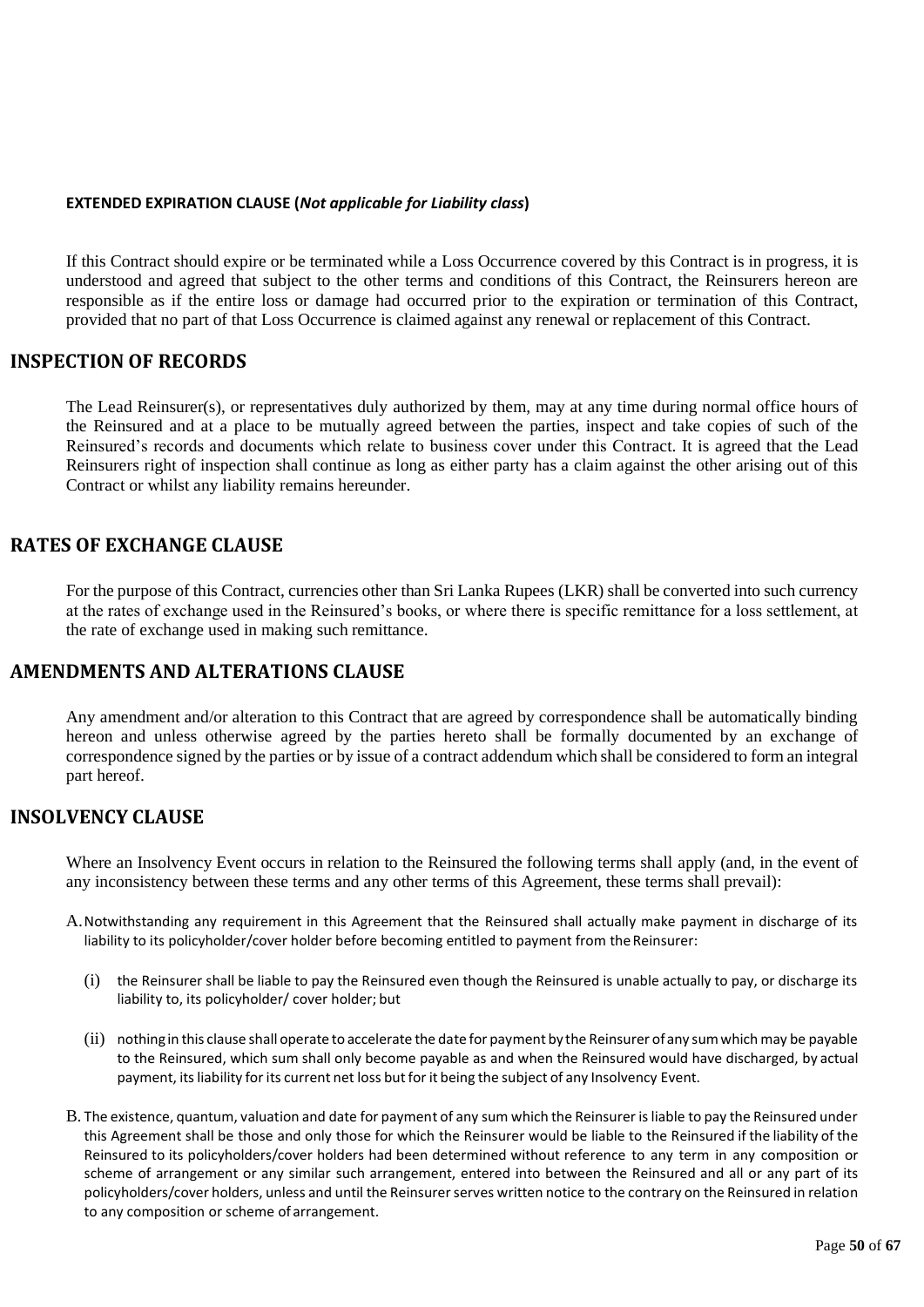C. The Reinsurer shall be entitled (but not obliged) to set-off, against any sum which it may be liable to pay the Reinsured, any sum for which the Reinsured is liable to pay the Reinsurer.

Any Insolvency Event shall occur if:

- (i) (a) (in relation to A, B and C above) a winding up petition is presented in respect of the Reinsured or a provisional liquidator is appointed over it or if the Reinsured goes into administration, administrative receivership or receivership or if the Reinsured has a scheme of arrangement or voluntary arrangement proposed in relation to all or any part of its affairs; or
	- (b)(in relation to A above) if the Reinsured goes into compulsory or voluntary liquidation;

or, in each case, if the Reinsured becomes subject to any other similar insolvency process (whether under the laws of the country specified under "CHOICE OF LAW, JURISDICTION & ARBITRATION" in the Risk Details) and

(ii) the Reinsured is unable to pay its debt as and when they fall due within the meaning of the appropriate section of the Insolvency Act or equivalent legislation (or any statutory amendment or re-enactment of that section) in accordance with the laws of the country specified under "CHOICE OF LAW, JURISDICTION & ARBITRATION" in the Risk Details.

# **TERMINATION CLAUSE**

Either party shall have the right to terminate this Agreement immediately by giving the other party written notice:

- (a) The performance of the whole or any part of this Agreement be prohibited or rendered impossible de jure or de facto in particular and without prejudices to the generality of the preceding words in consequence of any law or regulation which is or shall be in force in any country or territory or if any law or regulation shall prevent directly or indirectly the remittance of any payments due to or from either party.
- (b) The other party has become insolvent or unable to pay its debts or haslost the whole or any part of its capital.
- (c) If there is any material change in the ownership of control of the other party
- (d) The country or territory in which the other party resides or has its head office or is incorporated shall be involved in armed hostilities with any other country whether war be declared or not or is wholly or partly occupied by another power.
- (e) The other party shall have failed to comply with any of the terms and conditions of this Contract.

All notices of termination served in accordance with any of the provisions of this Clause shall be by Telex, Facsimile or any other means of instantaneous communication that leaved a permanent record of that communication and shall be deemed to be served upon dispatch, or where communications between the parties are interrupted, upon attempted dispatch, addressed to the party concerned at its head office or at any other address previously designated by the party.

All notices of termination served in accordance with any of the provisions in this Clause shall be addressed to the party concerned at its Head Office or at any other address previously designated by that party.

In the event of this Contract being terminated at any date other than the expiry date stated under Period then the premium due to the Reinsurers shall be calculated pro rata temporis of the premium calculation in accordance with the Premium hereon.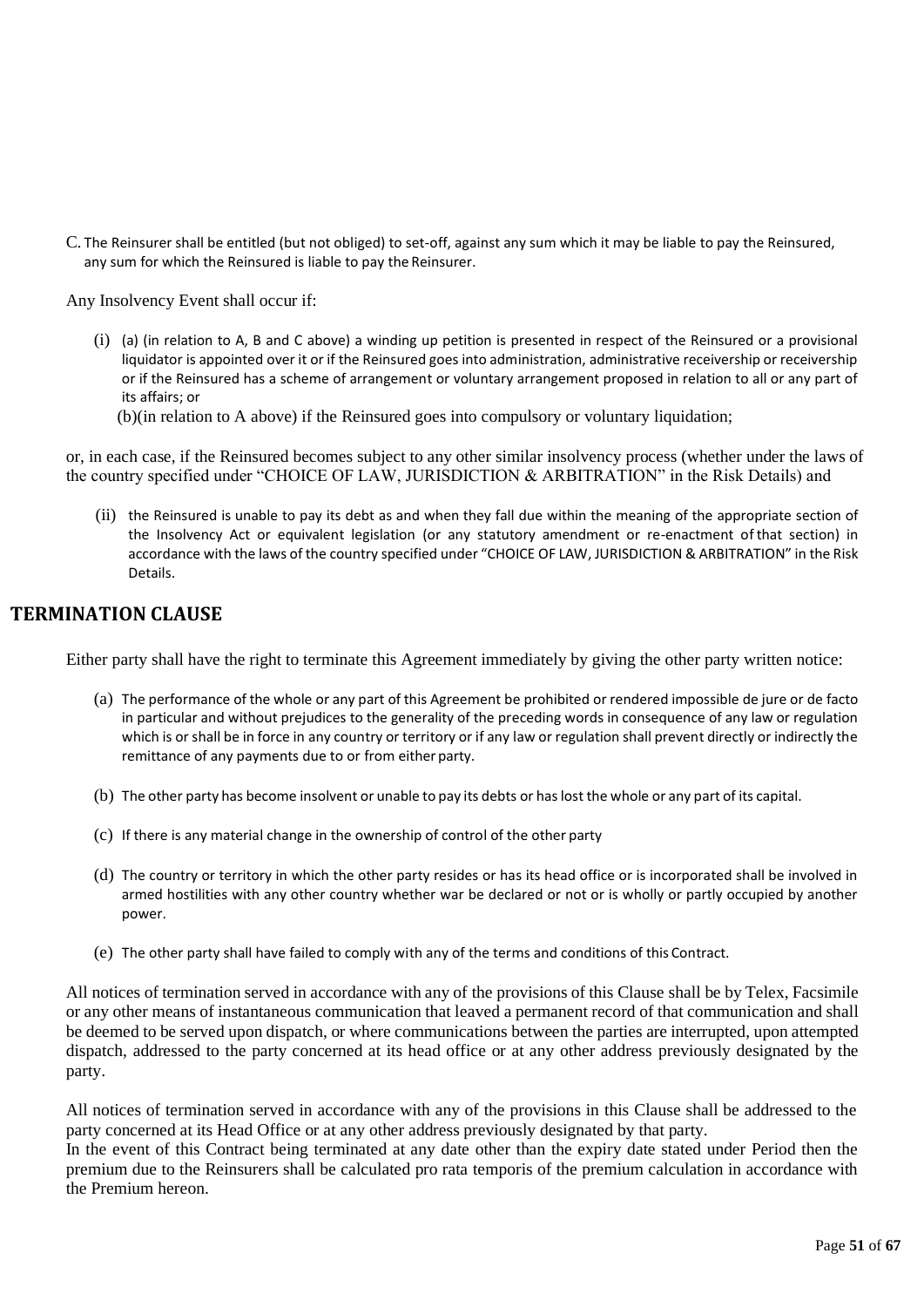# **SPECIAL ACCEPTANCES**

All special acceptances are to be agreed by the Slip Leader only and such agreement shall be binding on all other Reinsurers hereon. Any special acceptances previously agreed are to remain covered and automatically renewed hereunder. All Reinsurers shall be advised of the special acceptances which are covered hereunder at the renewal of this Contract., subject to no material change in the underlying risk.

# **DEFINITION OF LOSS OCCURRENCE - LPO 98A (Amended)**

The term "Loss Occurrence" shall mean all individual losses arising out of and directly occasioned by one event, to be determined in accordance with the underwriting guidelines, submission and/or underwriting information given to Reinsurers. However, the duration and extent of any "Loss Occurrence" so defined shall be limited to: -

168 consecutive hours as regards to a hurricane, cyclone, tempest, typhoon, windstorm, rainstorm, hailstorm, flood and/or tornado, earthquake, seaquake, tidal wave, tsunami and/or volcanic eruption and any other natural catastrophe.

The Reinsured may choose the date and time when any such period of consecutive hours commences and if any catastrophe is of greater duration than the above periods, the Reinsured may divide that event into two or more "Loss Occurrences", provided no two periods overlap and provided no period commences earlier than the date and time of the happening of the first recorded individual loss to the Reinsured in that event.

# **DEFINITION OF LOSS OCCURRENCE – Liability Business**

For liability class of business, the term "event" or "Loss Occurrence shall mean any one accident, disaster, casualty, or happening, or series of accidents, disasters, casualties, or happenings resulting from the same proximate cause.

# **DEFINITION OF ANY ONE RISK**

Definition of any one risk is to be determined in accordance with the underwriting guidelines, submission and/or underwriting information given to Reinsurers.

# **INTERMEDIARY CLAUSE**

**Name of the Bidder** is hereby recognized as the Intermediary negotiating this Contract for all business hereunder. All communications (including notices, statements, premiums, return premiums, commissions, taxes, losses, loss expense, salvages, and loss settlements) relating thereto shall be transmitted to the Reinsured or the Reinsurer through **Name of the Bidder**, 78 Shenton Way, #14-01 Singapore 079120.

# **JURISDICTION CLAUSE**

Subject to the prior application of the Arbitration Clause, this Agreement shall be subject to the sole jurisdiction of the High Court of Justice or its equivalent in the country specified under "CHOICE OF LAW, JURISDICTION & ARBITRATION" in the Risk Details which shall apply the laws of the country specified under "CHOICE OF LAW, JURISDICTION & ARBITRATION" in the Risk Details as the proper law of this Agreement.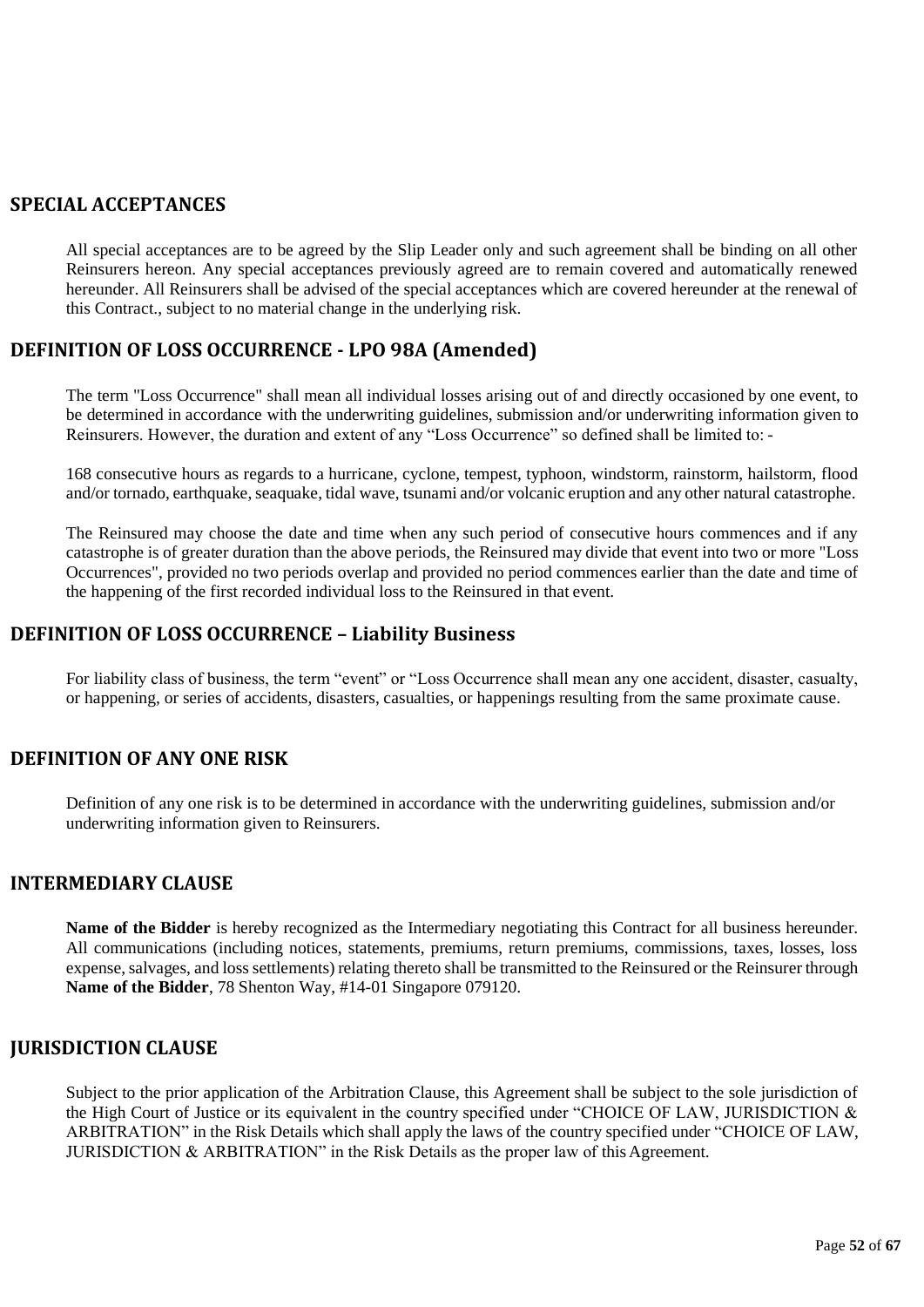# **ARBITRATION CLAUSE**

All disputes and differences arising under or in connection of this Agreement *including the formation or validity thereof,* shall be referred to Arbitration under Sri Lanka Arbitration Act,

The Arbitration Tribunal shall consist of three arbitrators, one to be appointed by the Claimant, one to be appointed by the Respondent and the third to be appointed by the two appointed arbitrators.

The third member of the Tribunal shall be appointed as soon as practicable (and no later than 30 days) after the appointment of the two party appointed arbitrators. The tribunal shall be constituted upon the appointment of the third arbitrator.

The Arbitrators shall be persons (including those who have retired) with not less than ten years' experience of insurance or reinsurance within the industry or as lawyers or other professional advisers serving in the industry.

Where a party fails to appoint an arbitration within 30 days of being called upon to do so or where the two party appointed arbitrators fail to appoint a third within 30 days of their appointment, then upon application the Sri Lanka Regulator will appoint an arbitrator to fill the vacancy. At that time prior to the appointment by the Sri Lanka Regulator the party or arbitrators in default may make such appointment.

The Tribunal may in its sole discretion make such orders and directives as it considers to be necessary for the final determination of the matters in dispute. The Tribunal shall have the widest discretion permitted under the law governing the arbitral procedure when making such orders or directions.

The place of arbitration shall be as specified in the "Risk Details".

# **NUCLEAR ENERGY RISKS EXCLUSION CLAUSE (REINSURANCE) (1994) (WORLDWIDE EXCLUDING U.S.A. AND CANADA) NMA 1975 (a)**

This agreement shall exclude Nuclear Energy Risks whether such risks are written directly and/or by way of reinsurance and/or via Pools and/or Associations.

For all purposes of this agreement Nuclear Energy Risks shall mean all first party and/or third party insurances or reinsurances (other than Workers' Compensation and Employers' Liability) in respect of:

I All Property, on the site of a nuclear power station.

Nuclear Reactors, reactor buildings and plant and equipment therein on any site other than a nuclear power station.

- II All Property, on any site (including but not limited to the sites referred to in I above) used or having been used for: (a) The generation of nuclear energy; or
	- (b) The Production, Use or Storage of Nuclear Material.
- III Any other Property eligible for insurance by the relevant local Nuclear Insurance Pool and/or Association but only to the extent of the requirements of that local Pool and/or Association.
- IV The supply of goods and services to any of the sites, described in I to III above, unless such insurances or reinsurances shall exclude the perils of irradiation and contamination by Nuclear Material.

### **Except as undernoted, Nuclear Energy Risks shall not include:-**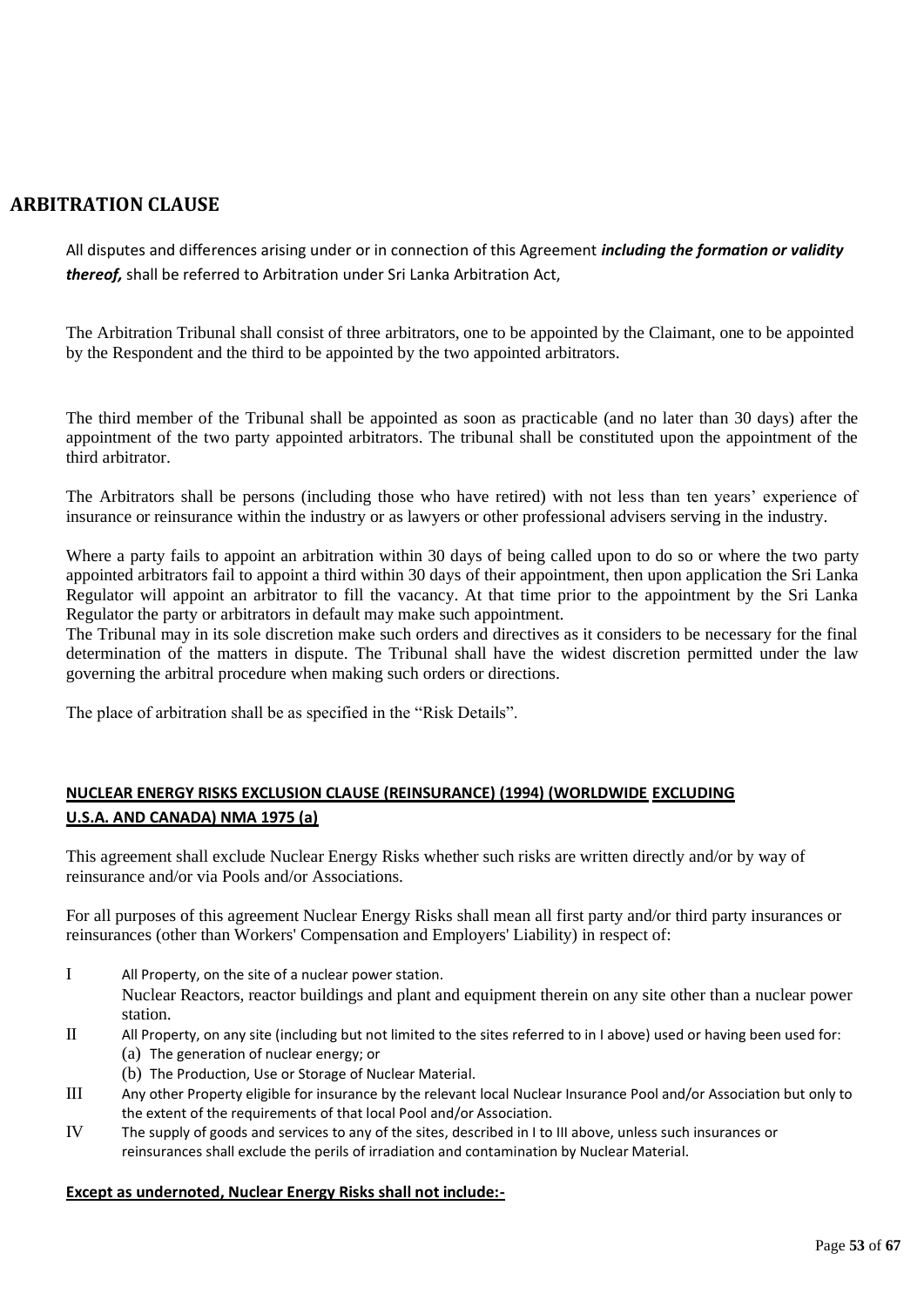(i) any insurance or reinsurance in respect of the construction or erection or installation or replacement or repair or maintenance or decommissioning of Property as described in I to III above (including contractors' plant and equipment);

(ii) any Machinery Breakdown or other Engineering insurance or reinsurance not coming within the scope of (i) above. Provided always that such insurance or reinsurance shall exclude the perils or irradiation and contamination by Nuclear Material.

#### **However, the above exemption shall not extend to:-**

- 1. The provision of any insurance or reinsurance whatsoever in respect of:-
	- (a) Nuclear Material;
	- (b) Any Property in the High Radioactivity Zone or Area of any Nuclear Installation as from the introduction of Nuclear Material or - for reactor installations - as from fuel loading or first criticality where so agreed with the relevant local Nuclear Insurance Pool and/or Association.
- 2. The provision of any insurance or reinsurance for the undernoted perils:
	- Fire, lightning, explosion;
	- Earthquake;
	- Aircraft and other aerial devices or articles dropped therefrom;
	- Irradiation and radioactive contamination;
	- Any other peril insured by the relevant local Nuclear Insurance Pool and/or Association;

in respect of any other Property not specified in 1 above which directly involves the Production, Use or Storage of Nuclear Material as from the introduction of Nuclear Material into such Property.

# **Definitions**

*"Nuclear Material"* means Nuclear fuel, other than natural uranium and depleted uranium, capable of producing energy by a self-sustaining chain process of nuclear fission outside a Nuclear Reactor, either alone or in combination with some other material; and

*"Radioactive Products or Waste"* means any radioactive material produced in, or any material made radioactive by exposure to the radiation incidental to the production or utilization of nuclear fuel, but does not include radioisotopes which have reached the final stage of fabrication so as to be usable for any scientific, medical, agricultural, commercial or industrial purpose.

### *"Nuclear Installation"* means:

- (i) Any Nuclear Reactor;
- (ii) Any factory using nuclear fuel for the production of Nuclear Material, or any factory for the processing of Nuclear Material, including any factory for the reprocessing of irradiated nuclear fuel; and
- (iii) Any facility where Nuclear Material is stored, other than storage incidental to the carriage of suchmaterial.

"*Nuclear Reactor"* means any structure containing nuclear fuel in such an arrangement that a self-sustaining chain process of nuclear fission can occur therein without an additional source of neutrons.

*"Production, Use or Storage of Nuclear Material"* means the production, manufacture, enrichment, conditioning, processing, reprocessing, use, storage, handling and disposal of Nuclear Material.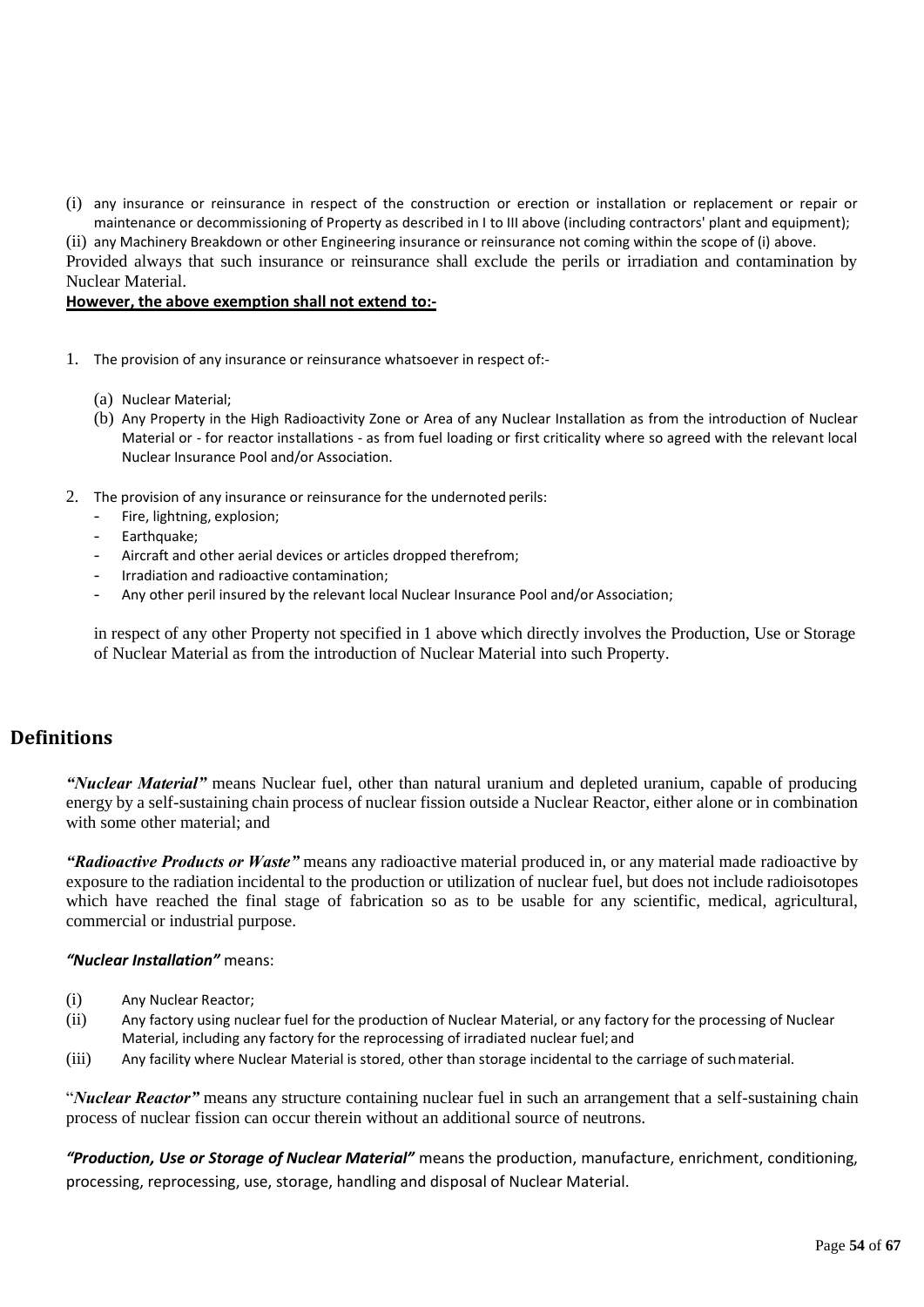*"Property"* shall mean all land, buildings, structures, plant, equipment, vehicles, contents (including but not limited to liquids and gases) and all materials of whatever description whether fixed or not.

### *"High Radioactivity Zone or Area"* means:

- $(i)$  For nuclear power stations and Nuclear Reactors, the vessel or structure which immediately contains the core (including its supports and shrouding) and all the contents thereof, the fuel elements, the control rods and the irradiated fuel store; and
- (ii) For non-reactor Nuclear Installations, any area where the level of radioactivity requires the provision of a biological shield.

# **Additional Nuclear Extension**

Unless specifically agreed in respect of an insured loss involving Nuclear Material under determined circumstances, this Agreement does not cover legal liability, loss (including consequential loss) or damage, cost or expense caused directly or indirectly by any of the following regardless of any other cause or event contributing concurrently or in any other sequence to the loss.

Nuclear Material, Nuclear Fission, Nuclear Radiation, Nuclear Waste from the use of Nuclear Fuels, Nuclear Explosives or any Nuclear Weapon.

For the sake of clarity, the above exclusion does not cover legal liability loss (including consequential loss) or damage, cost or expense caused directly or indirectly by or contributed to by or arising from ionizing radiation or contamination by radioactivity from any nuclear fuel or from any nuclear waste from the combustion of nuclear fuel.

Definitions:

```
"Nuclear Material" as defined in NMA 1975 (A)
```
*"Nuclear fusion"* means a nuclear reaction in which atomic nuclei of low atomic number fuse to form a heavier nuclear with the release of energy.

*"Nuclear radiation"* means the absorption of electro-magnetic radiation by a nucleus having a magnetic moment when in an external magnetic field.

### "*Nuclear waste"* as defined in NMA 1975 (A)

*"Nuclear fuels"* means a substance that will sustain a fission chain reaction so that it can be used as a source of nuclear energy.

*"Nuclear weapon"* means a nuclear device designed, used or capable of being used for the inflicting of bodily harm or property damage.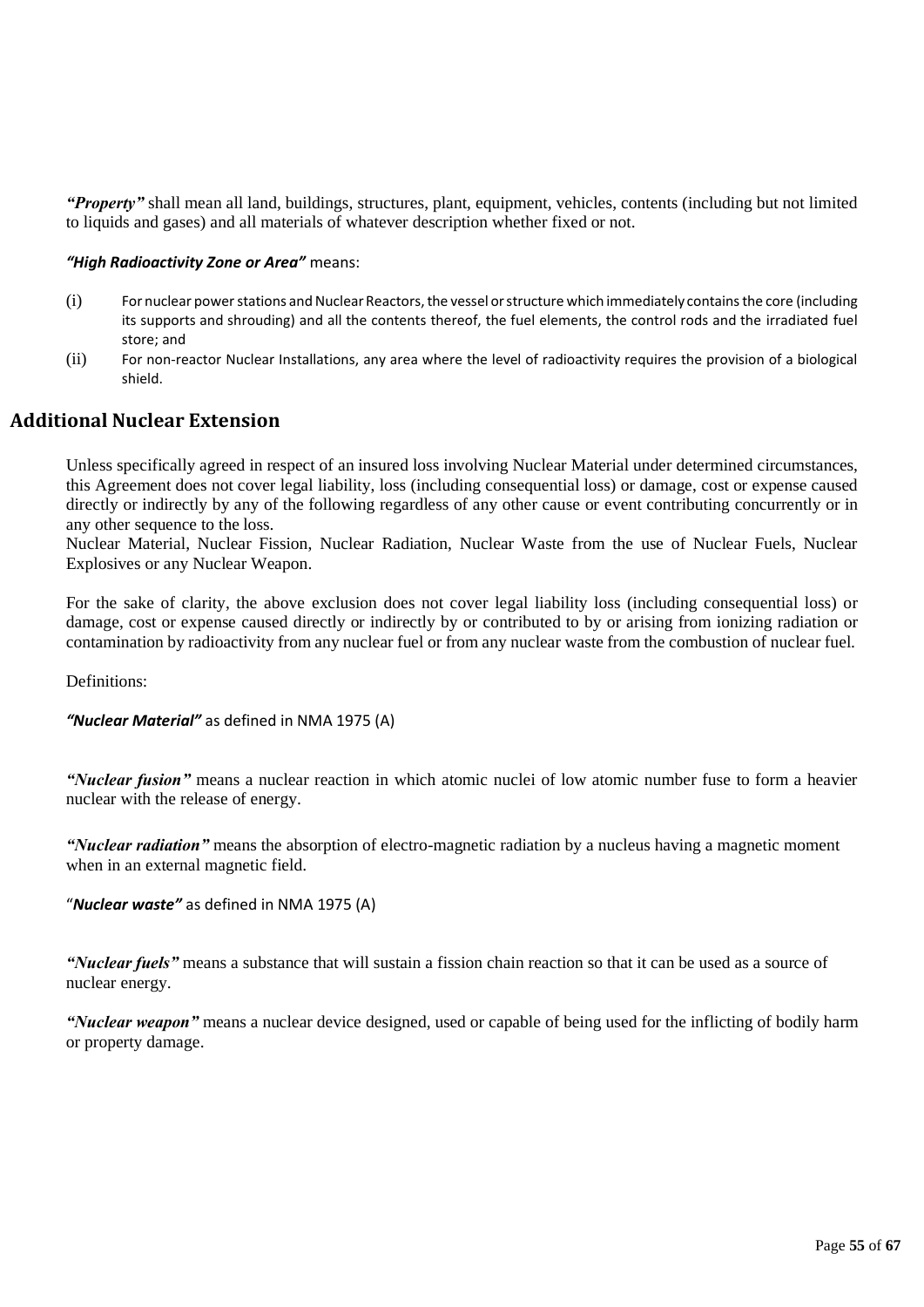### **POLITICAL RISKS EXCLUSION ENDORSEMENT (REINSURANCE)**

Notwithstanding any provision to the contrary within this reinsurance or any endorsement thereto it is agreed that this reinsurance excludes loss, damage, cost or expense of whatsoever nature directly or indirectly caused by, resulting from or in connection with any of the following regardless of any other cause or event contributing concurrently or in any other sequence to the loss:

- (1) War, invasion, acts of foreign enemies, hostilities or warlike operations (whether war be declared or not), civil war, Permanent or temporary dispossession resulting from confiscation, commandeering, requisition or destruction of or damage to property by order of the government de jure or de factoor by any public authority, Mutiny, civil commotion assuming the proportions of or amounting to an popular rising, tribunal rising, military rising, insurrection, rebellion, revolution, military or usurped power, martial law or stage ofsiege or any of the events or causes which determine the proclamation or maintenance of martial law orstate ofsiege; or usurped power; or
- (2) Strike, riot, looting, plundering, locked-out workers, persons taking part in labour disturbances, malicious persons (other than thieves); or
- (3) any act of terrorism.

For the purpose of this endorsement an act of terrorism means an act, including but not limited to the use of force or violence and/or the threat thereof, of any person or group (s) of persons, whether acting alone or on behalf of or in connection with any organization(s) or government (s) committed for political, religious, ideological, or ethnic purposes or reasons including the intention to influence any government and/or to put the public, or any section of the public, in fear.

This endorsement also excludes loss, damage, cost or expense of whatsoever nature directly or indirectly caused by, resulting from or in connection with any action taken in controlling, preventing, suppressing or in any way relating to  $(1)$  and/or  $(2)$  and/or  $(3)$  above.

If the Reinsurer allege that by reason of this exclusion, any loss, damage, cost or expense is not covered by this reinsurance the burden of proving the contrary shall be upon the Reinsured.

In the event any portion of this endorsement is found to be invalid or unenforceable, the remainder shall remain in full force and effect.

# **TERRORISM EXCLUSION ENDORSEMENT (REINSURANCE) (NMA 2921)**

Notwithstanding any provision to the contrary within this reinsurance or any endorsement thereto it is agreed that this reinsurance excludes loss, damage, cost or expense of whatsoever nature directly or indirectly caused by, resulting from or in connection with any act of terrorism regardless of any other cause or event contributing concurrently or in any other sequence to that loss.

For the purpose of this endorsement an act of terrorism means an act, including but not limited to the use of force or violence and / or the threat thereof, of any person or group (s) of persons, whether acting alone or on behalf of or in connection with any organization(s) or government (s), committed for political, religious, ideological or similar purposes including the intention to influence any government and / or to put the public, or any section of the public, in fear.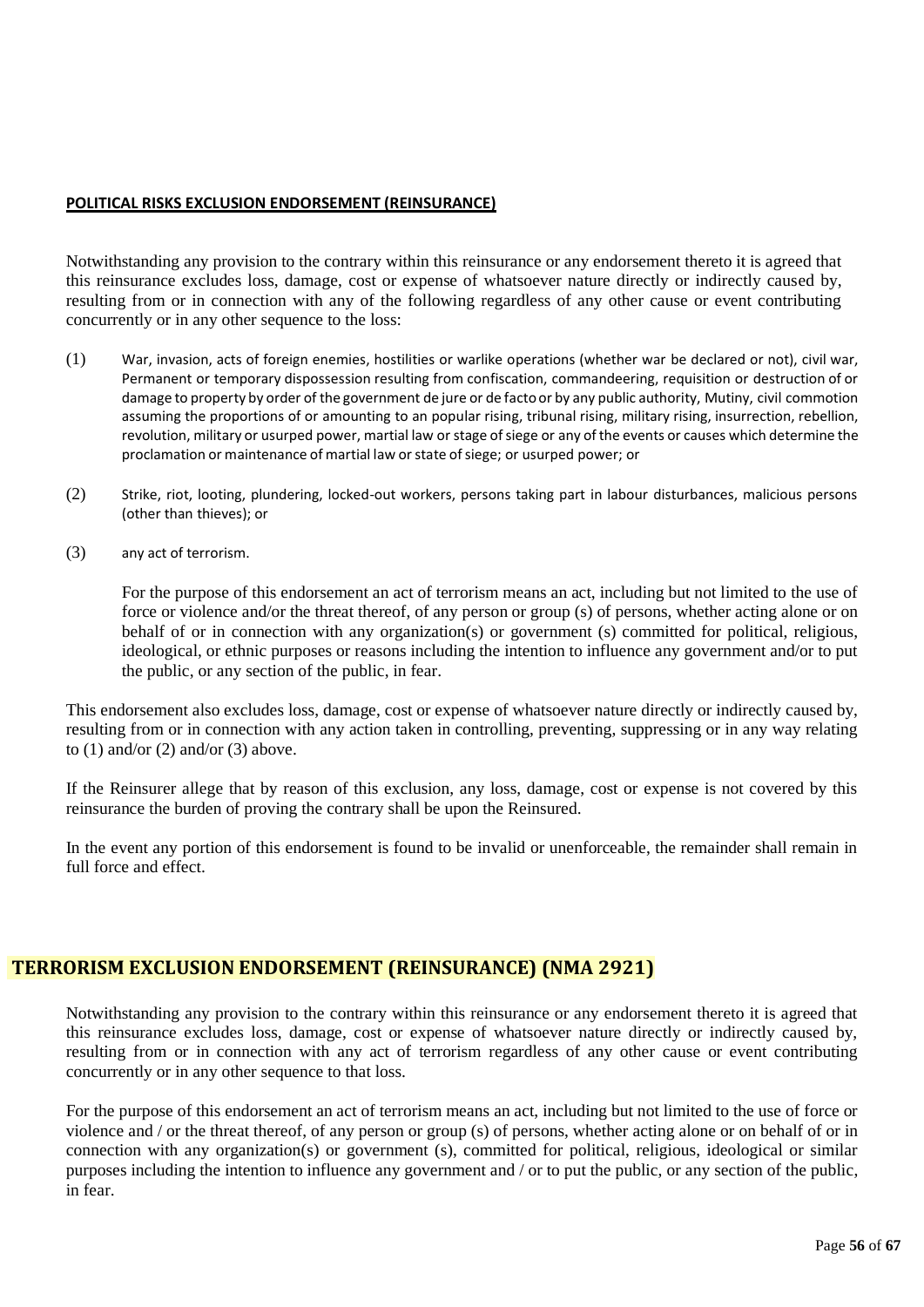This endorsement also excludes loss, damage, cost or expense of whatsoever nature directly or indirectly caused by or resulting from or in connection with any action taken in controlling, preventing, suppressing or in any way relating to any act of terrorism.

If the Reinsurers allege that by reason of this exclusion, any loss, damage, cost or expense is not covered by this reinsurance the burden of proving the contrary shall be upon the Reassured.

In the event any portion of this endorsement is found to be invalid or unenforceable, the remainder shall remain in full force and effect.

# **RADIOACTIVE EXCLUSION CLAUSE**

Unless specifically agreed for an insured loss involving nuclear material under determined circumstances, this reinsurance does not cover loss, damage, cost or expense of whatsoever nature directly or indirectly caused, resulting from or in connection with nuclear energy or radioactivity of any kind including but not limited to any of the following regardless of any other cause or event contributing concurrently or in any other sequence to the loss:

- 1. ionizing radiations from or contamination by radioactivity from any nuclear fuel or from any nuclear waste or from the combustion of nuclear fuel
- 2. the radioactive, toxic, explosive or other hazardous or contaminating properties of any nuclear installation, reactor or other nuclear assembly or nuclear component thereof
- 3. any weapon or device employing atomic or nuclear fission and/or fusion or other like reaction orradioactive force or matter
- 4. the radioactive, toxic, explosive or other hazardous or contaminating properties of any radioactivematter.
- 5. any chemical, biological, bio-chemical, or electromagnetic weapon.

# **TRANSMISSION AND DISTRIBUTION LINES EXCLUSION**

Damage and Consequential Loss in respect of overhead transmission and distribution lines, including wire, cables, poles, pylons, standard towers or other supporting structures which may be attendant to the transmission and/or distribution of electrical power and/or telephone communications, but this exclusion shall not apply to such property which is the property of the Insured or which they are legally responsible and which is located on the Insured's premises or within one thousand (1,000) feet thereof.

# **WAR AND CIVIL WAR EXCLUSION CLAUSE**

Notwithstanding anything to the contrary contained herein, this Contract does not cover any Loss or Damage directly or indirectly occasioned by, happening through or in consequence of war, invasion, acts of foreign enemies, hostilities (whether war be declared or not), civil war, rebellion, revolution, insurrection, or usurped power, or confiscation of nationalization or requisition or destruction of or damage to property by or under the order of any Government or public or local authority.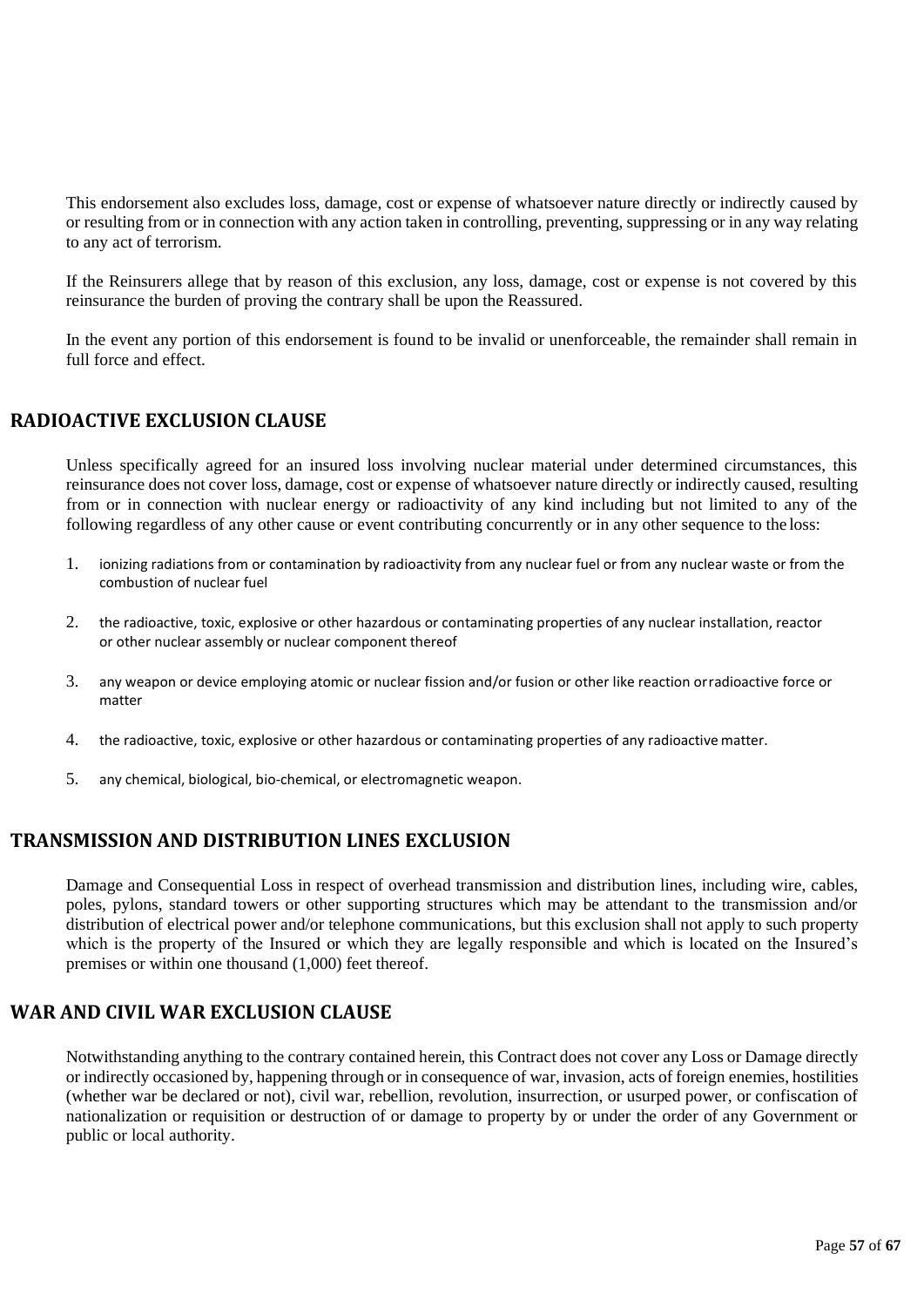# **SEEPAGE, POLLUTION AND CONTAMINATION CLAUSE**

This Agreement does not cover any liability for-

- a) Loss of, damage to, or loss of use of property directly or indirectly caused by seepage, pollution or contamination, provided alwaysthat this paragraph shall not apply to loss of or physical damage to or destruction of tangible property, or loss of use of such property damaged or destroyed, where such seepage, pollution or contamination is caused by a sudden, unintended and unexpected happening during the period of this Agreement.
- b) The cost of removing, nullifying or cleaning-up seeping, polluting or contaminating substances unless the seepage, pollution or contamination is caused by a sudden, unintended and unexpected happening during the period of this Agreement.
- c) Fines, penalties, punitive or exemplary damages.

This clause shall not extend this Agreement to cover any liability which would not have been covered under this Agreement had this Clause not been attached.

# **INFORMATION TECHNOLOGY CLARIFICATION AGREEMENT**

Property damage covered under this Agreement shall mean physical damage to the substance of property.

Physical damage to the substance of property shall not include damage to data or software, in particular any detrimental change in data, software or computer programs that is caused by a deletion, a corruption or a deformation of the original structure.

Consequently, the following are excluded from this Agreement:

Loss or damage to data or software, in particular any detrimental change in data, software or computer programs that is caused by a deletion, a corruption or a deformation of the original structure, and any business interruption losses resulting from such loss or damage. Notwithstanding this exclusion, loss of or damage to data or software which is the direct consequence of insured physical damage to the substance of property shall be covered.

Loss or damage resulting from an impairment in the function, availability, range of use or accessibility of data, software or computer programs, and any business interruption losses resulting from such loss or damage.

# **COMMUNICABLE DISEASES EXCLUSION**

Notwithstanding anything to the contrary, this reinsurance does not cover and shall exclude all liability, loss, cost, and/or expense of any nature whatsoever, that, directly or indirectly, in whole or part, results and/or arises from, is in connection with, is related and/or contributed to, and/or is caused by any infectious and/or contagious disease or condition including, but not limited to any pandemic, epidemic or other spread of pathogen, howsoever styled and whether or not declared or acknowledged as such by any government or competent authority.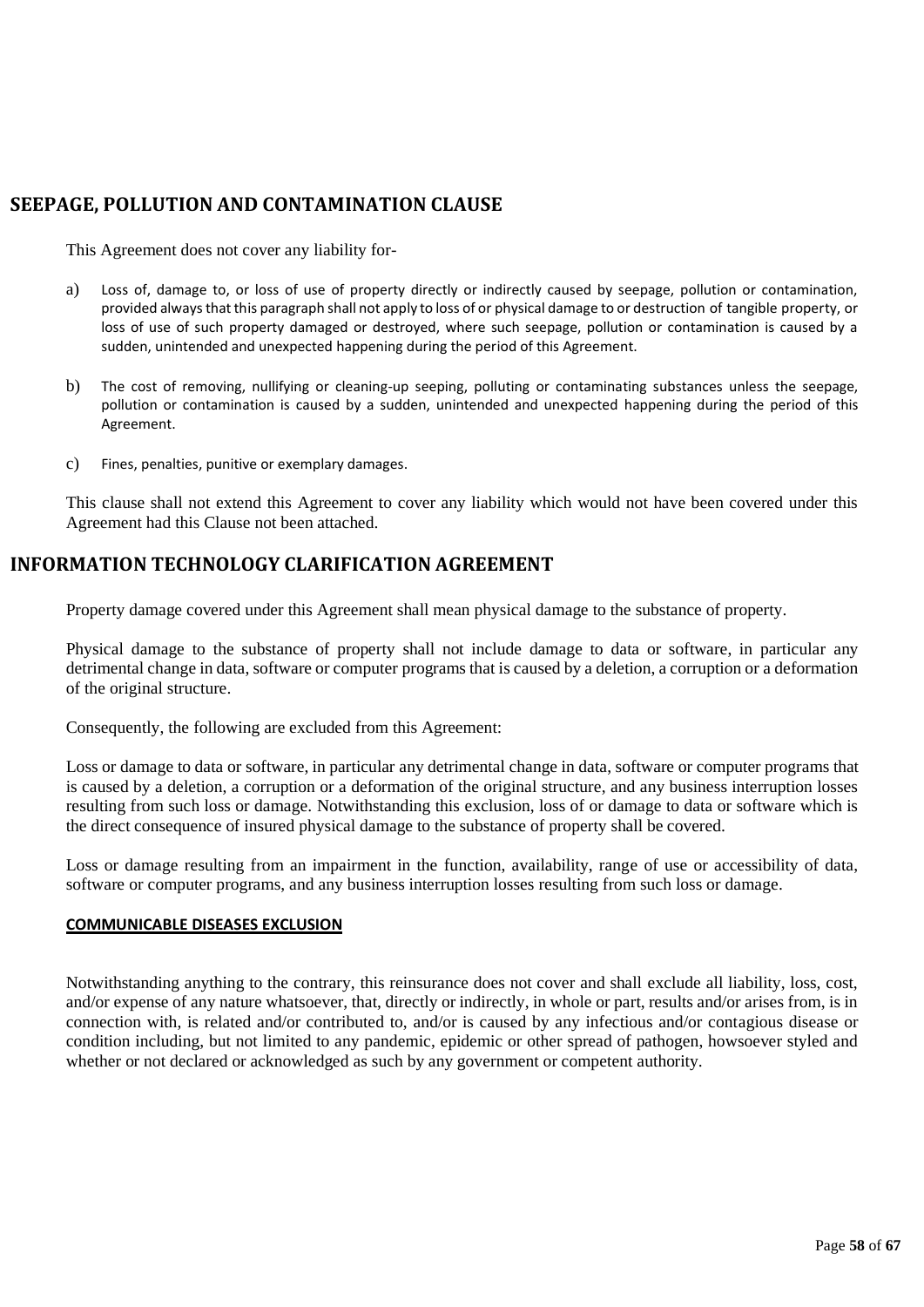# **REINSURER SIGNING PAGE**

| <b>REINSURED</b>                                  | National Insurance Trust Fund, Sri Lanka (NITF)                                                                                                 |  |  |  |
|---------------------------------------------------|-------------------------------------------------------------------------------------------------------------------------------------------------|--|--|--|
|                                                   |                                                                                                                                                 |  |  |  |
| <b>TYPE</b>                                       | Whole Account Excess of Loss Reinsurance Contract (Risk and Catastrophe)                                                                        |  |  |  |
|                                                   |                                                                                                                                                 |  |  |  |
| <b>LIMITS</b><br><b>AND</b><br><b>DEDUCTIBLES</b> | The Reinsurers hereby agree to indemnify the Reinsured up to but not exceeding the<br>Limit of Indemnity of:                                    |  |  |  |
|                                                   | Ultimate Net Loss each and every risk, each and every loss occurrence, each and<br>every loss and/or series of losses arising out of one event. |  |  |  |
|                                                   | <b>Laver 1</b><br>LKR 1,000,000,000 in excess of LKR 1,000,000,000                                                                              |  |  |  |
|                                                   | <b>Laver 2</b><br>LKR 3,000,000,000 in excess of LKR 2,000,000,000                                                                              |  |  |  |
|                                                   | Laver <sub>3</sub><br>LKR 2,500,000,000 in excess of LKR 5,000,000,000                                                                          |  |  |  |
|                                                   |                                                                                                                                                 |  |  |  |
| <b>PERIOD</b>                                     | This Contract shall apply to losses occurring during the period:                                                                                |  |  |  |
|                                                   | Effective from<br>$01st$ February 2022<br>$\therefore$<br>31 <sup>st</sup> July 2023<br>Expiring on                                             |  |  |  |
|                                                   | Both days inclusive, Local Standard Time at the place where the loss occurs.<br>Subject to no known or reported losses prior to binding of risk |  |  |  |

The Reinsurer Hereby agrees to the terms and conditions of this Reinsurance as contained in this Contract and also allows the Broker to subsequently allocate a signed line, which is entered below.

…………………………………………

*Name Of the Reinsurer*

 **Signed in this day of 20**

 **For and on behalf of:**

 **Order: % of 100%**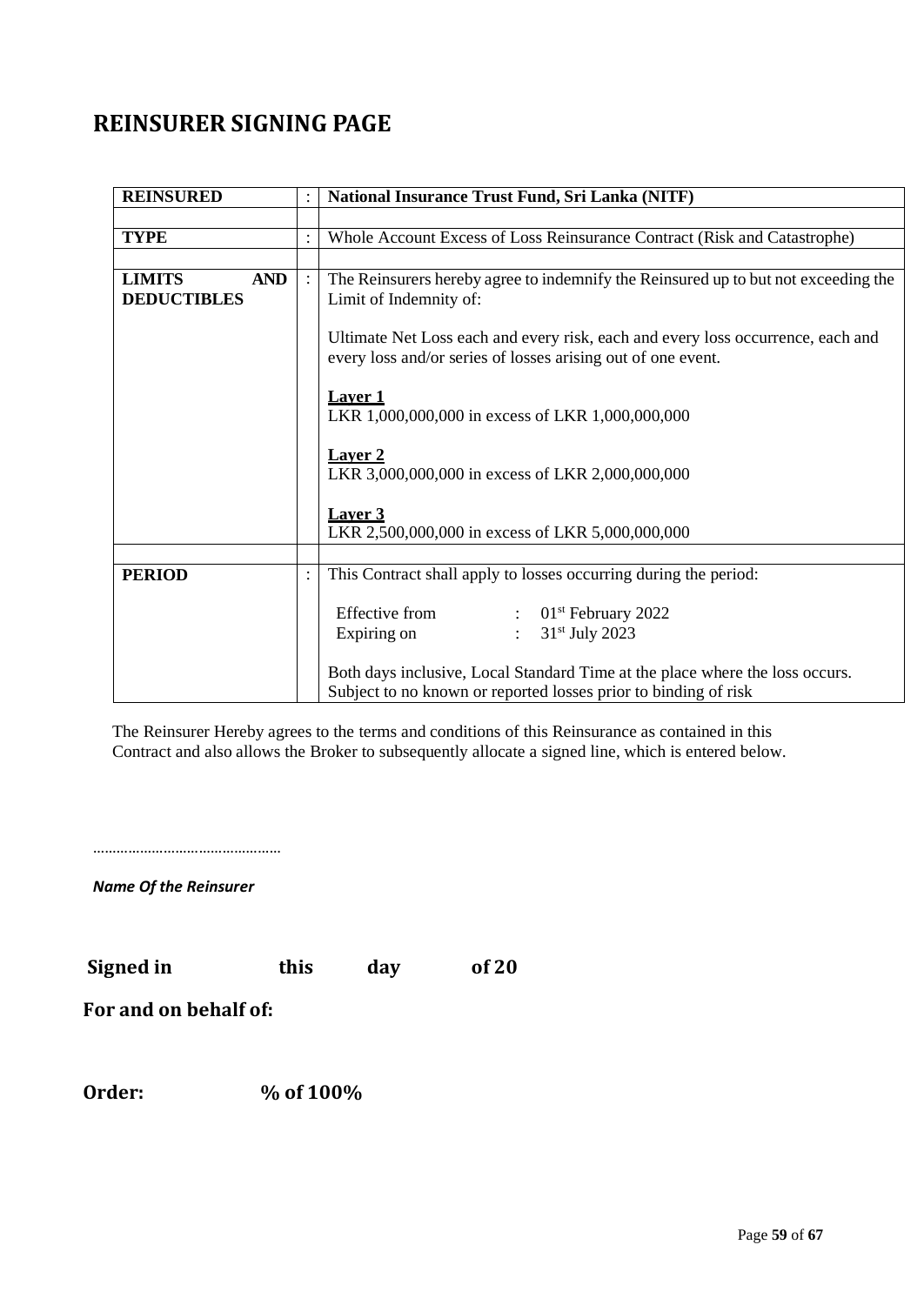# **REINSURED SIGNING PAGE**

| <b>TYPE</b>                             | :              | Whole Account Excess of Loss Reinsurance Contract (Risk and Catastrophe)                                                                                                                          |  |  |
|-----------------------------------------|----------------|---------------------------------------------------------------------------------------------------------------------------------------------------------------------------------------------------|--|--|
|                                         |                |                                                                                                                                                                                                   |  |  |
| OF<br><b>LIMITS</b><br><b>LIABILITY</b> |                | The Reinsurers hereby agree to indemnify the Reinsured up to but not<br>exceeding the Limit of Indemnity of:                                                                                      |  |  |
|                                         |                | Ultimate Net Loss each and every risk, each and every loss occurrence, each<br>and every loss and/or series of losses arising out of one event.                                                   |  |  |
|                                         |                | <b>Laver 1</b><br>LKR 1,000,000,000 in excess of LKR 1,000,000,000                                                                                                                                |  |  |
|                                         |                | <b>Laver 2</b><br>LKR 3,000,000,000 in excess of LKR 2,000,000,000                                                                                                                                |  |  |
|                                         |                | <b>Laver 3</b><br>LKR 2,500,000,000 in excess of LKR 5,000,000,000.                                                                                                                               |  |  |
|                                         |                |                                                                                                                                                                                                   |  |  |
| <b>PERIOD</b>                           | $\ddot{\cdot}$ | This Contract shall apply to losses occurring during the period:                                                                                                                                  |  |  |
|                                         |                | Effective from<br>$\therefore$ 01 <sup>st</sup> February 2022<br>$31st$ July 2023<br>Expiring on<br>$\mathcal{L}$<br>Both days inclusive, Local Standard Time at the place where the loss occurs. |  |  |
|                                         |                | Subject to no known or reported losses prior to binding of risk                                                                                                                                   |  |  |

The Reinsured hereby agrees to the terms and conditions of this Reinsurance as contained in the Contract.

The Reinsured, being **NATIONAL INSURANCE TRUST FUND, SRI LANKA**

**Signed in this day of 20**

**For and on behalf of:**

**Order: % of 100%**

# **Form 03**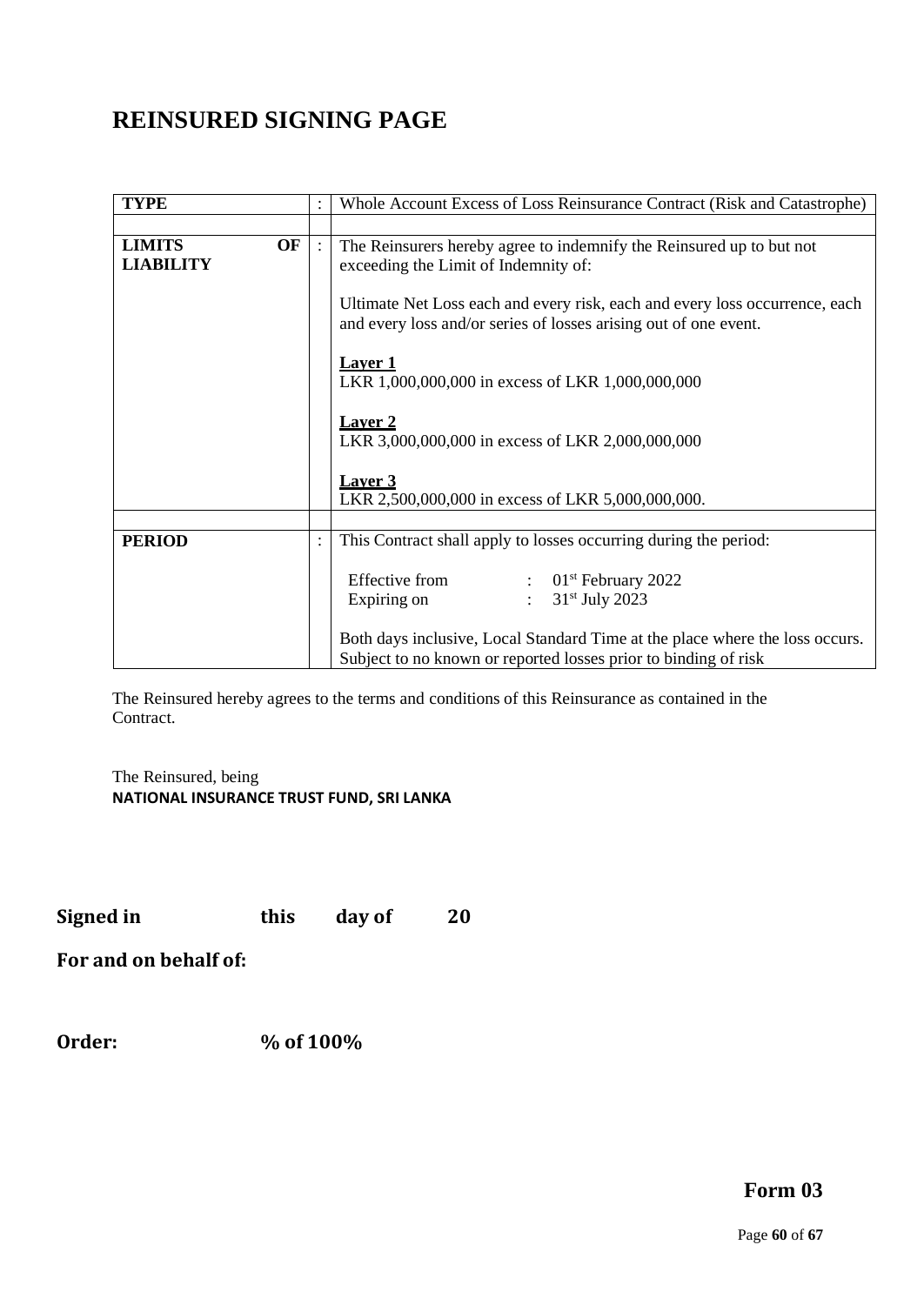# **3. Bid Guarantee**

*[This Bank Guarantee form shall be filled in accordance with the instructions indicated in Brackets]*

*--------------- [Insert issuing agency's name, and address of issuing branch or office]------*

**\*Beneficiary:** National Insurance Trust Fund, No.95, Chittampalam A Gardiner Mawatha, Colombo 02, Sri Lanka.

**Date:** --------*[insert (by issuing agency)date]*

**Bid Guarantee No.:** ----------*[insert(by issuing agency)number]*

We have been informed that---------*[insert(by issuing agency) name of the Bidder; if a joint venture, list complete legal names of partners ]*(herein after called "the Bidder") has submitted to you its bid dated ---------*[insert(by issuing agency)date]*(herein after called "the Bid")for the supply of*[insert name of Supplier]*under Invitation for Bids No.-----------*[insert IFB number]*("the IFB").

Furthermore, we understand that, according to your conditions, Bids must be supported by a Bid Guarantee.

At the request of the Bidder, we---------------*[insert name of issuing agency]* here by irrevocably undertake to pay you any sum or sums not exceeding in total an amount of------------*[insert amount in figures]* ----------*[insert amount in words]*)upon receipt by us of your first demand in writing accompanied by a written statement stating that the Bidder is in breach of its obligation(s)under the bid conditions, because the Bidder:

- (a) Has withdrawn its Bid during the period of bid validity specified; or
- (b) Does not accept the correction of errors in accordance with the Instructions to Bidders (here in after "the ITB"); or
- (c) Having been notified of the acceptance of its Bid by NITF during the period of bid validity, fails or refuses to execute the Contract Form, in accordance with the ITB.

This Guarantee shall expire: (a) if the Bidder is the successful bidder, upon our receipt of copies of the Contract signed by the Bidder (b) if the Bidder is not the successful bidder, upon the earlier of (i) our receipt of a copy of your notification to the Bidder that the Bidder was unsuccessful.

Consequently, any demand for payment under this Guarantee must be received by us at the office on or before that date.

*[signature(s) of authorized representative(s)]*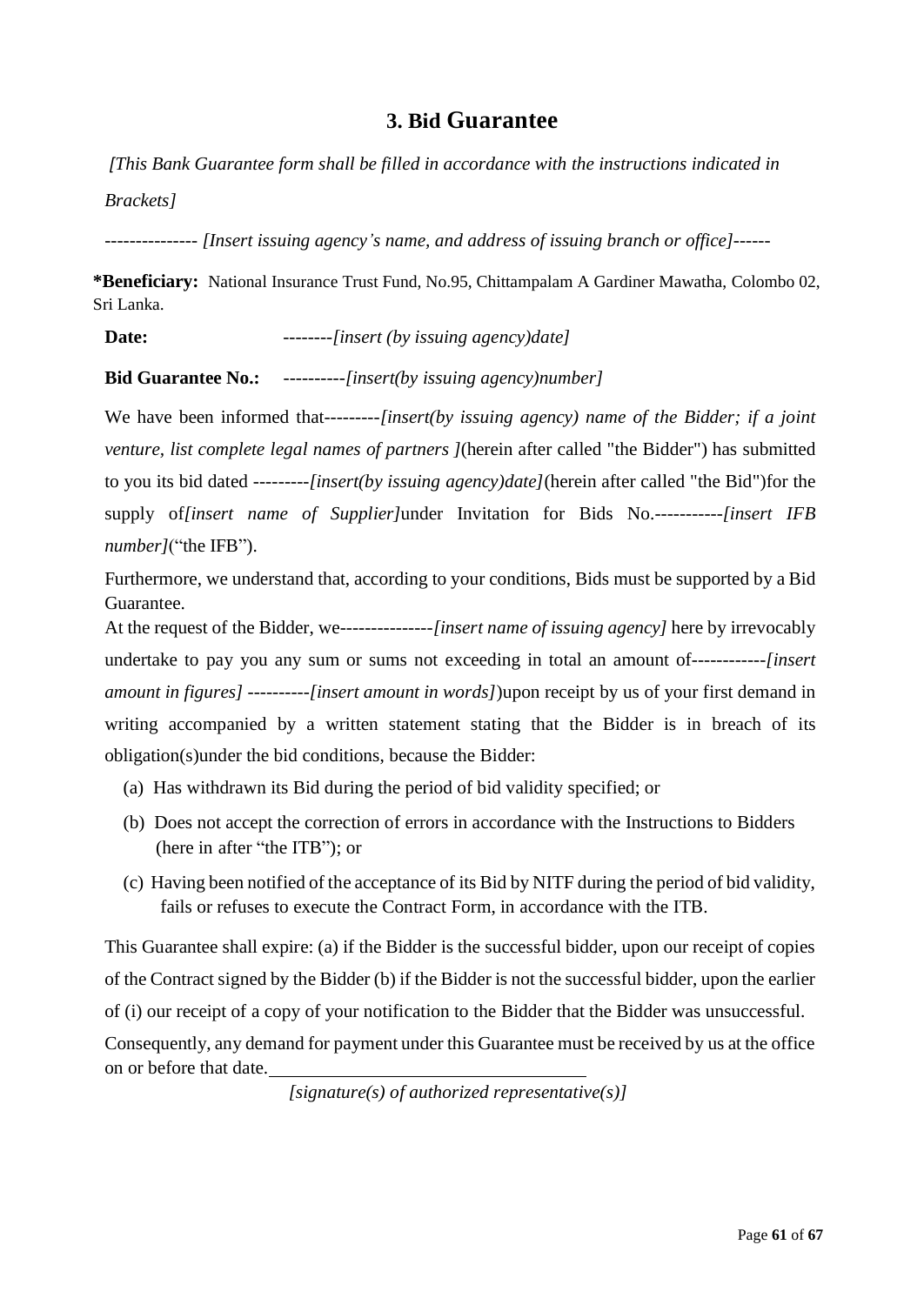# **4. Letter of Authorization**

4.1 The bidding Broker should submit the letter of authorization using the following format and endorsed by the lead reinsurer in agreement to communicate direct with the lead reinsurer as and when required.

# **Format of the Letter of Authorization**

Date:

The Chairman Standing Cabinet Appointed Procurement Committee National Insurance Trust Fund No. 95, Chittampalam A Gardiner Mawatha, Colombo 02. Sri Lanka.

We, ……………………………………………………………………………………. hereby declare & agree that the reinsured namely – NITF will have the full authority to access the lead reinsurer and reinsurers in the panel of this programme without the consent of the incumbent broker and or their representative. We herewith authorized to do so.

………………………..

Name and Signature of authorized signatory of bidder

Lead Reinsurer: Stamp: Stamp:

Authorized Signatory: Date: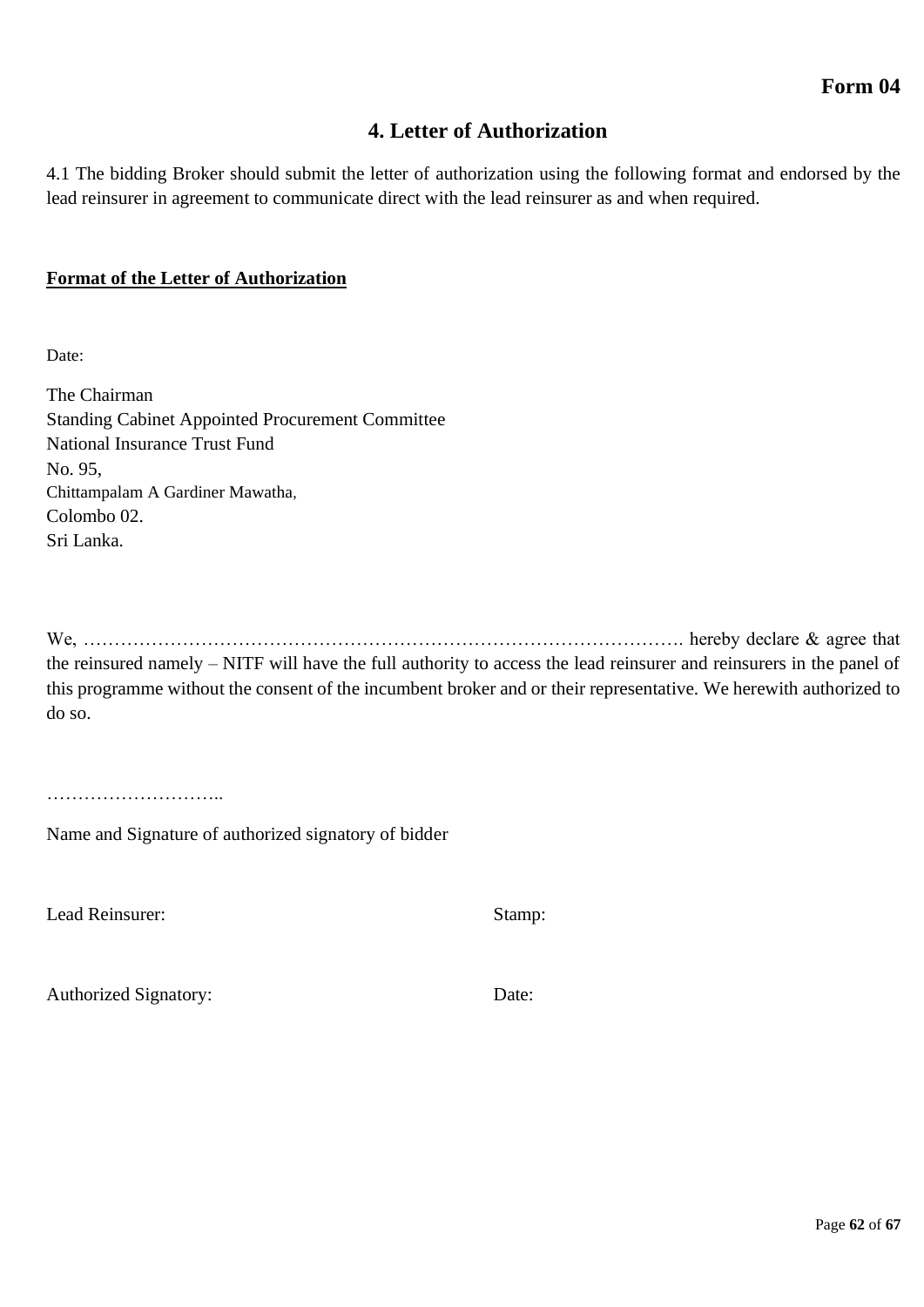# **5. Details of the members of the Board of Directors of Bidder**

Declaration of the names and contact numbers of the Insurance Brokers.

| <b>Name</b> | Date of<br>appointment | Correspondence<br><b>Address</b> | NIC/Passport<br>no: or any<br>personal<br>identification<br>no: of country<br>of domicile. | <b>Nationality</b> |
|-------------|------------------------|----------------------------------|--------------------------------------------------------------------------------------------|--------------------|
|             |                        |                                  |                                                                                            |                    |
|             |                        |                                  |                                                                                            |                    |
|             |                        |                                  |                                                                                            |                    |
|             |                        |                                  |                                                                                            |                    |
|             |                        |                                  |                                                                                            |                    |
|             |                        |                                  |                                                                                            |                    |
|             |                        |                                  |                                                                                            |                    |

|--|--|

Signature : ………………………………………

Official frank  $\vdots$   $\vdots$   $\vdots$   $\vdots$   $\vdots$   $\vdots$   $\vdots$   $\vdots$   $\vdots$   $\vdots$   $\vdots$   $\vdots$   $\vdots$   $\vdots$   $\vdots$   $\vdots$   $\vdots$   $\vdots$   $\vdots$   $\vdots$   $\vdots$   $\vdots$   $\vdots$   $\vdots$   $\vdots$   $\vdots$   $\vdots$   $\vdots$   $\vdots$   $\vdots$   $\vdots$   $\vdots$   $\vdots$   $\vdots$   $\vd$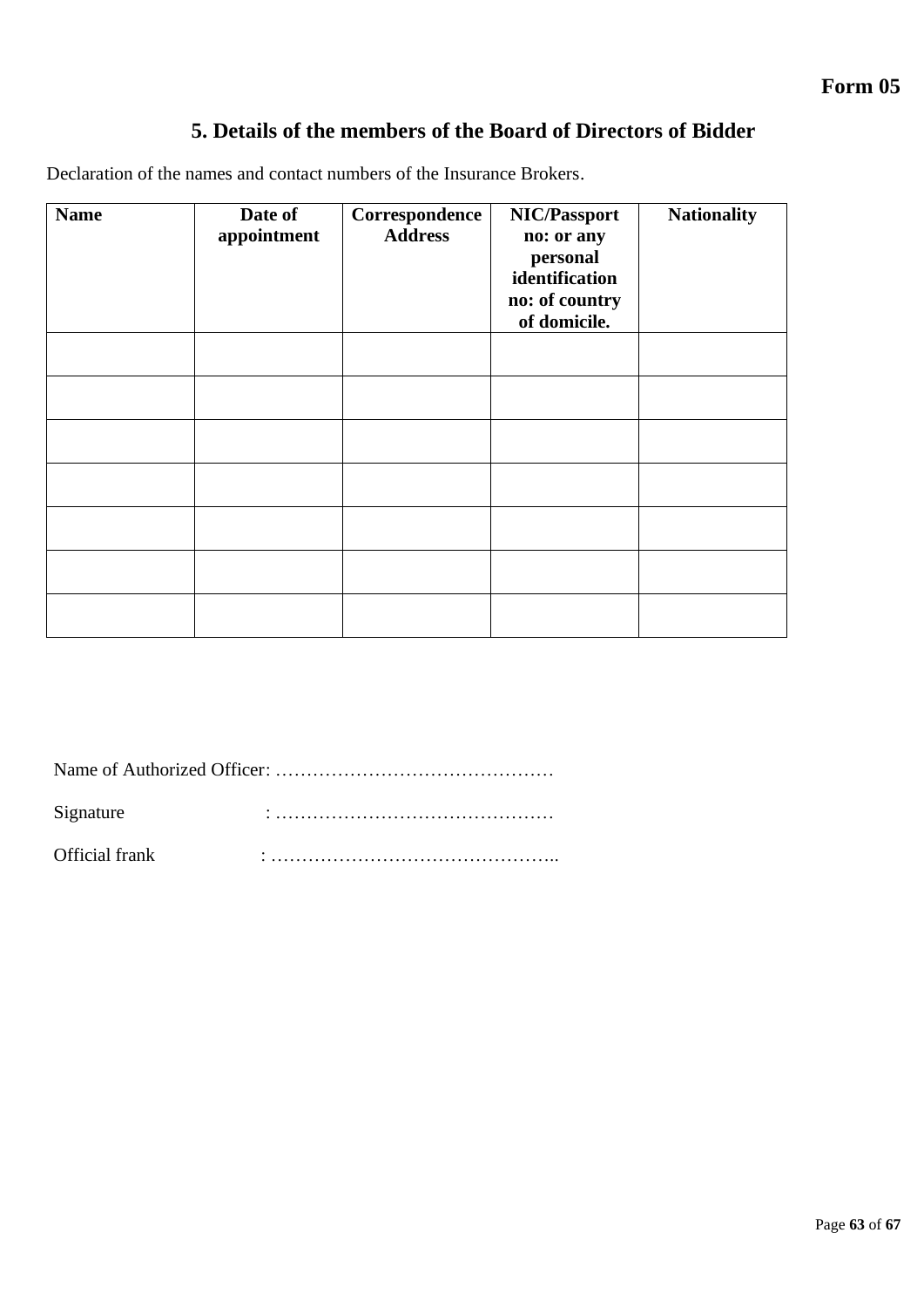# **6. General Information and Experience of Insurance Brokers registered with Insurance Regulatory Commission of Sri Lanka**

- 1. Name of Company
- 2. Address:
- 3. Telephone:
- 4. Facsimile/e-mail:
- 5. Place and year of Incorporation/Registration:
- 6. Date of Registration with Insurance Regulatory commission of Sri Lanka
- 7. Certification of current validity:
- 8. Name of the contact person: Contact No: E-Mail:
- 9. Main lines of Business:

|    | Since: |
|----|--------|
| ۷. | Since: |
| J. | Since: |
| 4. | Since: |
| J. | Since: |

- 10. Previous experience in providing reinsurance services
	- 1. Previous Experience in Providing Reinsurance Services/Retrocession Programmes.

| Country | Name of | Address of | Contact        | Type of     | Value of    | Year |
|---------|---------|------------|----------------|-------------|-------------|------|
|         | Client  | Client     | Person, Phone, | Reinsurance | Reinsurance |      |
|         |         |            | Fax, email     | Cover       | Cover       |      |
|         |         |            |                |             |             |      |
|         |         |            |                |             |             |      |
|         |         |            |                |             |             |      |
|         |         |            |                |             |             |      |
|         |         |            |                |             |             |      |

Name of Authorized Officer : ………………………………………

Signature : ………………………………………

Official frank  $\vdots$   $\vdots$   $\vdots$   $\vdots$   $\vdots$   $\vdots$   $\vdots$   $\vdots$   $\vdots$   $\vdots$   $\vdots$   $\vdots$   $\vdots$   $\vdots$   $\vdots$   $\vdots$   $\vdots$   $\vdots$   $\vdots$   $\vdots$   $\vdots$   $\vdots$   $\vdots$   $\vdots$   $\vdots$   $\vdots$   $\vdots$   $\vdots$   $\vdots$   $\vdots$   $\vdots$   $\vdots$   $\vdots$   $\vdots$   $\vd$ 

**Form 07**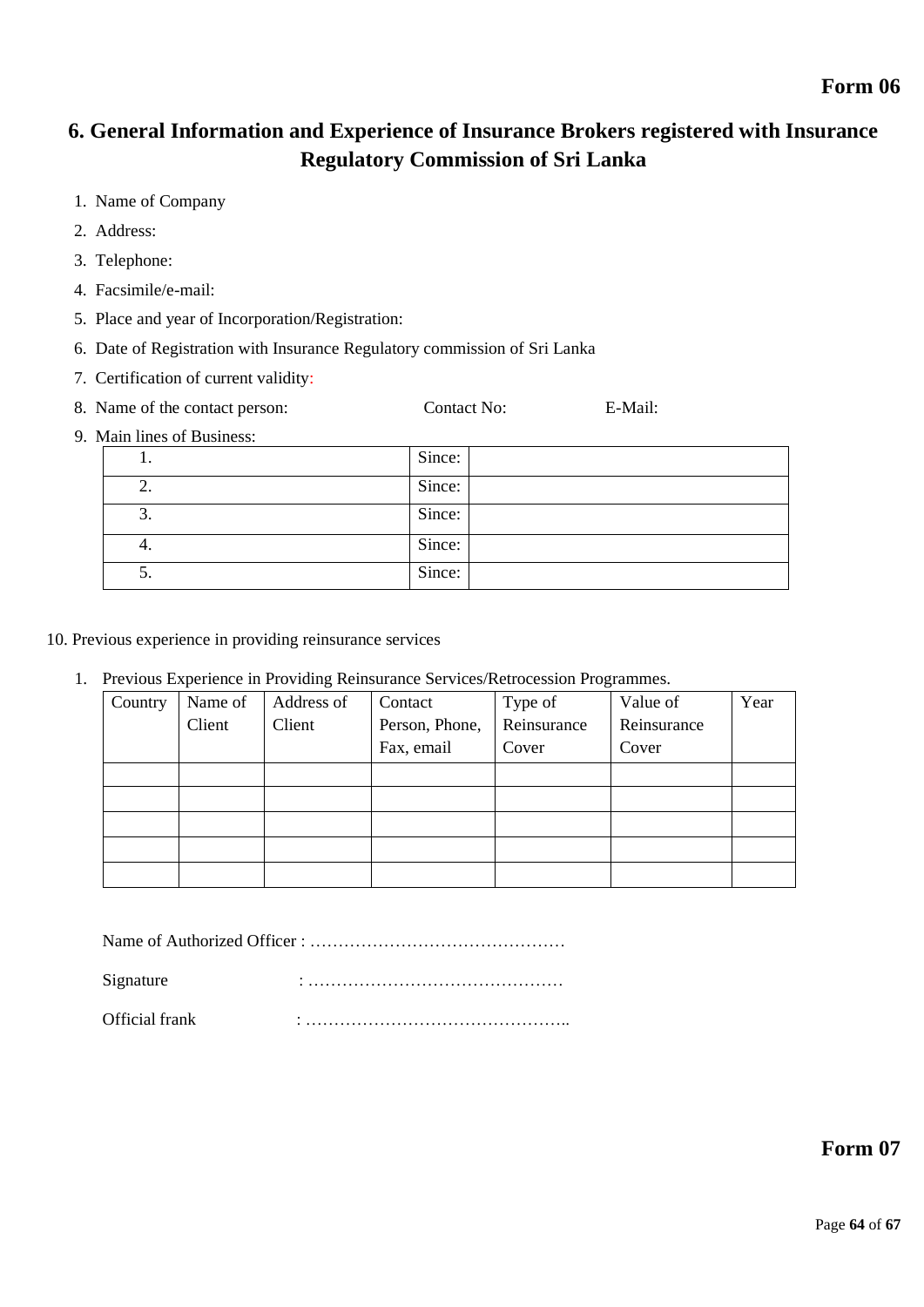# **7. Financial Capabilities of Eligible Broker**

Name of Company:

# **Summarized Actual Assets and Liabilities based on the audited Financial Statements for the previous three (3) years (copies attached)**

| <b>Financial Information</b> | 2018<br><b>LKR</b> | 2019<br><b>LKR</b> | 2020<br><b>LKR</b> |
|------------------------------|--------------------|--------------------|--------------------|
| 1. Total Assets              |                    |                    |                    |
| 2. Current Assets            |                    |                    |                    |
| 3. Total Liabilities         |                    |                    |                    |
| 4. Current<br>Liabilities    |                    |                    |                    |
| 5. Shareholders<br>Fund      |                    |                    |                    |
| 6. EBITDA*                   |                    |                    |                    |
| 7. Annual<br>Turnover        |                    |                    |                    |
| 8. Net Profit                |                    |                    |                    |

\*Earnings before interest, tax, depreciation and amortization.

Name of authorized officer : ……………………………………………… Signature : ……………………………………………… Official frank  $\vdots$   $\vdots$   $\vdots$   $\vdots$   $\vdots$   $\vdots$   $\vdots$   $\vdots$   $\vdots$   $\vdots$   $\vdots$   $\vdots$   $\vdots$   $\vdots$   $\vdots$   $\vdots$   $\vdots$   $\vdots$   $\vdots$   $\vdots$   $\vdots$   $\vdots$   $\vdots$   $\vdots$   $\vdots$   $\vdots$   $\vdots$   $\vdots$   $\vdots$   $\vdots$   $\vdots$   $\vdots$   $\vdots$   $\vdots$   $\vd$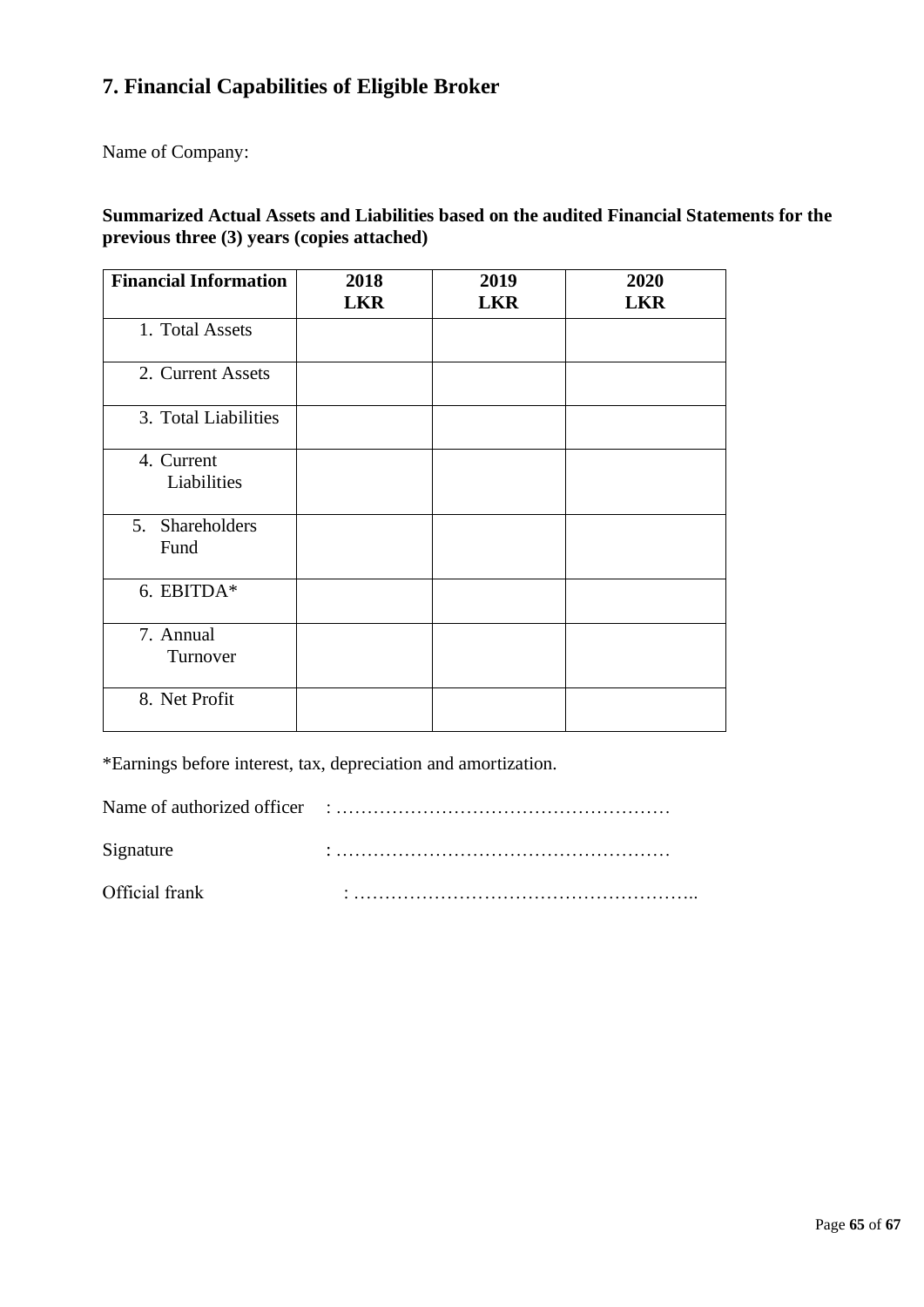# **8. General Information and Experience of Lead Reinsurer**

- 2. Name of Company:
- 3. Address:
- 4. Telephone:
- 5. Facsimile/e-mail:
- 6. Place and year of Incorporation/Registration:

|    | 7. Name of the contact person: 1. | Contact No: | E-Mail: |  |
|----|-----------------------------------|-------------|---------|--|
|    | 2.                                | Contact No: | E-Mail: |  |
| 8. | Main lines of Business:           |             |         |  |
|    | 1.                                | Since:      |         |  |
|    | 2.                                | Since:      |         |  |
|    | 3.                                | Since:      |         |  |
|    | 4.                                | Since:      |         |  |
|    | 5.                                | Since:      |         |  |

9. Previous Experience in Providing Reinsurance Services/Retrocession Programmes.

| Country | Name of | Address of | Contact        | Type of     | Value of    | Year |
|---------|---------|------------|----------------|-------------|-------------|------|
|         | Client  | Client     | Person, Phone, | Reinsurance | Reinsurance |      |
|         |         |            | Fax, email     | Cover       | Cover       |      |
|         |         |            |                |             |             |      |
|         |         |            |                |             |             |      |
|         |         |            |                |             |             |      |
|         |         |            |                |             |             |      |
|         |         |            |                |             |             |      |
|         |         |            |                |             |             |      |
|         |         |            |                |             |             |      |
|         |         |            |                |             |             |      |
|         |         |            |                |             |             |      |

Name of Authorized Officer: ………………………………………

Signature : ……………………………………….

Official frank : ………………………………………..